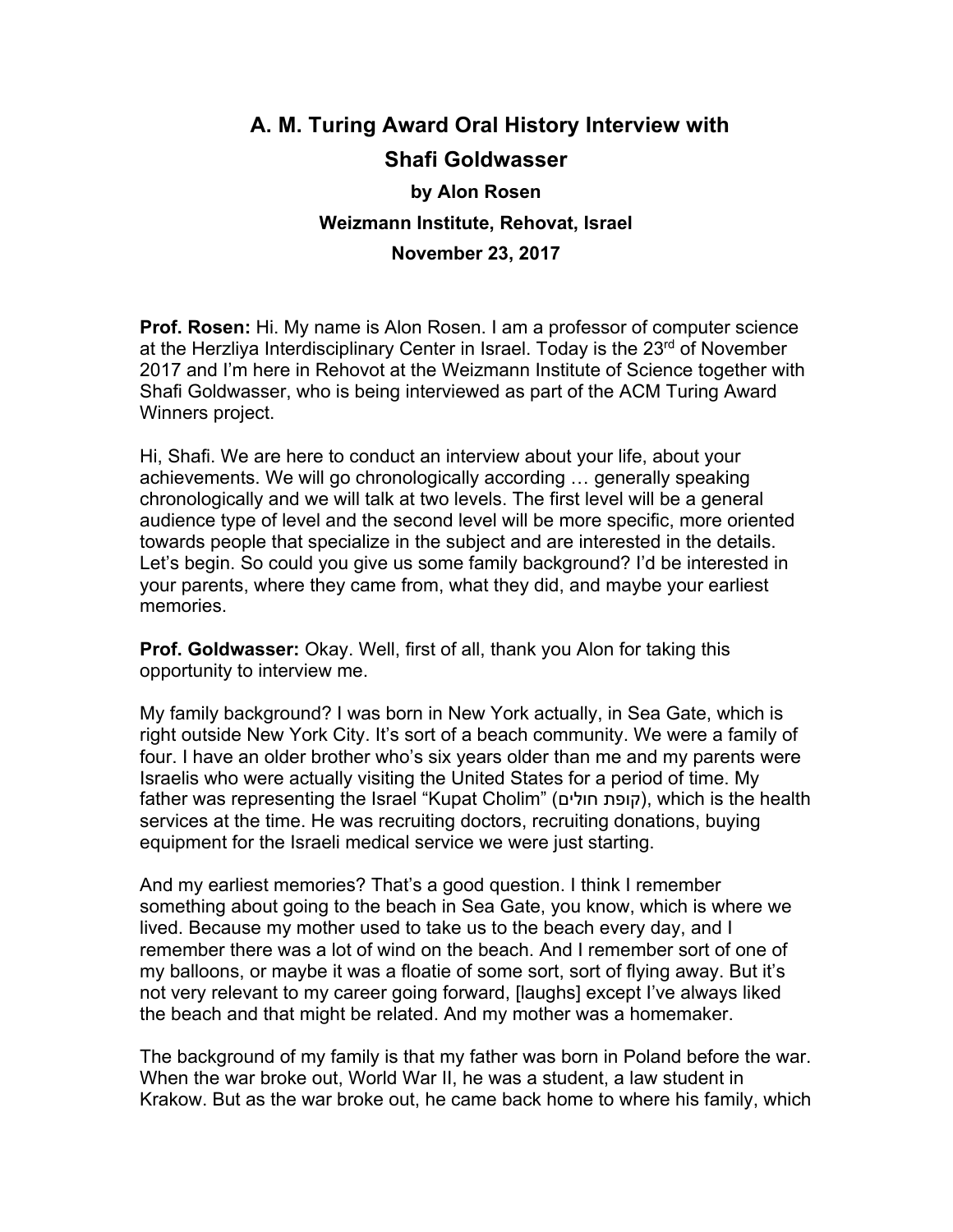was in Bielsko, is a town in Poland, not far from Auschwitz actually, in between … And he, with some other young Jewish men, which were around I think 19 or something like that, 19 years old, they escaped to Russia. And from one thing to the other. He was in Russia, he was in Siberia. Somehow he joined these units of the Polish army that joined the allies to fight the Germans, and through a very roundabout way at some point they landed in Israel and he stayed in Israel.

When he stayed in Israel, he was without anything. His family was … He had no idea where they were. He thought they all perished, but it turned out they didn't all. Some of them did, but his mother and his sister actually survived the war. You know, they were in camps, but later in some … He thought his mother was dead, but after the war he got a letter … He wrote a letter to a neighbor and the neighbor said that his mother is living next door. So he went back around 1947 or 1948 and he eventually brought her back to Israel.

But he met my mother during those years, and my mother's a completely different story. Her parents came to Israel in the '30s and they were some of the people who founded a town in Israel or a farming community called "Kfar Vitkin" (כפר ויתקין), and she was born in Israel. And they met because he rented a room in their house and she was giving him Hebrew lessons. So she was away actually in school and she would come back on vacations and she was giving Hebrew lessons. She always told a story that all of a sudden this very strange man from Poland who didn't know Hebrew and had very kind of polite mannerisms asked her, "Would you marry me?" and she was like, "No." Like, [laughs] "Who are you?" But apparently he was very charming.

But in any case, those are my parents. I also have a younger sister. She was born years later after we came back to Israel.

**Prof. Rosen:** And did you come back … where did you come back to in Israel?

**Prof. Goldwasser:** We came back to Israel when I was six. We came back to Tel Aviv. So we came back straight from New York to Tel Aviv.

**Prof. Rosen:** And where did you live in Tel Aviv specifically?

**Prof. Goldwasser:** In Tel Aviv, I lived … it's near a place called "Kikar Hamedina" (ככר המדינה). It at the time was considered sort of the north part of Israel. I think now it's called the Old North.

**Prof. Rosen:** Of Tel Aviv?

**Prof. Goldwasser:** Of Tel Aviv. Not of Israel, of Tel Aviv. Yeah.

**Prof. Rosen:** I have a question actually about your father's childhood. I heard a story that he was studied with the Pope or something, with John Paul?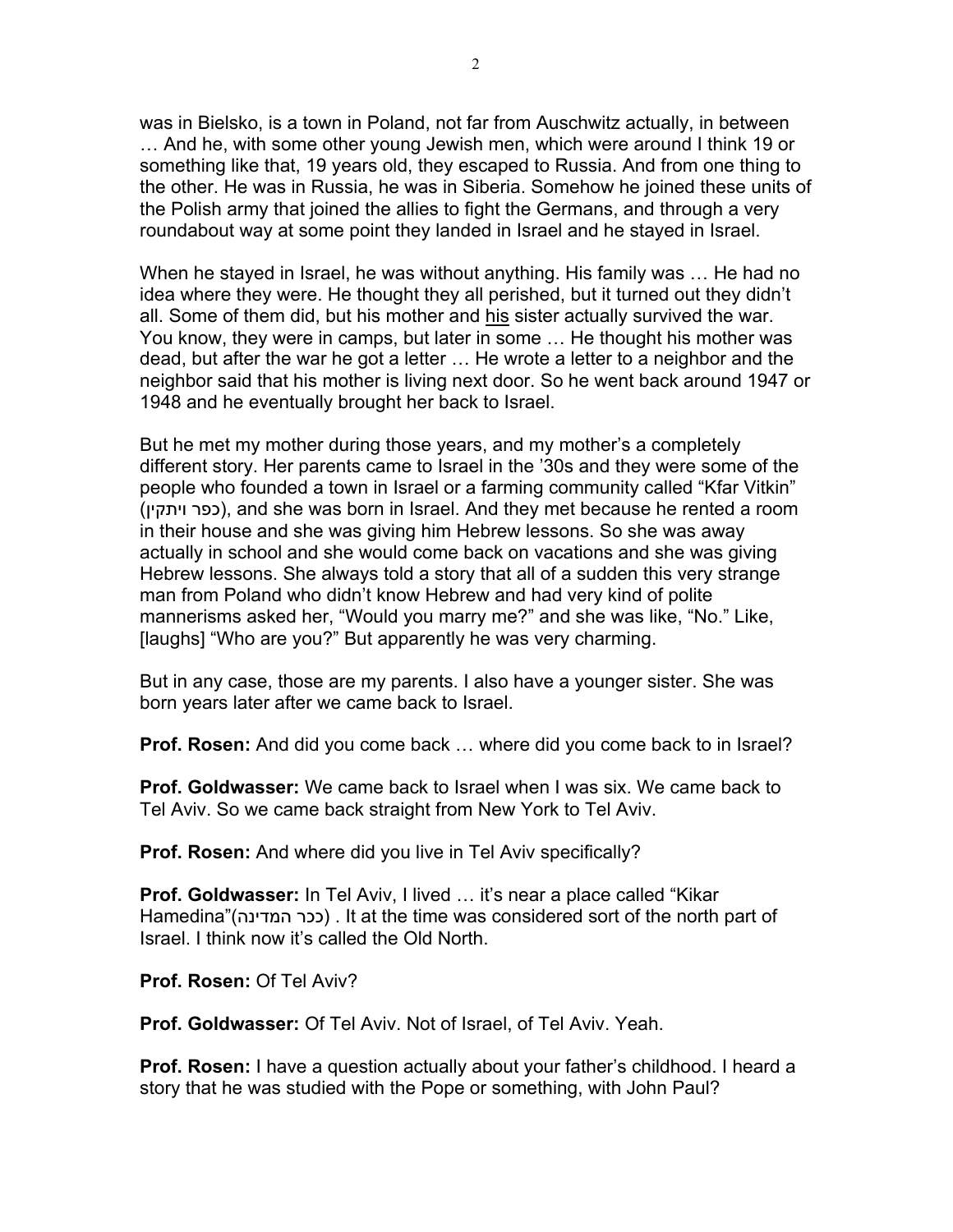**Prof. Goldwasser:** Yes, that's right. Bielsko is actually part of two towns. It's called Bielsko-Biała. And there's a sort of river that runs between Bielsko and Biała, and the Pope was from there. I think that maybe he's from Biała and my father's from Bielsko, and they were in the same high school. And my father always said that he knew the Pope, and this sounded like some of these stories which ... [laughs]

**Prof. Rosen:** We don't believe.

**Prof. Goldwasser:** Which sound like fantasies. But it actually turns out then I met people who went with my father to high school, and they were actually in Italy because they ended up … after the war they stayed in Italy, and they would see the Pope regularly because they were part of an acquaintances group.

**Prof. Rosen:** And he got to meet him again, or … ?

**Prof. Goldwasser:** My father? I don't think so, because he didn't really go back to Poland for many years. No, I don't think so. They were not close friends. They were in the same high school and they knew of each other.

**Prof. Rosen:** Okay. Let's go back to the thread to Tel Aviv. So you came back to Tel Aviv after kindergarten in the US?

**Prof. Goldwasser:** Right. So I was in the US till age 6 and I went to kindergarten, to this kindergarten called Bialik School. There was a Bialik School and they had a kindergarten. That's another memory that I remember from New York. There was a kindergarten and the playground was on the roof. You know, like there were slides and a sandbox I think, and I remember you would sleep in the afternoon there. There was a big room with mats on the floor. In any case, we came back to Israel when I was around 5 and a half or 6, and I came to first grade to a school called "A. D. Gordon", which still exists in Tel Aviv.

**Prof. Rosen:** That's a famous school.

**Prof. Goldwasser:** It's a famous school, right. It's sort of a proletarian school. I came not exactly mid-year, but a few months into the beginning of the year, and I think that for the rest of my duration of school, which is eight years, and even today they remembered me as the girl who came from America. Which shows to you how Israel was at that time, that that was such a rare occurrence. And because I didn't know Hebrew for the first few weeks, I think they sort of remembered me as someone who didn't know how to speak Hebrew in the beginning.

**Prof. Rosen:** Do you remember any specific day or any specific event from the return, from …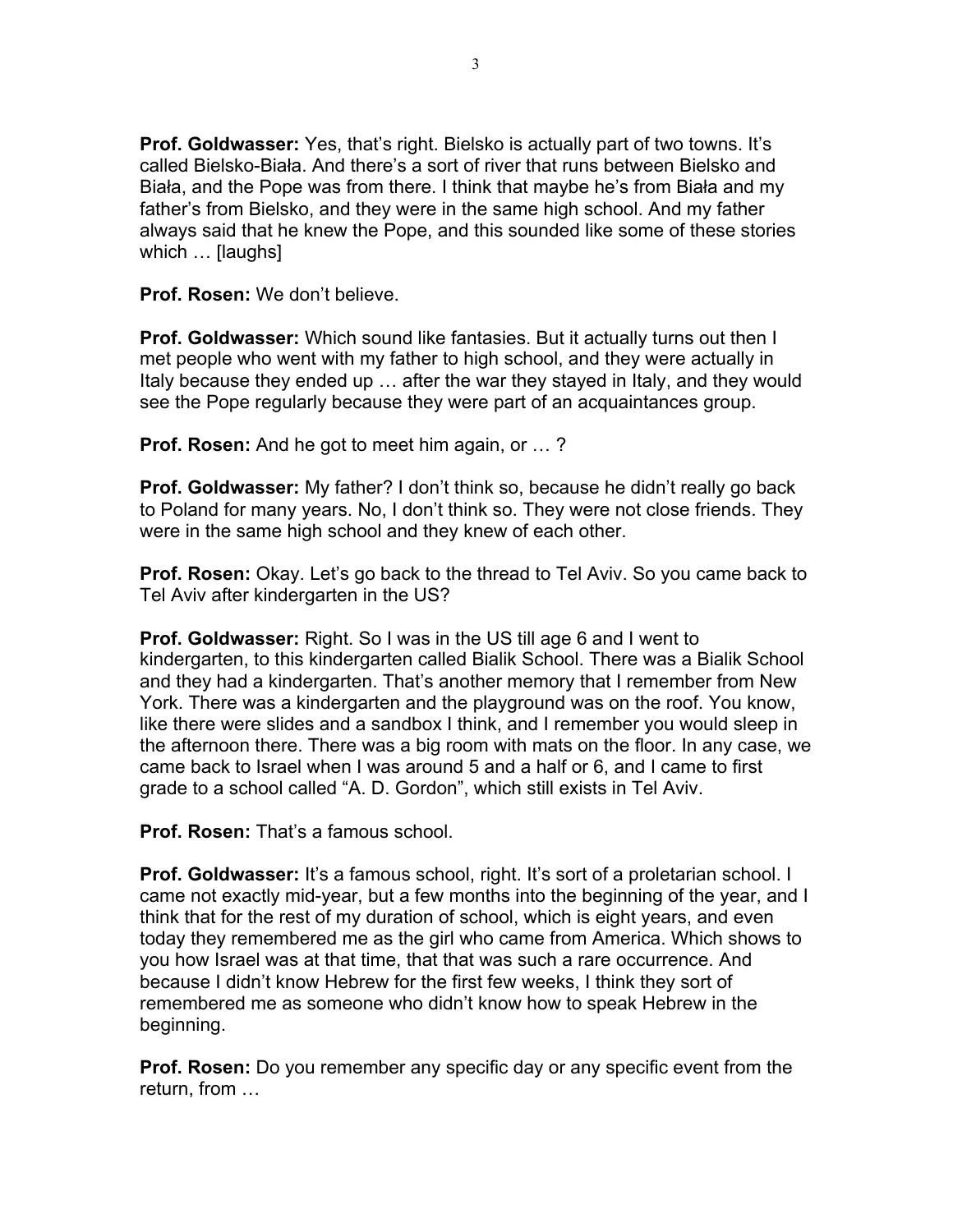**Prof. Goldwasser:** From the return.

**Prof. Rosen:** … around the time of return? Your first day for instance, but not necessarily.

**Prof. Goldwasser:** In school? At school?

**Prof. Rosen:** Yeah. Not necessarily.

**Prof. Goldwasser:** No. I remember actually some funny event, which is unrelated to the Turing history for sure. But then my parents were renovating this apartment in Tel Aviv, which actually my parents lived through the rest of their lives in and I actually own it now. While they were renovating, I was staying with my grandmother in Kfar Vitkin and I was very attached to my mother. She had to go to Tel Aviv to … I don't know, to supervise the renovation, and she couldn't get away from me so she locked me in the bathroom. That I remember there, yeah. This is not representative. She was actually a very good mother. [laughs]

**Prof. Rosen:** But it's representative of the era, of the time?

**Prof. Goldwasser:** Yes.

**Prof. Rosen:** Okay. We're back to go to the elementary school and then middle school I assume if it was in … ?

**Prof. Goldwasser:** Well, in Israel, it's like one to eight, yeah.

**Prof. Rosen:** One to eight. You said it was a proletarian kind of … ?

**Prof. Goldwasser:** It's sort of ... it's a school that was unusual for Israel at the time. I actually don't know really if it's unusual at this point. I think it is. Like, for example, we ate there. You know, there was a lunch and there was a very, very big room with long tables where there were probably 12 or more kids per table. And before we would eat lunch, there would be news that we were being recited and then we would sing some songs and then we would eat. I kind of hated the food, I remember that, especially the oatmeal [laughs] or "daisa" (דייסה)that they would make. And I remember that one day they wanted me to stay and eat everything, because you're supposed to kind of clean your plate, especially at that time I think in Israel. And my mother happened to pass by and she told the teacher that I don't have to eat whatever, there's no need for force me to eat anything. That again, another very strong protective memory of my mother, that I knew that I could really do whatever I want, which was always true.

**Prof. Rosen:** And, okay, about the atmosphere, I'm curious about the atmosphere in the school and how you related to it.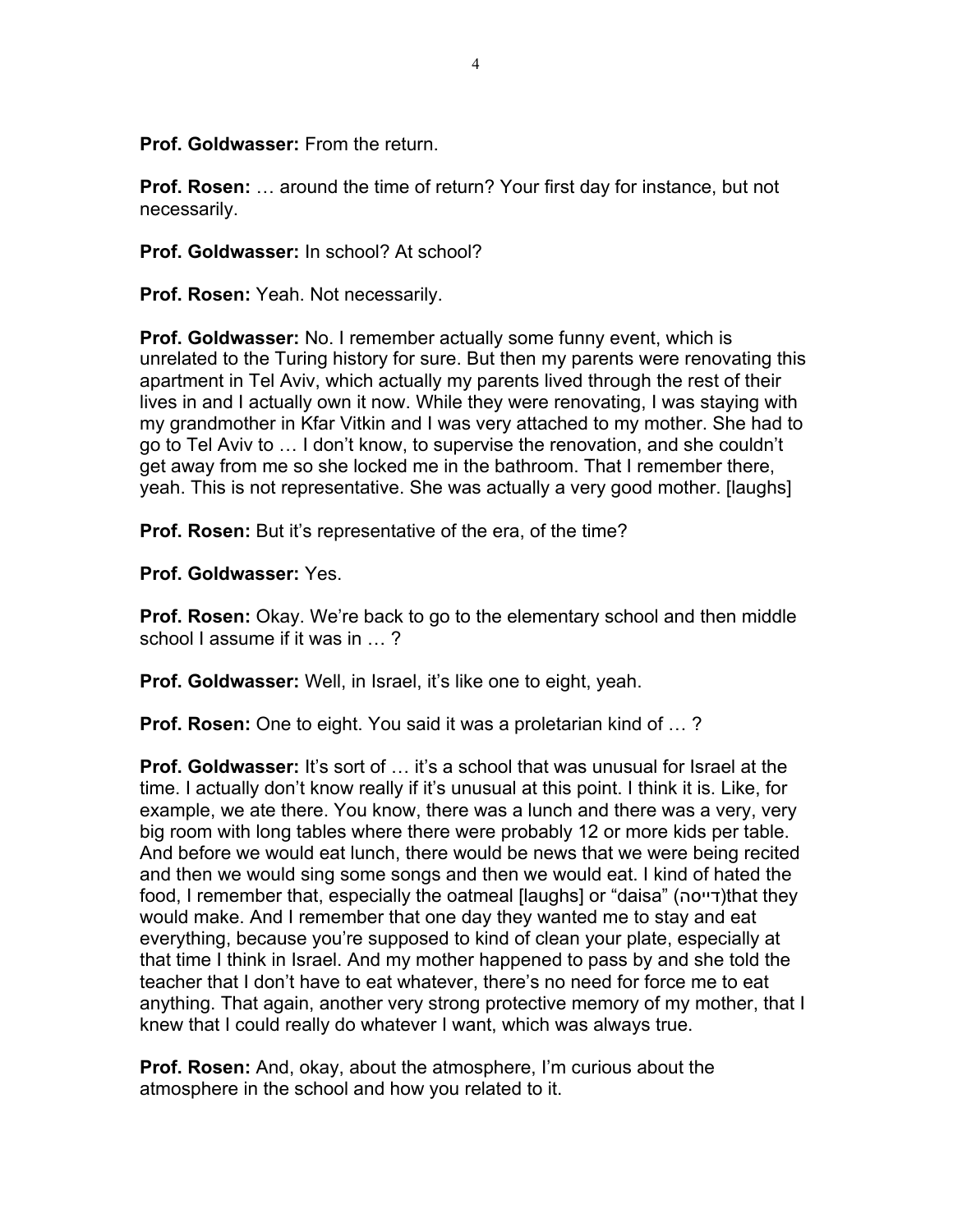**Prof. Goldwasser:** Yeah, the atmosphere at school was very sort of … very Israeli, very rooted in the Israeli culture. [0:10:00] It's a school that I think a lot of sort of famous figures from Israel history went to. You know, Yitzhak Rabin and some other famous people. In fact, it wasn't near home, so I had to take a bus to go to school, which was an unusual thing in Israel. But my parents heard about the school. They asked before they came back, which school should they send Shafi to, and they said this particular school because this is a school for "Tnuat Haavoda" (תנועת העבודה), or whatever, particular political party, the ruling party of the day, and that it's long hours and it's good education and good fundamentals.

In any case, I went to this school. So I took this bus number five every day to school and back, and except in the morning. My parents used to go to the beach every day in Tel Aviv, because my father loved swimming, and so did my mother since she grew up in Kfar Vitkin, which was near the beach. And we used to go every day. Six o'clock in the morning we would take the Dodge Dart, which we brought from New York, and drive to the beach. And I'm mentioning Dodge Dart not because it's such a fantastic car, but at that time in Israel they didn't exist. I remember that … there's another memory that in the United States we had this car, and it was just a small car. Then it arrived on ship to Israel and it was huge, it was like the biggest car ever in the streets. And we had this car for a very long time. We used to go to the beach every day in the morning and then they would take me to school.

**Prof. Rosen:** And did you feel that you belonged in the atmosphere of the northern Tel Aviv at that period, or were you different?

**Prof. Goldwasser:** Northern Tel Aviv was very laid back at that period. I don't think it's what people think of today. Yeah. I remember there were these two kids in the building that I used to play with. They didn't go to the same school because the school was far away, so I rarely saw the kids that I went to school with. But the atmosphere was very … it was a much smaller town. It certainly was not the lively Tel Aviv that people think of today. The school, as I said, there was a lot of singing. You know, Sunday morning there was an hour of singing, all kinds of songs. You know, these sort of Russian melodies but Hebrew words. Celebrating all their holidays, a lot of Israeli holidays, as you know. Then in terms of schooling, you know I loved literature. I loved sort of history and stories of the Bible.

**Prof. Rosen:** Do you remember specifics about which literature …

**Prof. Goldwasser:** Which literature?

**Prof. Rosen:** … and which stories in the Bible?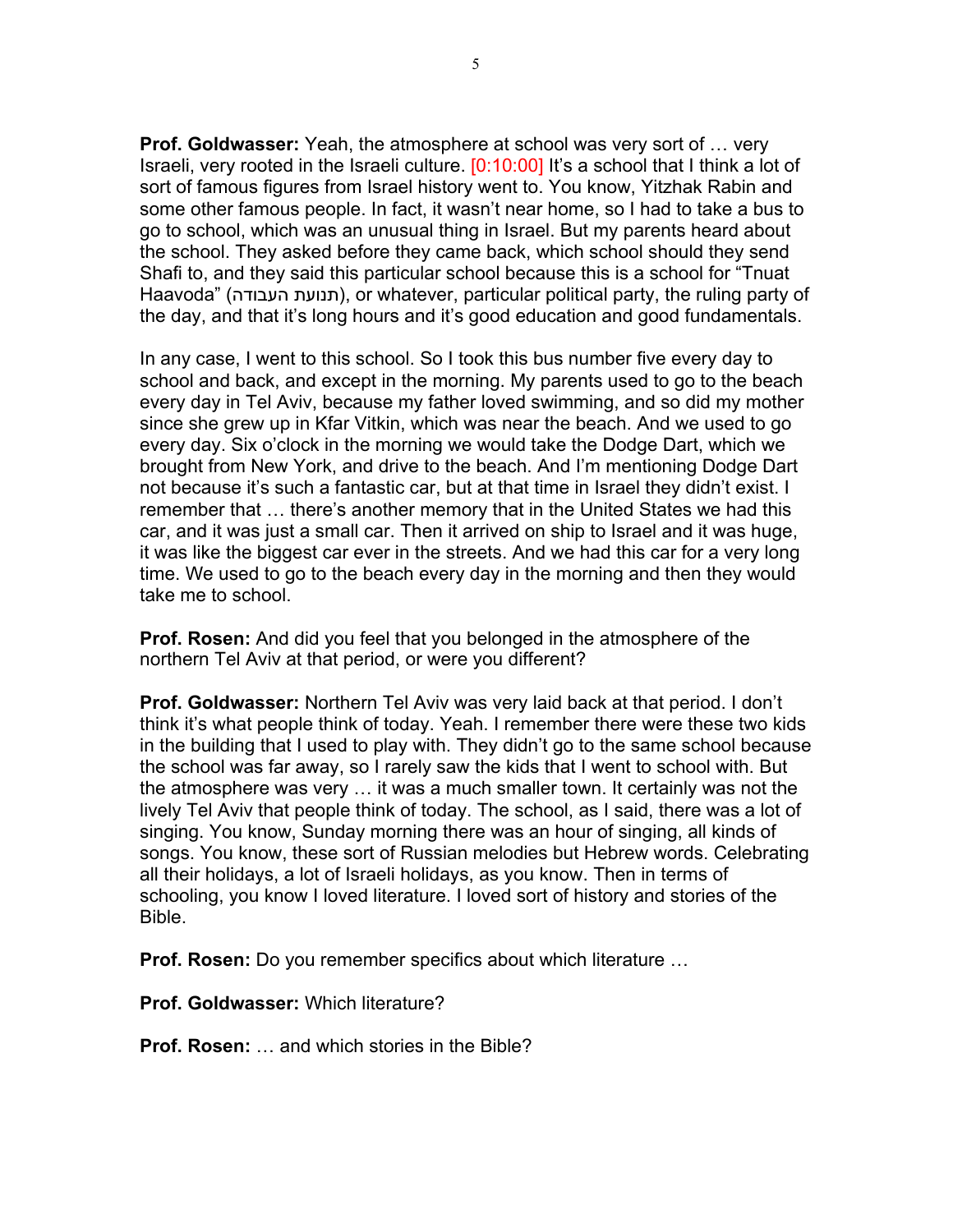**Prof. Goldwasser:** From the Bible. I just want to explain the stories in the Bible are not religious stories. In Israel, you learn sort of stories in the Bible sort of from first grade on. And it's always, at least in the school that I went to, it's really stories. So there's a narrative about characters that you get attached to, at least I did. I've always liked to read. Do I remember specific stories?

**Prof. Rosen:** Which are the kind …

**Prof. Goldwasser:** Yael and Sisera, I remember that. There's a story of Yael, who was someone who helped the Israelites and she … There was this conqueror or fighter. I don't know exactly the name in English. I would know how to call that in Hebrew. And he was tired, and he came to rest at her tent, and he asked her for water and she gave him milk. And then she killed him. This is all in order to protect the Israelites. Then because she was part of this pacifist tribe, she was then punished by her tribe for this murder, but she was hailed as a big protector of the Jewish people. [laughs]

**Prof. Rosen:** Interesting parables.

**Prof. Goldwasser:** She was a strong woman.

**Prof. Rosen:** Okay. And about what literature?

**Prof. Goldwasser:** If I remember something specific. Actually, I can't remember right now. But I do remember I wanted to be a writer, and me and a friend, or a friend and I, we decided to write a newspaper. So we organized this little newspaper with stories, and we said we were going to charge kids two cents or two "grush" (גרוש) in Israeli, and I think that we had a third friend that she bought one of the copies. That was it. There was one copy, there was one customer. [laughs] It was a very short-lived experience.

**Prof. Rosen:** What about friends? Do you have any particular people you remember from the period?

**Prof. Goldwasser:** Yeah, I remember I had a lot of girlfriends.

**Prof. Rosen:** Can you mention them?

**Prof. Goldwasser:** Yeah. There was this girl called Racheli Ben David  $($ רחלי בן) דוד ). Their father worked in the city hall, and he had an office very … at the top floor in the city hall, which is in Kikar Rabin (ככר רבין) now, and we used to throw things. I used to go there and visit Fridays at the end of school and we used to throw things from the top floor. I mean I don't know, things, like paper planes. Then there was Maya Galperin )היאמ ןירפלג ). She was another friend that I kept in touch with for many years. So those are the people that I remember. There are a few others.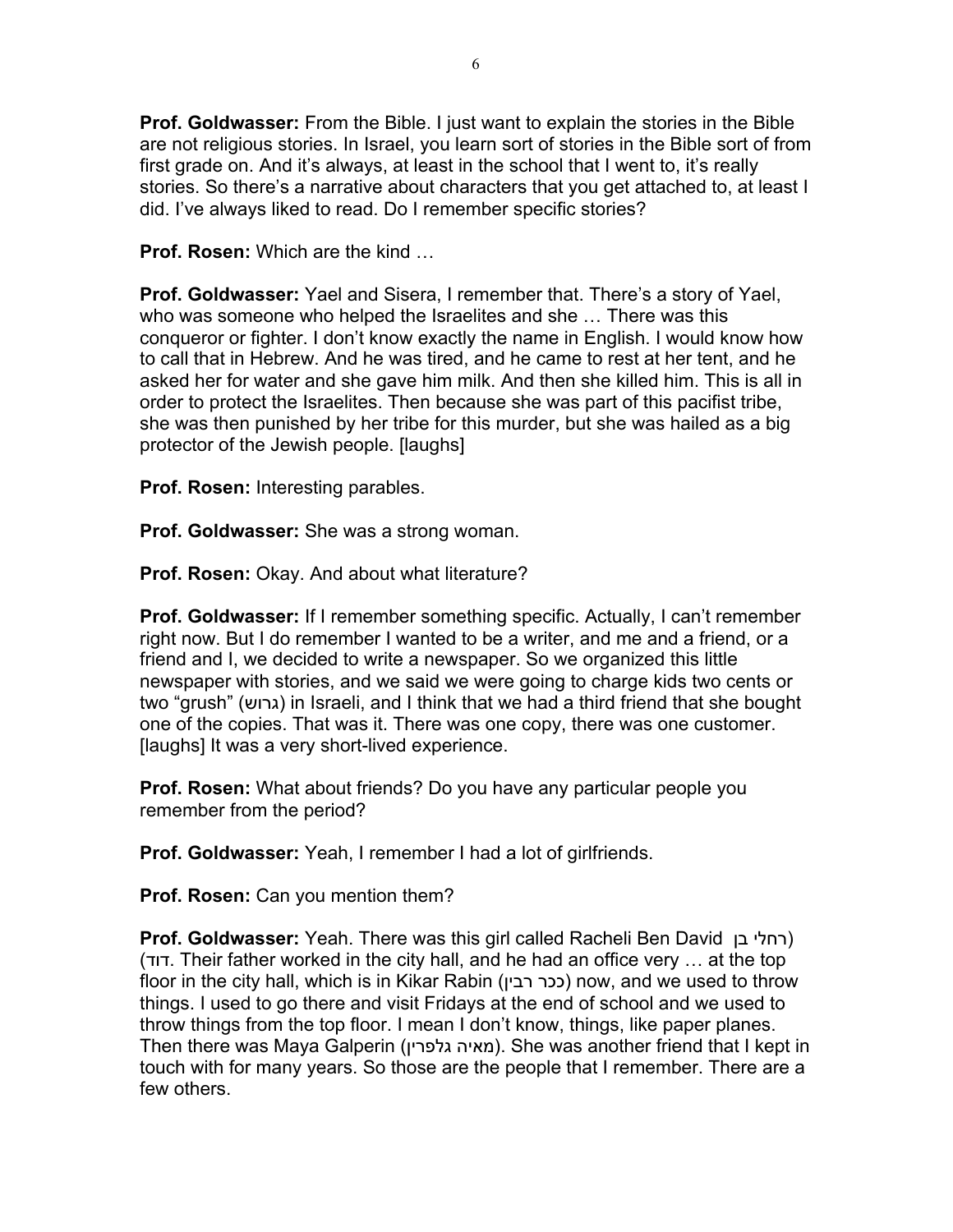**Prof. Rosen:** And are you still in touch with them?

**Prof. Goldwasser:** I'd lost touch for many years, and then I re-connected with Maya, for example, years later, because she went to high school as well with me. But I didn't keep close friends from that period, from the elementary school.

**Prof. Rosen:** And can you tell us a bit more about your relationship with your siblings?

**Prof. Goldwasser:** I have one brother who is six years older than me, Nati ( $(n)$ . Then I have a sister who is eleven years younger than me. I remember when she was born. I was in the sixth grade or something like that. My parents went away for vacation and nine months later she was born. In fact, I remember that I'd made a deal with them. I really wanted a dog, and they said that the dog I won't get. So then I said, "Okay, so either a dog or a sister," and we wrote this contract. And I have it actually. I found it a few years ago, when I was cleaning my parents' apartment. In any case, I got a sister. I have a dog now, not then. Yeah, it was very, you know, we were living in this apartment, which seemed to be plenty big, but in the standards of today it's quite small. And we, again, used to go to the beach and my little sister, I felt very protective of her. I remember taking her to daycare in the mornings and she … When my mother would take her, she wouldn't let my mother go away, but when I took her, I would just put her there and go to school. This is already high school.

**Prof. Rosen:** Yes. Okay. Anything else that you would like to tell us about from that period?

**Prof. Goldwasser:** Yeah, I guess so. I mean just one thing is that my grandparents from my mother's side … Because I told you my father had a mother and a sister who went through the war and then arrived in Israel. Some interesting story also somehow, like they brought the son of the sisters illegally into Israel because otherwise the grandmother wasn't willing to come. But my grandparents from the other side, from my mother's side, they lived in Kfar Vitkin, they had an agricultural farm or unit, they had cows and chickens, and I had cousins there. We would spend every weekend, we would go there for spending time with them, having lunch, going to the beach. Sometimes I would spend weeks there in the summer. So this connection with this farming place or "*moshav"* (מושב) is very strong in my mind. That is really childhood, that and the beach.

**Prof. Rosen:** There's a bit of contrast between the urban Tel Aviv that is bourgeois and the agricultural working part?

**Prof. Goldwasser:** Right, although I don't think really my upbringing in Tel Aviv could be described as bourgeois. Even though because of the school that I went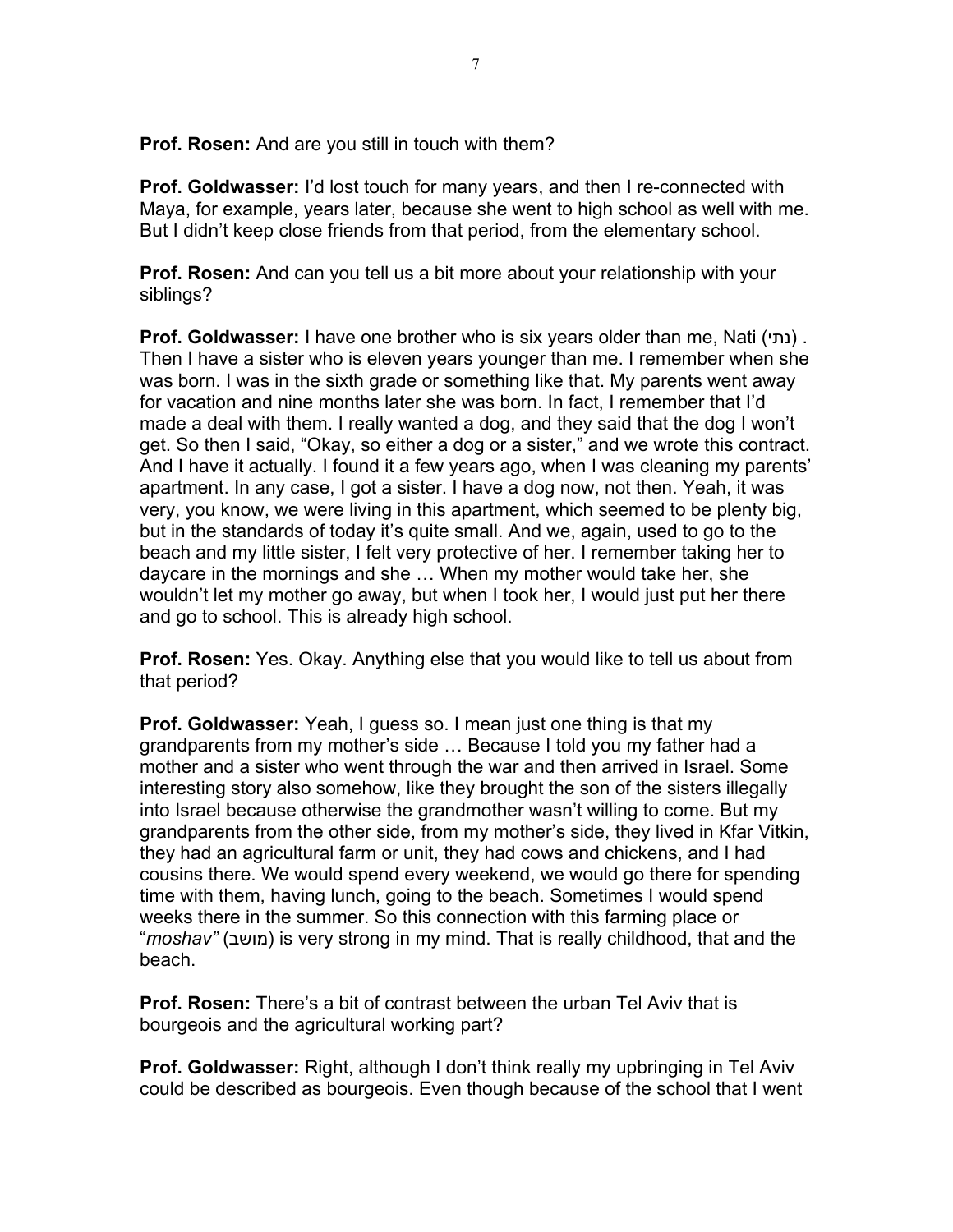to and because of my mother coming from this "*moshav*," she really was not … she was not a bourgeois type. You know, she didn't take care of herself so much. The house was, you know, very casual shall I say? It wasn't a very formal atmosphere and it wasn't a very fancy atmosphere, so it's hard to …

**Prof. Rosen:** But you didn't feel like an outsider in Tel Aviv, for instance?

**Prof. Goldwasser:** No, no, no, no.

**Prof. Rosen: Okay. So let's move on?** 

**Prof. Goldwasser:** Okay.

**Prof. Rosen:** High school?

**Prof. Goldwasser:** High school. Right. Then high school, it was already a different story. I went to a high school, it was next door. You know, it was the "Tichon Dalet" (תיכון ד') and so I didn't have to take the bus anymore. All my friends from elementary school, they went to different high schools Hay  $(5)$ because they were from the neighborhood near the elementary school. So it was just me and another girl, Maya, and maybe one other that went to this new school.

Those years I remember quite vividly. The orientation changed a bit for me from sort of being interested in the sort of more humanity subjects to more the mathematical subjects. You know, mathematics, the science. I remember I loved physics. I didn't really like life sciences, but physics and math I liked quite a bit. And I had a great teacher, it's Uri (אורי), from eleventh and twelfth grade. Somehow I did well and I think that was part of why I wanted to do it. And I had another teacher for physics, his name was Zelikovich (זליקוביץ), and physics in my mind was just fantastic. You know, things made sense, you could derive things. I think early on that's what I wanted to study.

**Prof. Rosen:** What about mathematics?

**Prof. Goldwasser:** In mathematics, you know again I was good at it, but mathematics itself at that time was not described as mathematics with sort of motivation. [0:20:00] It was more the method, you know? So taking derivatives, integrals, and it was in trigonometry and all that. And I could perform it well, but it didn't have the stories associated with them that physics did.

**Prof. Rosen:** So it was more about the technique and less about … ?

**Prof. Goldwasser:** About technique rather than about motivation.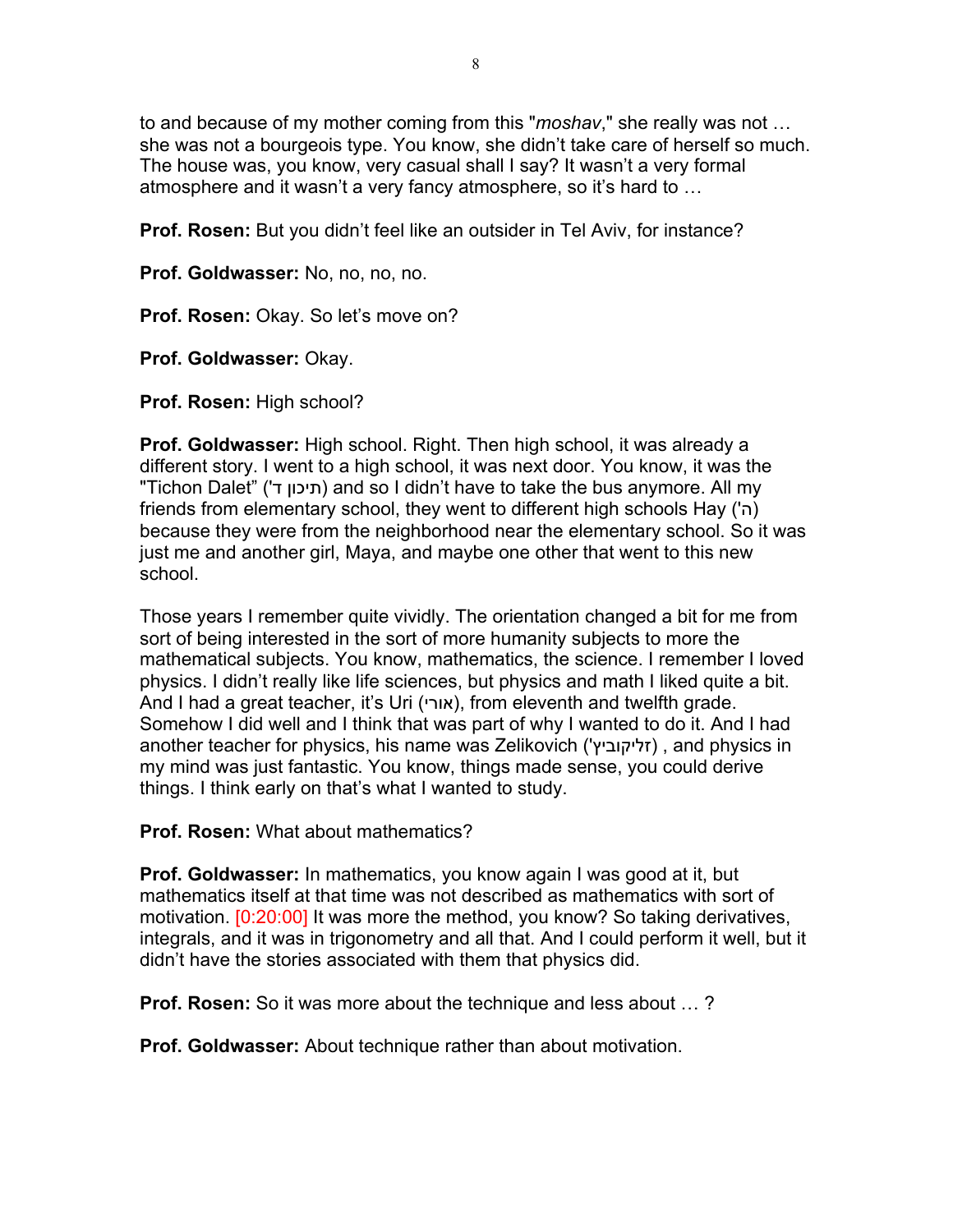**Prof. Rosen:** And did you already then have the sense that you missed the concepts and the … ?

**Prof. Goldwasser:** I had no idea that there were concepts, you know? All I knew that I liked the concepts in physics. The whole derivation from principles was beautiful in my eyes. And I remember questions on the exam and then you would have to think. And I have the impression of some memory where my [laughs] answer was different than others and he was surprised, the professor. But I cannot, for the life of me, remember what the question was or what the derivation was.

**Prof. Rosen:** So it sort of sounds like this professor, he had an encouraging influence on you.

**Prof. Goldwasser:** Yes, both of them. Yes.

**Prof. Rosen:** Ah, these are two different people?

**Prof. Goldwasser:** Yes, Uri was a math professor …

**Prof. Rosen:** Uri

**Prof. Goldwasser:** … and Zelikovich was this physics professor.

**Prof. Rosen:** Okay. How significant do you think it is?

**Prof. Goldwasser:** To have a good professor? To have someone who influences you that early?

**Prof. Rosen:** Yes.

**Prof. Goldwasser:** Extremely significant. I think if you're very lucky, there is someone early on – and that could be high school, it could be maybe college, but better in high school – that awakens something in you, that somehow a spark, an interest, so that maybe later you're not going to do exactly that but you know there's something about studying and about pursuing knowledge that is exciting. I think it's fundamental, and I don't think that it has to be more than one. I had other good teachers there, you know. The literature, I remember the teacher. The history teacher. I remember learning Shakespeare in English class. But something about … there was some spark there in the science classes and in the math classes that I recall.

**Prof. Rosen:** So by then, your self-image was sort of that you were set towards studying scientifically-oriented subject?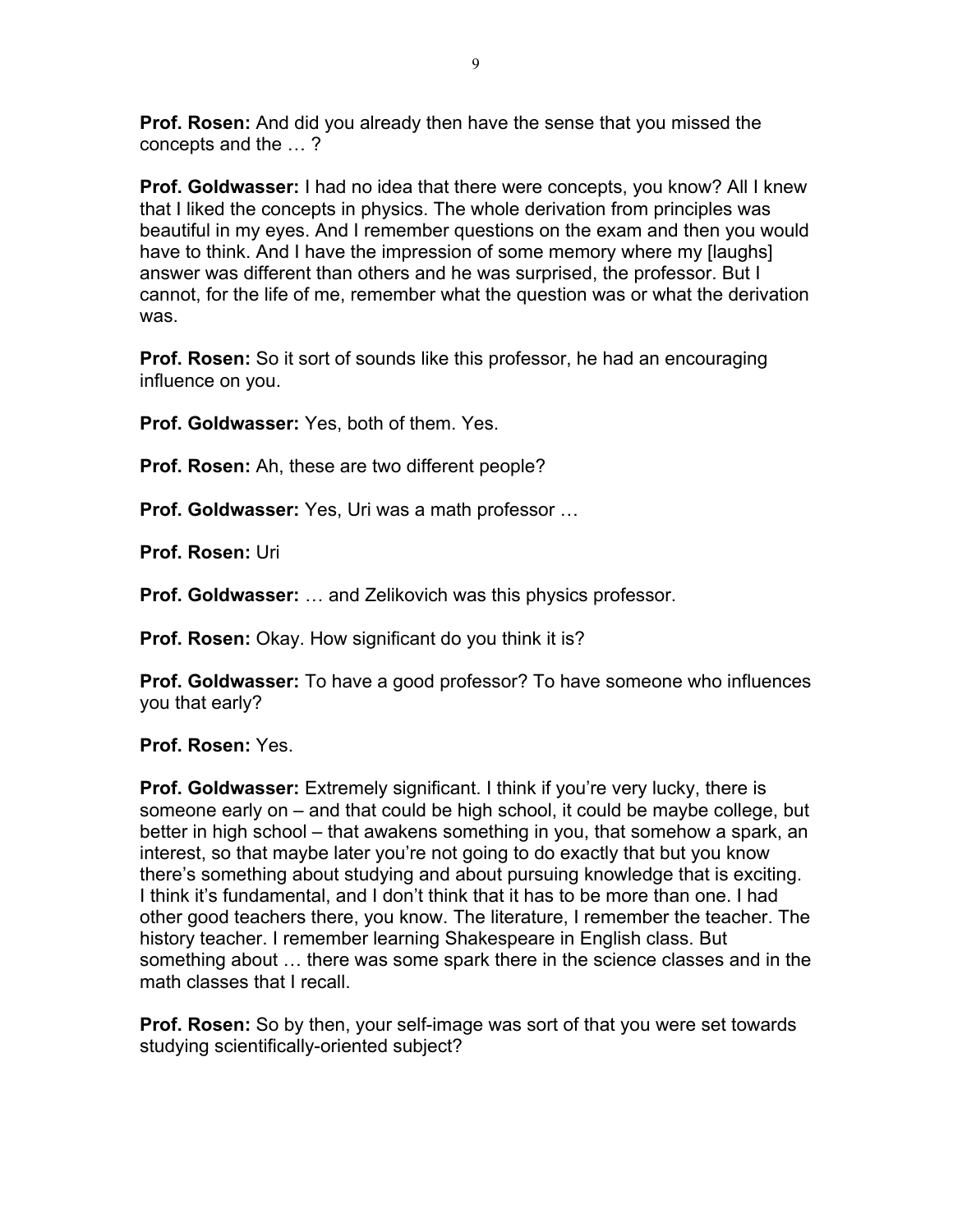**Prof. Goldwasser:** No, not at all. [laughs] As I said to you, I love to write, and I think that my inner image was that I was going to be a writer. But I guess – you're right – by the time we got to the eleventh and twelfth grade, my parents, or especially my father was very kind of insistent that I should follow the realistic … this is what we call in Hebrew "realistic studies," or mathematics and physics studies. Because as people of his generation, and maybe people of the current generation in Israel as well, there was a real emphasis on pragmatism and the exact sciences, and that everything else is a bit less … it's fun. It might be enjoyable, but it's not as real as what one must do in life. And I …

**Prof. Rosen:** And what do you think about this Israeli tendency?

**Prof. Goldwasser:** What do I think about this Israeli tendency? It's a good question, right? On one hand, you can't argue with success. I mean Israel's doing very well. This whole idea of a "startup nation," it's not a phrase, it's the truth. You see the talent that's coming out of here, you see the ideas that come out of here, the technology, how we are able to compete with the rest of the world. I think part of it is this drive to go into science, go into technology, excel at it. So I can't argue with success.

On the other hand, there's a lot of art that has developed here over the years. Art, writings. When I was little, that was not as developed. Even the whole culinary style that exists in Tel Aviv. The whole idea about having a good life, "a good life" meaning that is composed of art and music and film and food, that was not part of how I grew up, in the sense of importance, but it is part of Israel today.

So what do I think about it? I think that it would be better if there was importance, a stated importance on humanities,

## *[0:24:34 audio drops out for 3 seconds]*

… philosophy and art and literature. It exists, but I think that in the scheme of things people seem to have more respect for studying exact sciences. Certainly in high school it was the case. So when my kids were studying in high school here, it was very clear that the kids who were studying math and science are more … better thought of. I think that may change later, but it certainly was the feeling I got watching my kids and their friends.

**Prof. Rosen:** You seem to have suggested that it's been changing a bit in Israel.

**Prof. Goldwasser:** No, I'm saying that there's also a whole other subculture that pays attention to film and all these other fields which we've mentioned, which I've mentioned. But it belongs in pockets. You know, I don't think it's infiltrated in everywhere. It's still like when I was growing up, but perhaps not completely. I really can't speak in such authority about Israel because I spent … I left Israel when I was 17 and a half and then I spent most of my life or at least half of my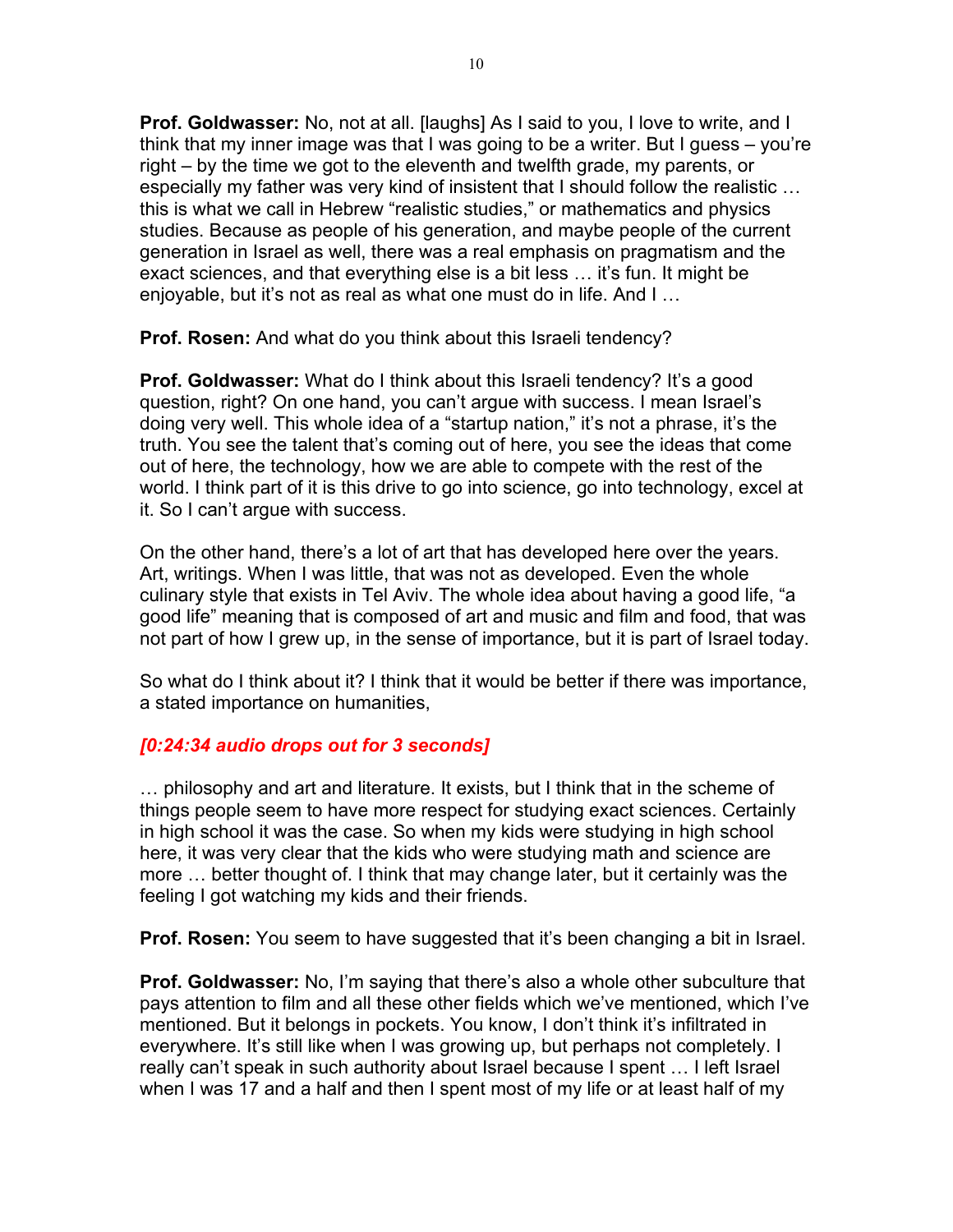life in the States. So I would hate to come across as a figure that speaks with authority about what Israel is like today.

**Prof. Rosen:** Yes, but you do have perspective …

**Prof. Goldwasser:** I do have perspective.

**Prof. Rosen:** ... and from the distance it's actually beneficial.

**Prof. Goldwasser:** From inside and outside, it's kind of coming and going.

**Prof. Rosen:** Yes.

**Prof. Goldwasser:** I've done a lot of coming and going.

**Prof. Rosen:** Yes.

**Prof. Goldwasser:** Yeah.

**Prof. Rosen:** We'll talk about that later**.**

**Prof. Goldwasser:** Uh-huh.

**Prof. Rosen:** Up until now you were talking for the most part about your personal experiences and chain of events. I'd be interested to hear now about your view on the global experience of Israel at the time.

**Prof. Goldwasser:** Sure. Yeah, I do have the tendency to talk about the personal stuff, but it's what I know best. But let me tell you a little bit about my memories about Israel. First of all, I lived here through a few wars, right? I remember the Six-Days War. I think I was in sixth grade. No, fourth grade. Fourth grade?

## **Prof. Rosen:** Yes.

**Prof. Goldwasser:** Yes, fourth grade. I remember that. And I remember we went down to the bunker, to the *miklat* )טלקמ ). I remember the sirens. And I remember right after the war, my family and I, we drove to Jerusalem. I remember still seeing the Wailing Wall before they kind of opened up the big, you know … How do you say it?

**Prof. Rosen:** Rahava **)הבחר )**

**Prof. Goldwasser:** Rahava. But how do you say it in English?

**Prof. Rosen:** The big square.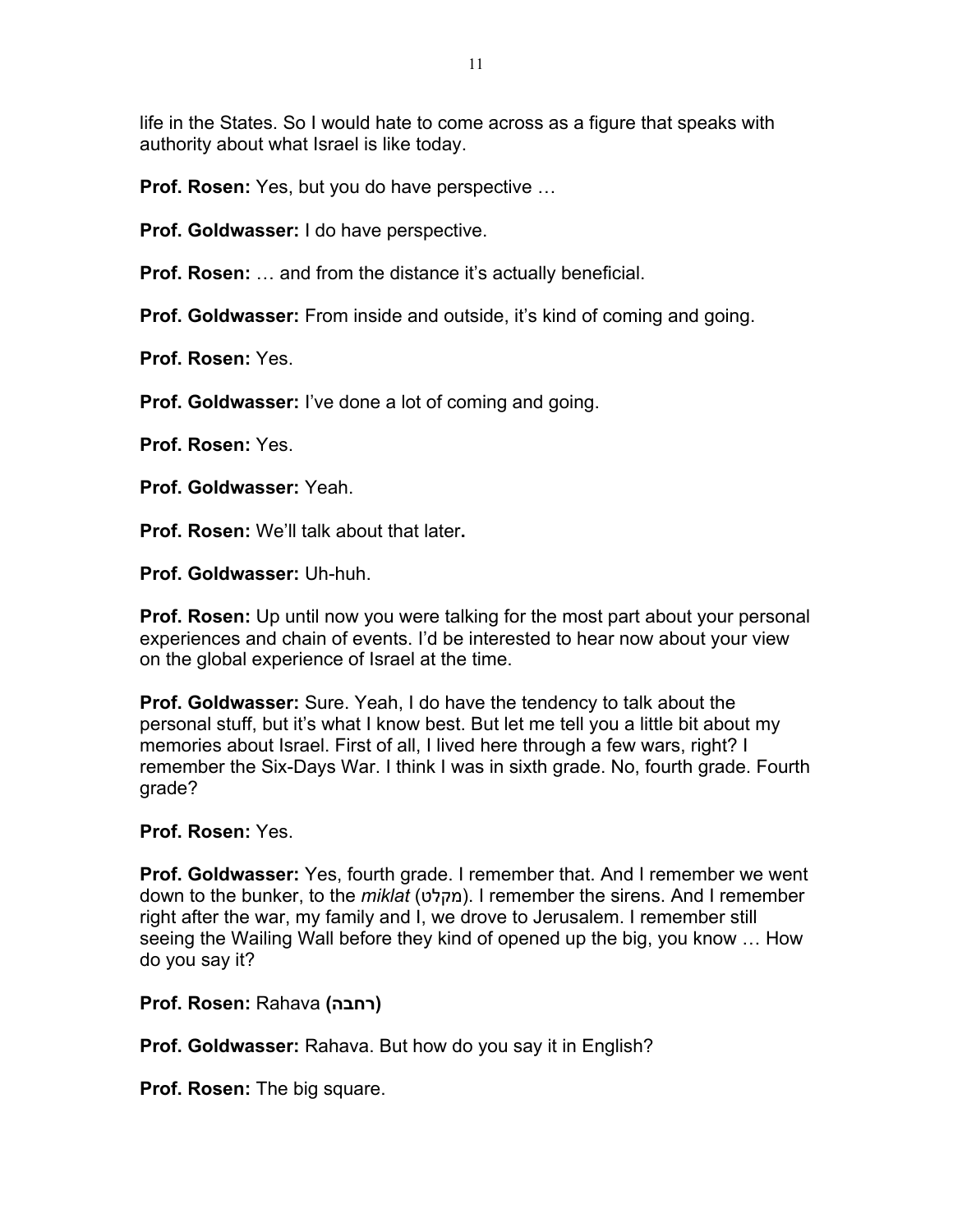**Prof. Goldwasser:** The big square in front of it, there was this kind of a narrow street. I remember going there and seeing it. And I remember actually going to Jerusalem before that and seeing where the border with Jordan was, and there was like Jordanian soldiers. Then that was gone, and there was just the wall and we were walking all around Jerusalem. It was somewhat of a euphoria. Who knew that this would be a ... as we say in Hebrew, "Bchia Ledorot" (בכיה לדורות).

In any case I remember that. Another thing I remember about the war is that there was a friend of mine who lived in the same building. Her name was Karina )הנירק ). Her parents sent her when the war broke out, because she had relatives that said that they must send her. And after she came back I was telling her about the war, about sitting in the bunker, about what it was like, and she said, "Ah, it sounds like so great. I wish there was a war right now." [laughs] I remember even as a child it sounded like a funny thing to me.

But in any case, this is fourth grade. Then I remember Yom Kippur War. Yom Kippur War is a different story. Then I'm already in tenth grade I think and my brother was a soldier. I remember it was Yom Kippur, and this was the first Yom Kippur ever that I was going to fast. Me and I think the same Karina, we decided we're going to fast together, and we walked around near the Yarkon (ירקון), which is sort of a river that runs through Tel Aviv. And when we came back, we saw lots of cars. It was like around one o'clock or something like that, or 12 o'clock. Lots of cars driving, and it's very atypical for Yom Kippur. When I came home, my brother was there, because he was in the army but he came home for Yom Kippur. He told us that there's going to be a war. In fact, maybe the hours are being mixed up a little bit. Maybe he said it earlier. In any case, he said, "There's going to be a war," and my father said to him, "What are you speaking nonsense for?" It was like, you know, because Jews that came I think from the war, another war, the whole idea of talking about death and war was something that you just don't talk about it, because it's just bad luck or you just don't say things like that. Then he was called and then he left, because he had to go back to the army, and then we didn't see him for a few weeks.

#### **Prof. Rosen:** Where did he serve?

**Prof. Goldwasser:** During his military service at that point, he was actually in some sort of  $[0:30:00]$  an intelligence unit. But his intelligence unit joined Katyushot (הטיושות), which are these artilleries, and they kept on going from the north from the Golan Heights to the south to the Sinai, back and forth, back and forth. I remember the first phone call that he called and my father asked him how was his commander, who was someone that my father felt that was going to protect him. And he said, "He's no longer." And I remember my father just burst out crying. He was just so, so, so worried about him.

**Prof. Rosen:** How did you feel about the … ?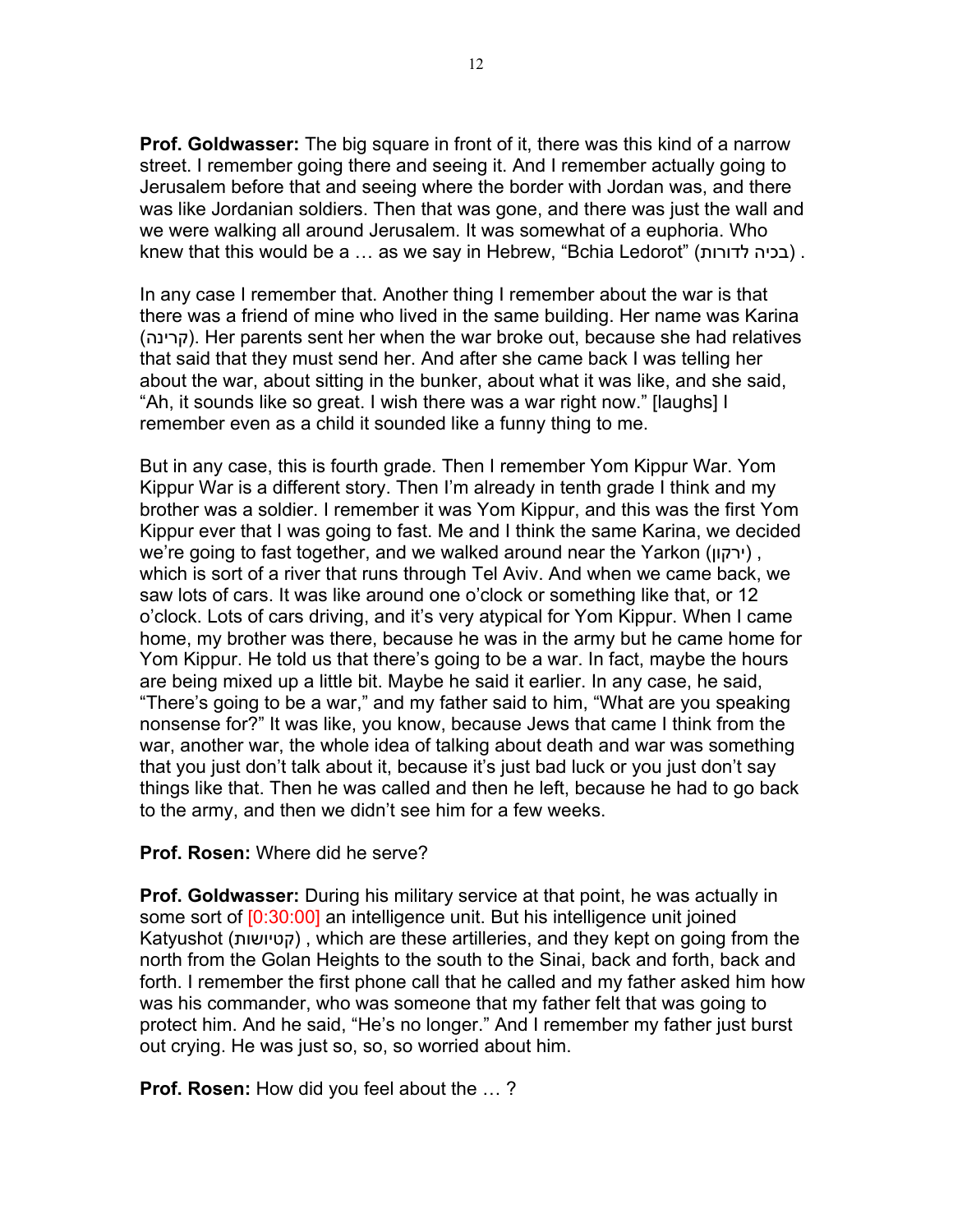**Prof. Goldwasser:** You know, I remember in school we were filling … we did these things. We filled sacks of sand, you know, for these trenches. We went to a place where we packed food for soldiers. I think it was for soldiers, or for in the case of some sort of evacuation the people will have these bagged foods. It's a very confused time, right? Especially you're worried about your brother, what's going to happen with him. Then I remember when he came back home the first time … I don't know how long it was really because he stayed in the army for about six months afterwards. He was supposed to be released but he stayed longer because of the war. But I remember that he had a lot less hair. He had like those two sides of his forehead, his hair receded quite a bit. It was amazing that this kind of traumatic experience can do that. So he went with a full head of hair, and it receded.

**Prof. Rosen:** And at the time, okay, I was asking more how did you feel about your father crying?

**Prof. Goldwasser:** Oh, about my father crying. It was a little scary. He just kind of lost control, you know? Because he didn't … he wasn't a crying man.

**Prof. Rosen:** Do you think any of this had any effect on you in the long term, on your personality, outlook?

**Prof. Goldwasser:** I think it had an effect on my father. I think that when my brother came back from the army, he joined the Hebrew University, because he was going to go and study mathematics, and he went right away. They postponed the semester because of all these soldiers … They started a new semester in January, like a new school year. But my father just wanted him out of Israel as fast as possible. He was so afraid for his safety that he wanted him to go to school in the States. And within a year, like the second year he just sort … he somehow arranged … he kind of made him apply abroad. And he got accepted to Carnegie-Mellon and he left. That affected me because that started some sort of chain reaction in the family.

**Prof. Rosen:** And okay, you said your brother studied … wanted to study mathematics. What did he end up doing and … ?

**Prof. Goldwasser:** My brother … He studied mathematics as his first degree, and then he went to business school at Carnegie-Mellon. It's called GSIA, Graduate School of Industrial Administration. And then he went to work. And I, when I arrived at age … I had like a year or so before my military service and my father wanted me to go to the US to study so that I don't waste any time. This idea of wasting time is something very problematic, or was very problematic when I was growing up. Now it seems like everybody's just taking trips around the world as soon as they finished the army, before the army, and wasting time is not called "wasting time" anymore but "gaining life experience." In any case, my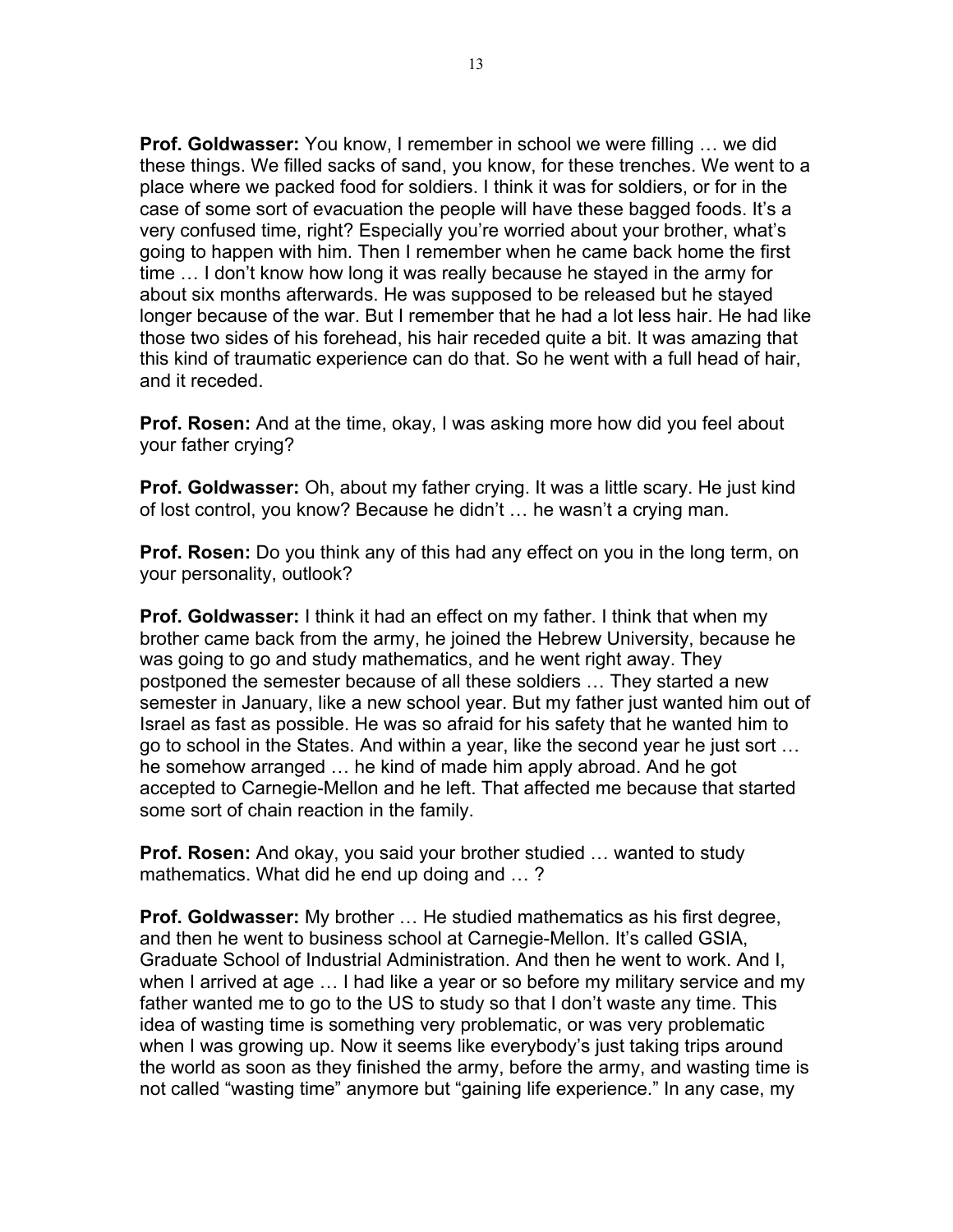father wanted me to go to the States, and as usual I did what he recommended and went to Carnegie-Mellon, and I went to study mathematics.

**Prof. Rosen:** I'm curious. You say your father recommended, and so did your mother have any say, any influence about your decisions?

**Prof. Goldwasser:** I think she agreed with him. I don't think she was … She was dominant in the sense that she … I remember her there all the time. She was extremely … I remember her cooking and I remember her doing homework with me, and she was very much into the humanistic subjects. So I remember reading with her and talking about these biblical stories and history. But in terms of these decisions, I think she just kind of agreed with him or didn't object to him. She also did say to us, both me and my sister throughout growing up, is that a woman has to take care of herself and she has to be independent, it's extremely important. And I think that probably was because she wasn't. My father was the one who was the breadwinner, and I think in her mind, anything that was a step toward accomplishing that was a good step. And I don't think she thought about the fact that that meant that I was going away, or if she did think about it, she thought it was worth it.

**Prof. Rosen:** Any other anecdotes from the childhood period in Israel relating to your view of the era?

**Prof. Goldwasser:** Well, you know, my high school … no, not my high school, my elementary school was near Sderot (שדרות) Ben Gurion. Ben-Gurion's house was very close by, and we used to go by there and see the guard. [laughs] So I remember that, that Ben-Gurion was a big figure, was a big looming figure. This whole idea of him being in the house or being in the desert, his whole view of the desert and the importance of populating it.

Then another maybe anecdote that has to do with the Israeli scene at the time, not a personal scene but not to do with the wars, is when – this is the '60s – when the prime minister of Israel at the time Eshkol died. I somehow remember that they told this to us in school and there was such mourning. You know, all the kids burst out crying. Like why would they? I mean, but there was such a feeling that you were a member of a global tribe or a local tribe, and even that infiltrated all the way down to sort of young children who felt connected and felt that they knew who this man was. Now it could be because of the school that I went to, that all of them were kids of families from the Labor Party, what's called Labor Party now. Then I think it was Mapai (מפא"). And also I grew up in this kind of a home. So these are sort of memories about these figures bigger than life – you know, Ben-Gurion and Eshkol.

And I remember that we read newspapers feverishly, every day. You know, three newspapers from cover to cover. And I had tremendously strong opinions about Israeli politics, what's right and what's wrong. Like one of the discussions I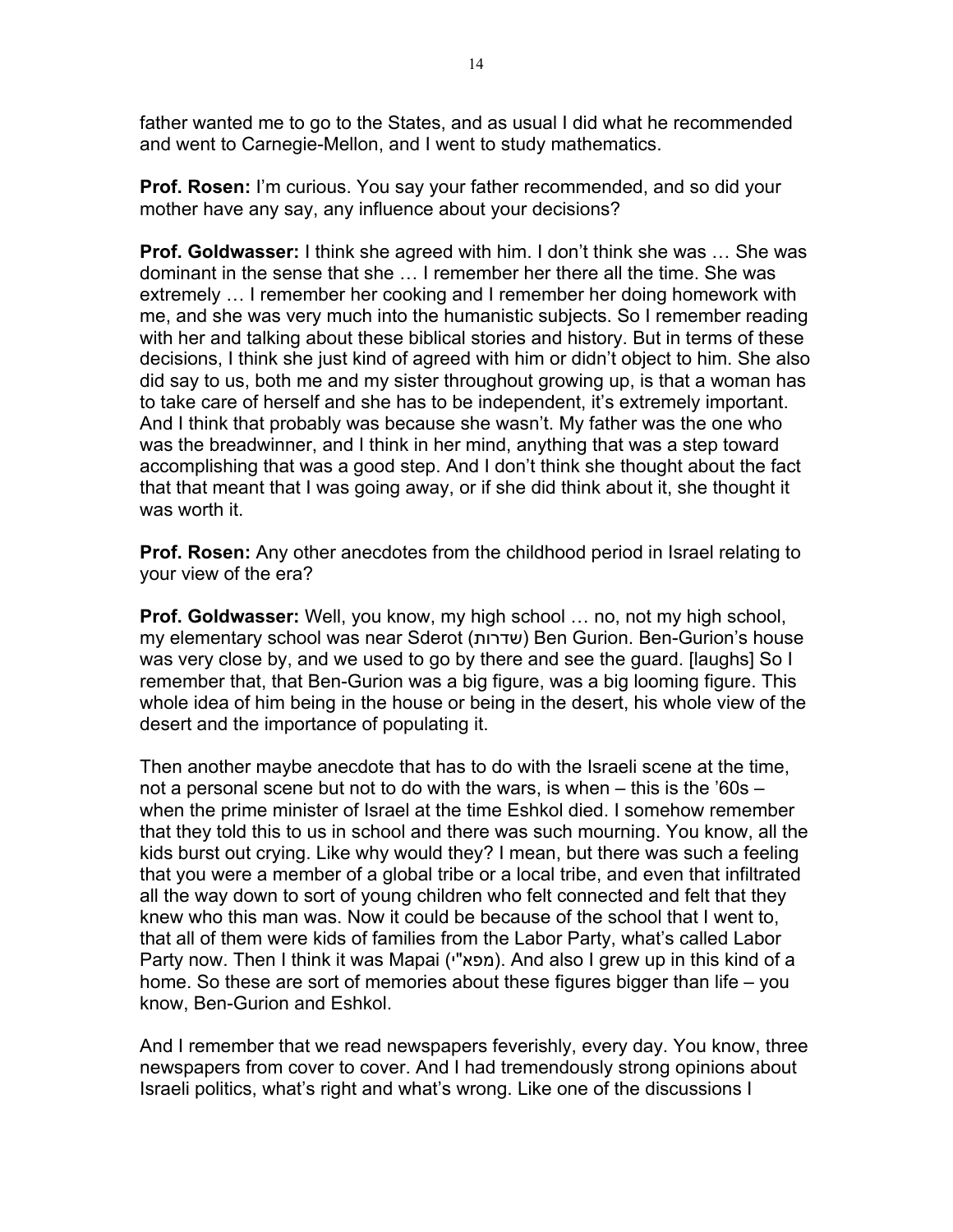remember we always had was whether the Jews in Europe were the same as the Jews in Israel. You know, whether they were … we should be ashamed at … There's this Israeli sentence "Ka Zon Latevach" (כצאן לטבח), that they went into these camps as sheep and they didn't resist. This was a big myth in Israel. And I was always very much against it, and I was a very singular voice in my class. I remember we had these debates where a lot of the kids were like, "We're not like them." To me, it was sort of obvious that we are exactly like them and that who can judge people in that situation. You know, after being starved for years. So I remember these kind of political debates with many of them and I had lots of very strong opinions about this.

Then I remember also the first terrorist attack in Ma'alot where there was a school that … it was a school trip and the school was … while the kids were sleeping there, there was a terrorist attack from the north. You know, it was so real, it was so vivid, it was so part of our lives. Like we would know blow by blow. Of course, it was overdone, because they would describe everything in such graphical, yellow-journalistic details. But one must forgive it because it was the first time and I think it was a shock to such a young country that didn't realize what it was doing. And as kids, these are extremely powerful and somewhat traumatic images, to think of other kids and what's happening to them. Then there was the whole debate about teachers, did they stay in the school, didn't they stay in the school, did they protect the children? And again, my view was … You know, there was the judgmental view, which is "You must protect the children because you are the teacher," and then there's the view that they're people and they also have families and kind of impulses that they cannot control of protecting themselves. I think that in that situation my opinion was that they should have stayed. So there was some moralistic [laughs] line in my judgmental opinions about these events.

**Prof. Rosen:** So you describe it in hindsight with a cynical point of view ...

**Prof. Goldwasser:** Mm-hmm.

**Prof. Rosen:** … but how was it back then?

**Prof. Goldwasser:** What do you mean?

**Prof. Rosen:** How did you perceive all the events? Did you have a cynical outlook already?

**Prof. Goldwasser:** No, no. Not at all. My father was a big cynic, but not about things like that. But certainly cynicism and humor and seeing things in somewhat of a perspective, which is there's the big picture but there's reality, is something I got from home. But I think at that time, as a kid, I was resistant to that. It was very annoying to me that my father was cynical. And now, as to be expected, I am cynical myself.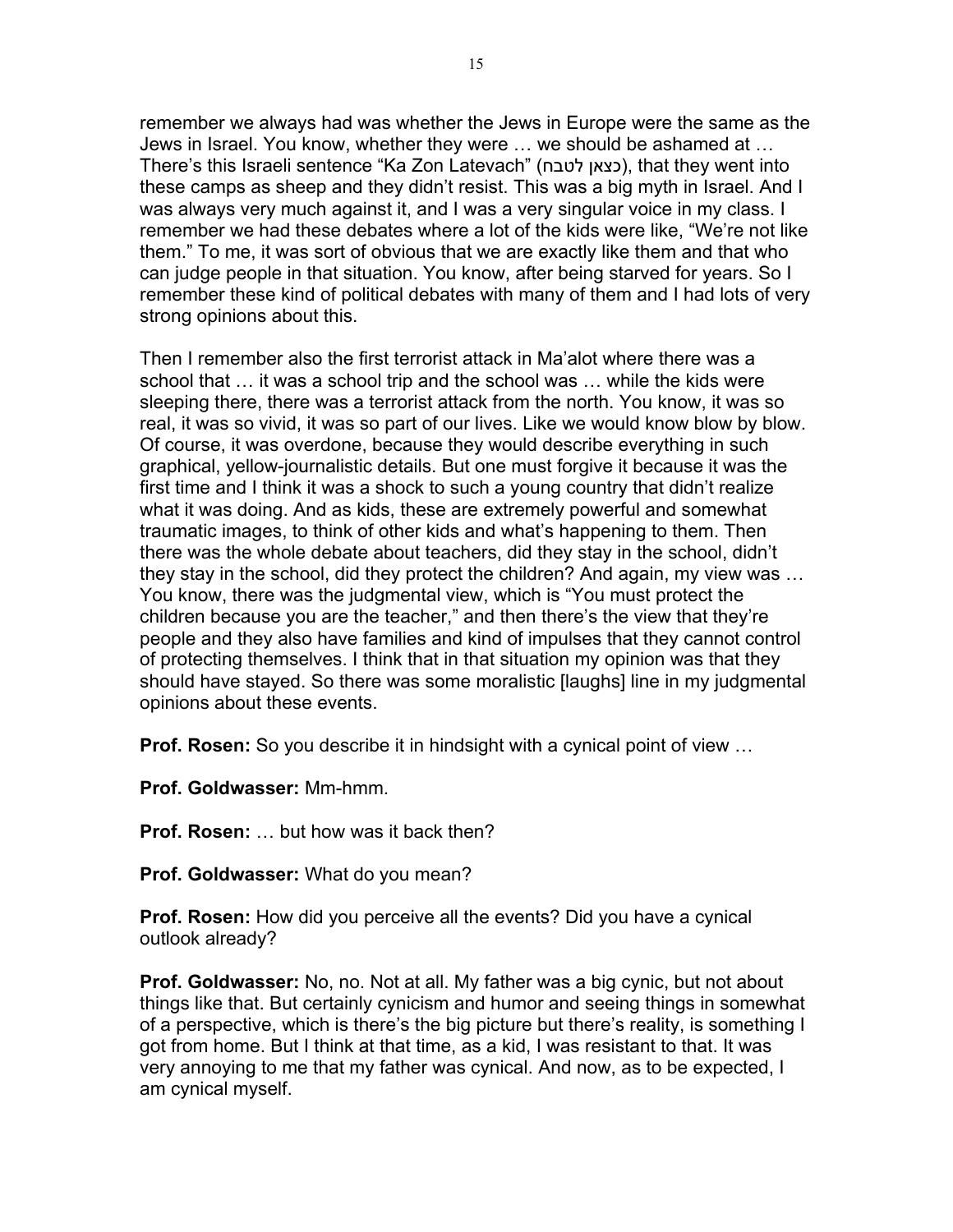**Prof. Rosen:** And do you feel there was a period where you had a transition from the innocent view of a child to … ?

**Prof. Goldwasser:** Eh, no. I think it just happens with age, doesn't it?

**Prof. Rosen:** Age over time?

**Prof. Goldwasser:** Yeah.

**Prof. Rosen:** Because you did describe that you had a contrary view to your peers.

**Prof. Goldwasser:** Yeah. [0:40:00]So I certainly think …

**Prof. Rosen:** So it's an indication?

**Prof. Goldwasser:** … that I've always had my opinions and I've always thought about things in my own way. I mean I don't know if it has anything to do with the fact that later on I went on to be sort of a scientist or someone who invented things, but I always remember this thing about crossing the street and how people usually cross the street together, you know, when the lights turn green, and that I would always cross the street either before or after and it always would be surprising to me that people would wait for other people to cross the street.

**Prof. Rosen:** Do you have any other examp- … anecdotes …

**Prof. Goldwasser:** Of that sort?

**Prof. Rosen:** … of that sort?

**Prof. Goldwasser:** No. I think these political debates is this crossing the street, it's this … I can't think of another episode. But I must say that home was very supportive of this. My father was not a usual man. He did not have typical opinions. I've described him so far as sort of an outcome of his generation, you know, that he was pragmatic, but he had very unusual opinions. The fact that he wanted me to study, he wanted me to go abroad. You know, there was no difference between men and women here, and he thought we could do anything. That was very unusual, and that was true all along. You know, this whole idea that women should behave a certain way, they should get married, they should have families, that was *completely* beside the point for him. And he was very vocal about that. And he thought I was bigger than life. That was a good thing, to grow up having that image of yourself.

**Prof. Rosen:** So you already grew up with this feeling that …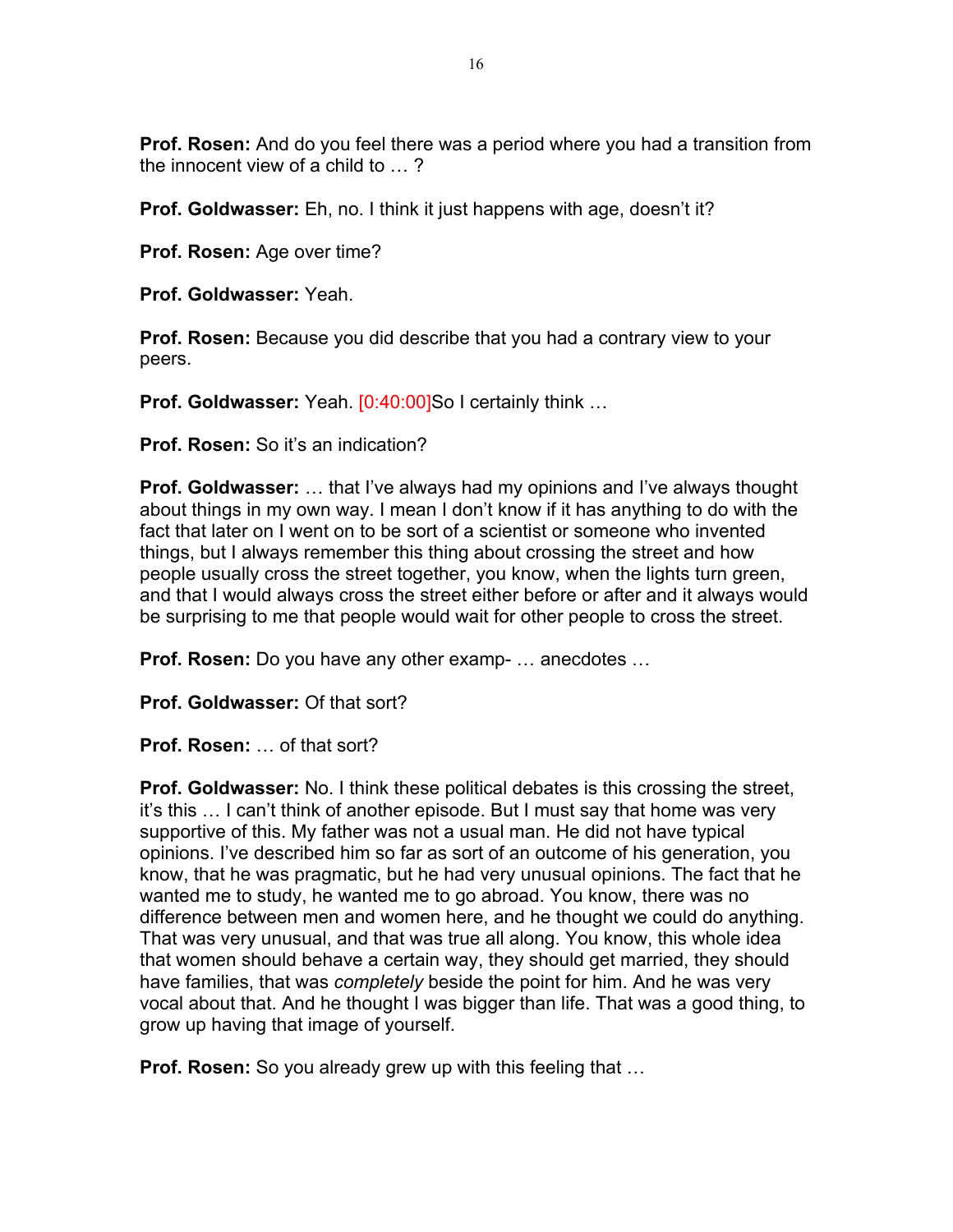**Prof. Goldwasser:** The empowerment.

**Prof. Rosen:** … you have the capacity and empowerment?

**Prof. Goldwasser:** Yeah. Life certainly kind of beats it out of you, but certainly as a child that was a very important sense that my parents gave me.

**Prof. Rosen:** So from both parents? It came from both parents?

**Prof. Goldwasser:** Well, my mother was just a very loving mother, so she was very … she was there. I think she gave us a lot of love. I mean my father gave this feeling of power.

**Prof. Rosen:** And in school, how was the … ?

**Prof. Goldwasser:** You know, I was a good student. I was a good student always. And I felt that the teachers respected me, those who did respect me, so there was no contradiction to that.

**Prof. Rosen:** So for you personally maybe not, but this talk that women are ... society is directing women, driving them away from …

**Prof. Goldwasser:** Right. There is such talk. I certainly didn't feel in elementary school. In fact, nobody says that's true about elementary school. They usually say that starts in high school. In high school, I had one math professor in … early, fifth grade or sixth … fifth, that's ninth grade, ninth or tenth grade, who was not appreciative of me and kind of said that I shouldn't go and study.

**Prof. Rosen:** And you think it's because you were …

**Prof. Goldwasser:** A woman?

**Prof. Rosen:** … a woman, **(**and still are**)**?

**Prof. Goldwasser:** Yeah, I think he was like a chauvinist pig. [laughs]

**Prof. Rosen:** Okay. And do you think … like what is your opinion on the other women, the other girls in high school? They may have had a different experience than yours or you think there was something in Israel's society that was at the time?

**Prof. Goldwasser:** No, I think there were some girls who were really good at math and science. I think they were like … there were some girls who skipped the class, there were a few. We weren't many of us, you know when we went into the specializations. There was a class that specialized in math and science …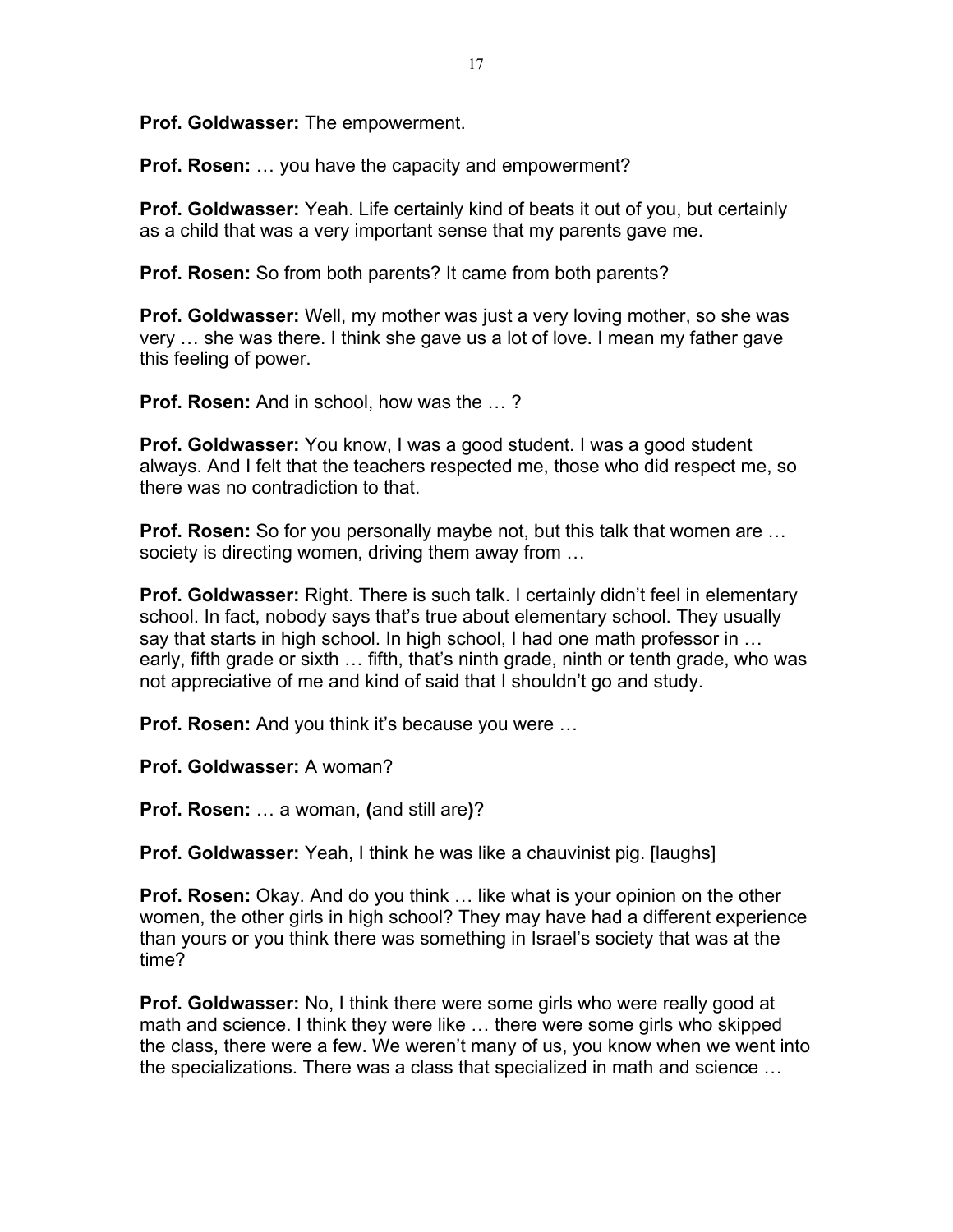sorry, in math and physics, there were few girls, not too many. But they were very strong, so the ones who were there were very strong.

**Prof. Rosen:** And do you remember somebody in particular that went on and made a career in a related field?

**Prof. Goldwasser:** The truth is I don't know, I didn't follow them.

**Prof. Rosen:** Okay. Before we move on, any other figures from high school, friends, people that …

**Prof. Goldwasser:** Influenced me?

**Prof. Rosen:** … you remember influenced you, anecdotal stories?

**Prof. Goldwasser:** There are a few guy friends who went with me to high school who are now sort of well-known computer scientists.

**Prof. Rosen:** For instance?

**Prof. Goldwasser:** Yossi Matias. I think he's the head of Google Israel. Ehud Rivlin, who is professor in the Technion in computer vision. We were classmates. Yeah, so … But not only classmates, we were friends, we knew each other.

**Prof. Rosen:** So in the context of computer science, any other prominent computer scientists from the school?

**Prof. Goldwasser:** From that time?

**Prof. Rosen:** From the school, from the time.

**Prof. Goldwasser:** From the school, so I think that Adi Shamir actually went to that school, but he's older than me so he went there a few years before. And I think that Zvi Galil, who is now the head of the school of computing in Georgia Tech, he also went to that school, but again a different period. But they all had the same math teacher, this Uri that I mentioned earlier.

**Prof. Rosen:** I see. They also remember?

**Prof. Goldwasser:** Yes, yes, everybody remembers him.

**Prof. Rosen:** Everybody remembers?

**Prof. Goldwasser:** Oh yeah, he's a character.

**Prof. Rosen:** So it's safe to say that there was some influential figure there ...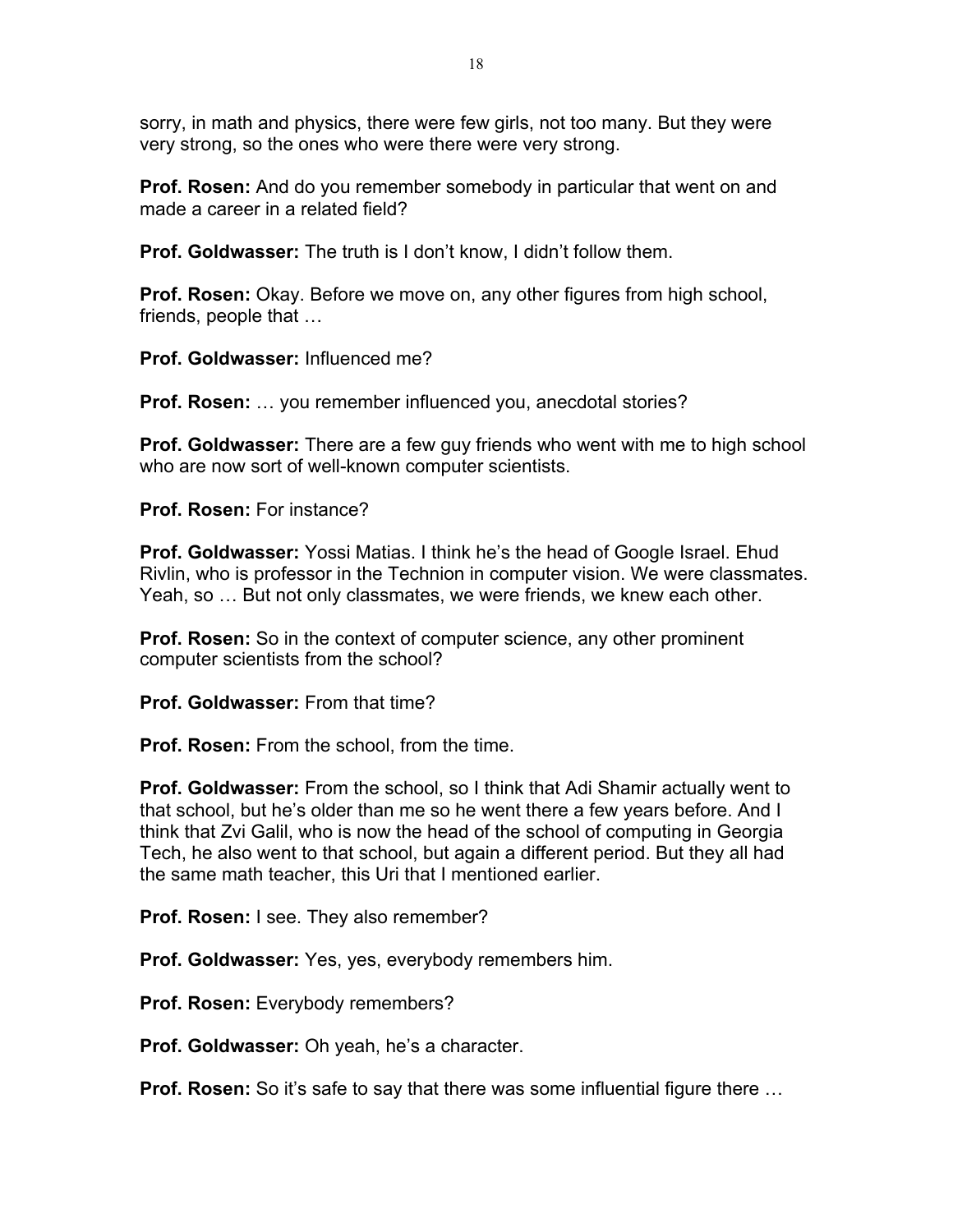**Prof. Goldwasser:** Yes, absolutely.

**Prof. Rosen:** … that groomed them. So now US.

**Prof. Goldwasser:** Yes. Okay. So I arrive to the US, it's 1976. It's actually the Entebbe. As I landed in the US, it was really that day, and big excitement because the Israelis saved the day. I mean they saved almost everyone, this is … And I landed in the US. You know, Israel is like loved by everyone. I remember there was this beauty queen that was selected, the first Israeli beauty queen, became Miss Universe.

**Prof. Rosen:** Rina Mor?

**Prof. Goldwasser:** Rina Mor, right. But in general, '76 was a year of great admiration of Israel.

I land in the US and my brother comes and picks me up in New York, and we spend a few days in New York. Then we drive to … we take a bus to Pittsburgh, from New York to Pittsburgh, and … a new world. I knew nothing about Pittsburgh. I spent the summer in the dorms waiting for the school year to start. I actually never applied to the school. Just my brother told his professors that his sister is coming for a year and she's good at math. And since he was good at math and they knew that he was a talent, they said, "Does she want to come and study here?" and he said, "Yes," and they said, "Okay." And that was it. I became an undergraduate in mathematics, in applied mathematics.

But then it was applied mathematics and computer science. Now there's a computer science department undergraduate at Carnegie-Mellon. At the time, there wasn't. And the truth is that I actually loved studying. This was a revelation. When you go to high school, you sort of do what you're told, right? But I found it really interesting. I found the math interesting, I found the computer science interesting. I took this introduction class in Fortran programming. In the beginning, I had no idea. There were these cards where you put an instruction on every card and it goes through a machine and then it executes each instruction. I've never seen a computer before, I haven't really heard about computers before, but it was fascinating. It was really marvelous.

**Prof. Rosen:** Okay, I have two questions now, so I'm debating with myself. About the admissions, you said the admissions process was unorthodox in your case?

**Prof. Goldwasser:** I would say. [laughs]

**Prof. Rosen:** Now I want to ask what would have happened today with admissions?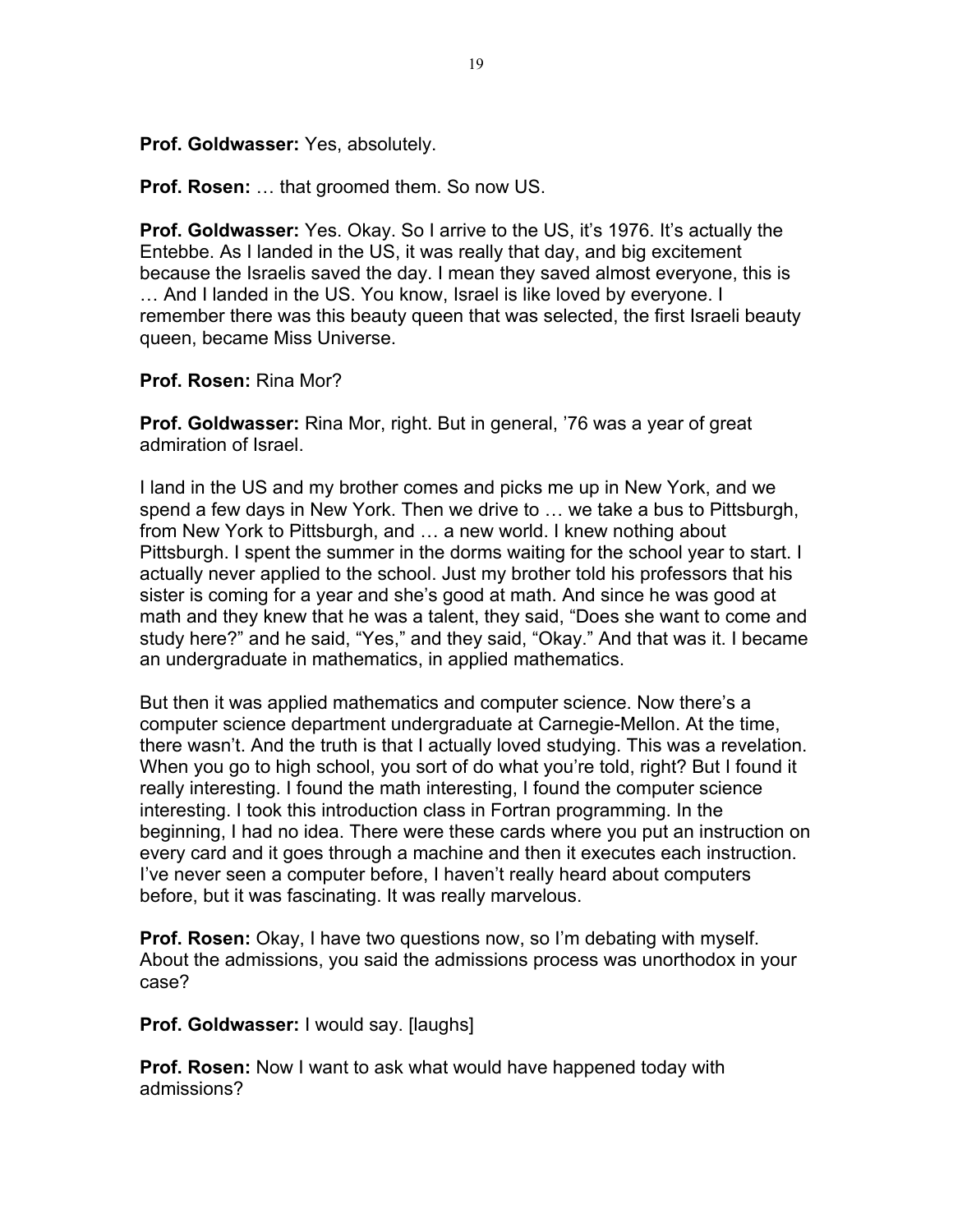**Prof. Goldwasser:** Ah, today. Today, no, the whole college admissions in the US is something bordering on insane. You know, there are standardized tests, there's grades, there's extracurricular activities, there are huge committees that sit and deal with every case. They accept legacy and people with talents that supplement whatever the needs of the school are, and who knows what else. And there's also a big mystery about this. All, in my opinion, geared toward making money on the admissions process. So, is the outcome any better? I believe serendipity is a big part of one's life trajectory, and maybe some of the serendipity's lost with this whole process that's very meticulous. But they're talking these days about having machine learning take over the admissions process, so we are in for a whole new era if that's going to be the case.

**Prof. Rosen:** Do you have any prediction where this may go, like specifically?

**Prof. Goldwasser:** I think it's the usual thing. When you start with a new technology, whatever it is – and in this case we're talking about something that is very disruptive, right? – we're going to have a machine that has access to a lot of data of the past decide who will be a good student and who will not be a good student, who's a match for Carnegie-Mellon versus a match for Berkeley versus a match for MIT and Harvard and so forth. My prediction is that in the short-term there will be a lot of mistakes until we understand what is being done. Hopefully if we are cautious enough and smart enough, we are going to be able to mitigate these mistakes in time so as to incorporate the things we really want before we sort of jump ahead and just kind of blindly let these algorithms make decisions that right now are done by individuals. Having said that, it's not that what's done by individuals is so perfect. So it's very hard to tell whether you are just actually doing better, because now you are treating this whole problem in a formal way, or you are doing worse because you are taking the human element out. But these are fantastic research problems.

**Prof. Rosen:** You have a personal connection to this kind of very such problem?

**Prof. Goldwasser:** Yeah, because my son is interested in it.

**Prof. Rosen:** Do you want to tell us about this now, or we can talk about it later?

**Prof. Goldwasser:** We can talk about it later.

**Prof. Rosen:** Okay, so I'll keep …

**Prof. Goldwasser:** Yeah, but my older son Yonadav, he's very interested in these topics of sort of policy, society, and machine learning. Sort of started from the machine learning, kind of a hard science, [0:50:00] and then he got interested in how to incorporate into them without sacrificing performance and utility. Also, these concerns that have to do with impact on the world.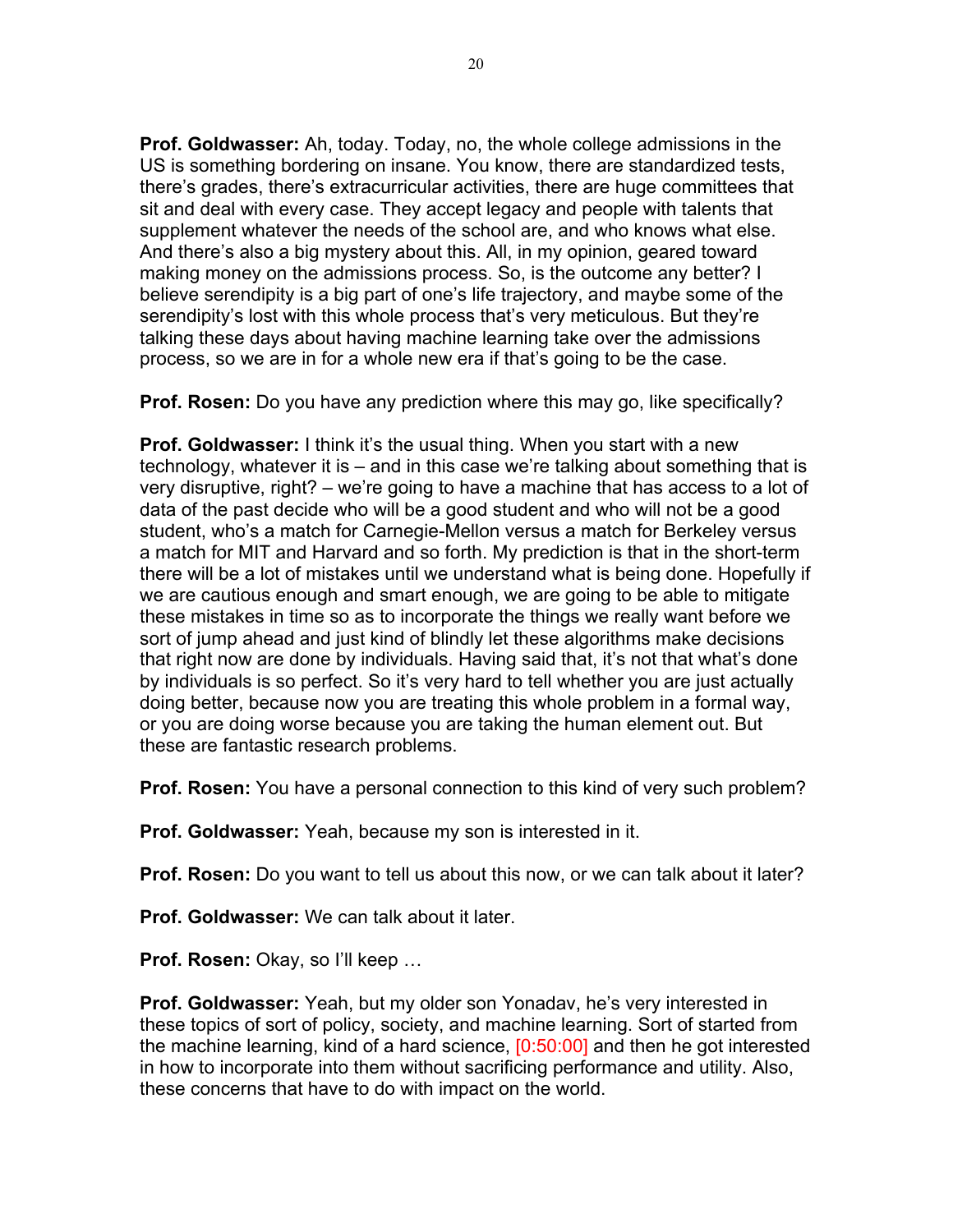**Prof. Rosen:** Okay, so maybe we'll get back to it later. Okay, undergrad years?

**Prof. Goldwasser:** Right. Undergrad years I'm in Carnegie-Mellon. I start in mathematics. There is this even program called Math Studies, which only a few kids go to, where there are these two professors who teach a handful of kids. It's supposed to go through all mathematics, you know, topology, geometry, algebra of course, and everything in two years, logic. And they spend essentially the first semester arguing with each other how to define each concept, definition … defienda, definiendo, back and forth, back and forth. It's abstract beyond anything that I've ever seen because in Israeli high school, things are very method-oriented. Right? They are teaching you how to perform, how to solve exercises. They don't really teach you … at least at that time, they didn't teach you about the concept of a limit or why are you taking derivatives and why you're integrating. Here, we are completely … it's all axiomatic.

So I go through this semester, maybe a year, and the whole thing is a two-year program, and after a year I quit. And I think to myself, "This is going to take too much time and I'm not the best at the class," and I decided I'm going to go and do computer science, sort of the computer science specialty within the math. And what turns out, so I take this class on I think set theory or data structures or algorithms, whatever, and it's trivial because my mind of course was so sharpened by this one year of dealing with abstractions and dealing with definitions that even if you don't think you're understanding them, you're completely in a different level. Then when you go back to something of a lower level, it's a triviality. This is an interesting experience that I have seen time and again with myself, with my kids. You push yourself to a place which is much more abstract and much more formal than maybe you care to be, and inevitably you start thinking more clearly, and you are able to sort of verbalize and conceptualize and define and understand. It's a fabulous discovery. Somebody has to prove a theorem about it explaining why is it they're being able to verbalize, why is it they're being able to define, and using precise concepts and precise thinking makes everything else simpler.

**Prof. Rosen:** So now you defend the very same thing that caused you to quit, like the abstraction?

**Prof. Goldwasser:** I know, I know. I mean in retrospect, maybe I should have stuck it out for another year, but that's what I did.

**Prof. Rosen:** It worked out well.

**Prof. Goldwasser:** It worked out.

**Prof. Rosen:** Okay, so then you moved to computer science?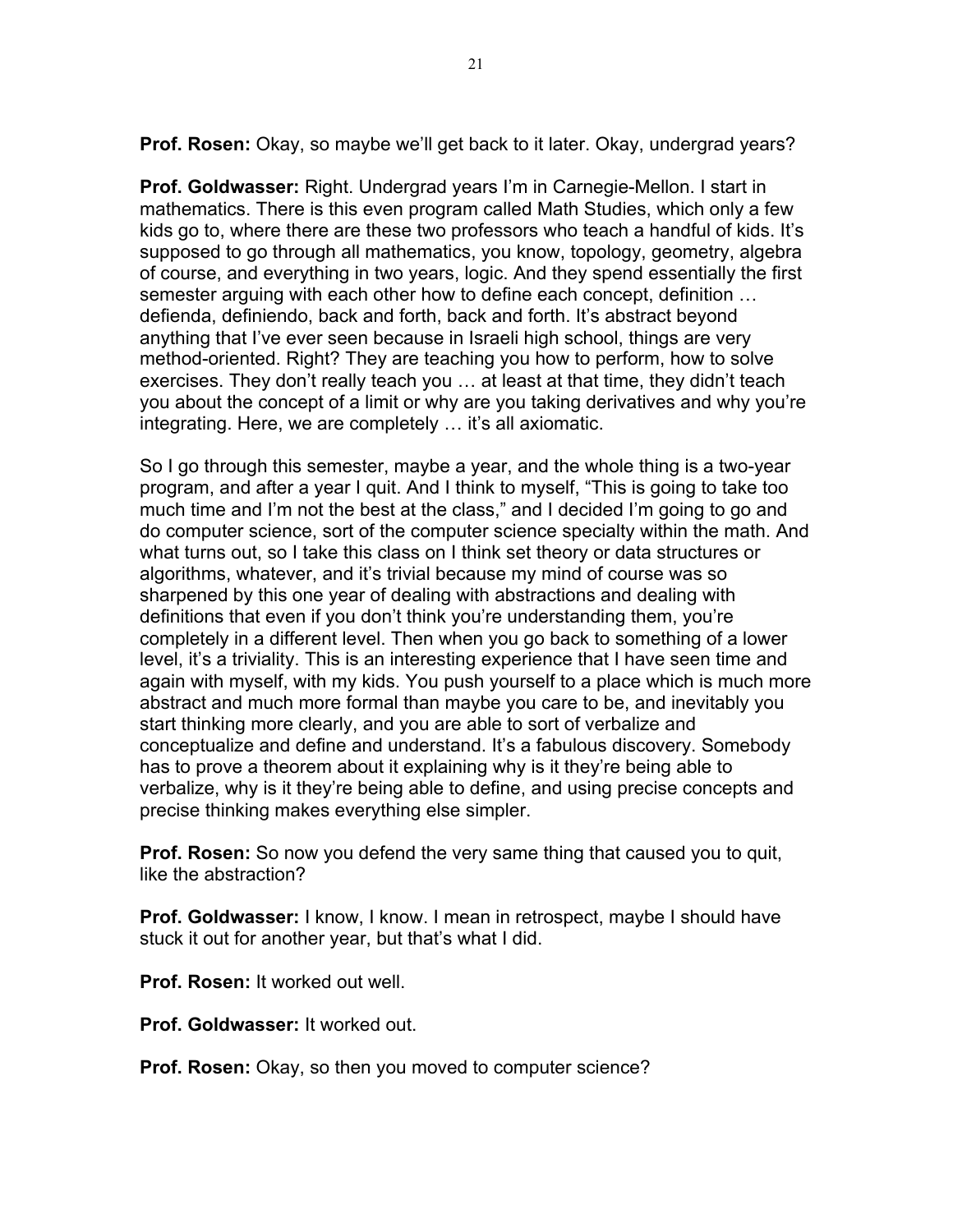**Prof. Goldwasser:** I moved to computer science. I remember a lot of my professors at Carnegie-Mellon. I remember Raj Reddy, who was … he taught AI. He was the founder of really speech recognition. At the time, it was the Harpy project. And I remember Anita Jones. She taught software engineering. She was one of my recommenders to graduate school later. So was Raj Reddy. And I remember there was another professor, Nico Habermann, who taught us compilers and I had a compiler project that I did with a friend. I remember we wrote this compiler which never compiled. [laughs] I remember writing this program for generating poetry. Today, they talk in machine learning about GANs, these things that can generate let's say poetry in a way that's indistinguishable from let's say poetry of a particular poet. But at the time, the way these programs generating poetry would work is that you would have some sort of a notion of a verb and a noun and how a sentence is structured, then you would have a dictionary and you would form a poem. I loved that.

**Prof. Rosen:** How large were the classes back then?

**Prof. Goldwasser:** The classes were small. I would say there were like about twenty kids. Again, very few women. That I do remember, that I was one of two and the professor also treated us a little bit with, you know, half … I was going to say "forgiveness," but "forgiveness" might not be the right word. A little bit, you know, like we were silly, even though we weren't really. And that, after I start doing very well in the class, he realized that. But that was my feeling. It didn't matter to me much because I didn't think of myself that way, but I do remember that.

I remember coming from Israel, my command of English was not perfect to say the least, and on every program that I wrote there always were these comments where he says, "Indent, indent, indent." I didn't know what word "indent" meant until the end of the term, but then I realized that "indent" meant that I was supposed to like, you know, indent the for loops and the different commands. So now I know what that means. But it was these silly things.

It was like, even I remember the first lesson of calculus when you come from Israel to America, and I remember telling my brother, who was in school at that time, I said, "I can't do this. It's too difficult." So he sat down with me. This is the first class ever in calculus, and he said, "Okay, so what didn't you understand?" and then it turned out that I didn't know the words "multiply" and "divide" and "integrated" and "differentiate." Then he told me what they all meant in Hebrew and I said "Ah." That was it. Then it wasn't difficult.

**Prof. Rosen:** Any other moments of despair and difficulty at that time?

**Prof. Goldwasser:** At that time? Well …

**Prof. Rosen:** You missed your parents?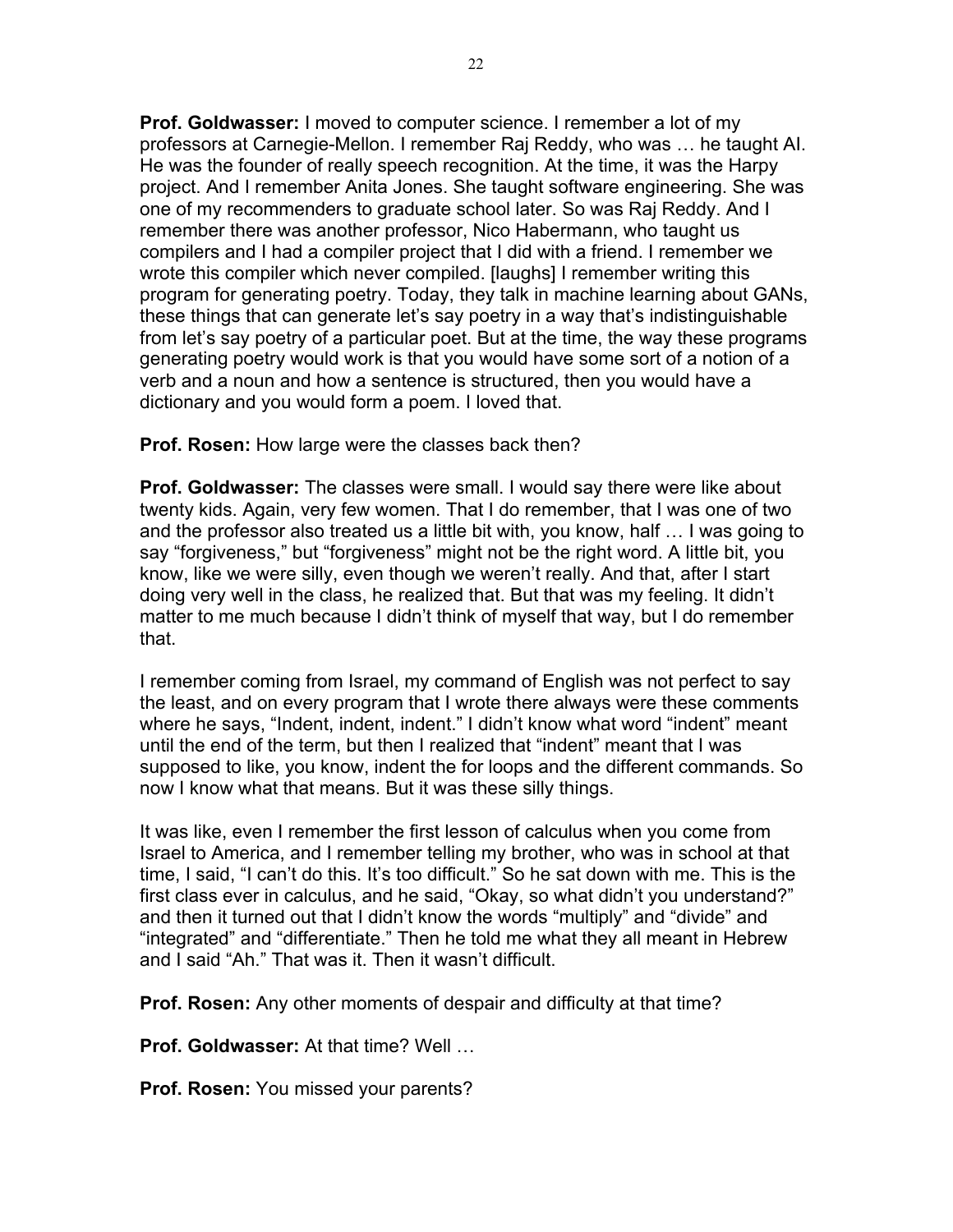**Prof. Goldwasser:** I missed my parents very much. At that time, you know in Israel somehow the idea of a phone call to the US, it was like an impossibility. It wasn't really an impossibility, but it seemed *so* expensive, nobody called. So I think I talked to them after one year on the phone on my birthday. And I missed them terribly, because I think in their mind I was capable of this journey, but really internally I was just a kid.

**Prof. Rosen:** So you didn't speak to them for a year you said?

**Prof. Goldwasser:** That's right, that's right. They wrote letters.

# **Prof. Rosen: Letters?**

**Prof. Goldwasser:** And I wrote letters back and I wrote letters to my friends, but you didn't speak on the phone. Although I remember that a lot of the kids … when I did speak every once in a while, once a year or something, I remember that the kids in my hall in the dorms, they said … Again, it was like this girl who came from America in Israel, what I told you, in first grade. It was this girl who spoke on the phone and she was saying like, "Kha-kha-kha," which to them that's the Hebrew sound. [laughs] It's very guttural sounds. Yeah, that was hard, that was hard. Then I had to make a decision at the end of that year whether to go back to Israel to my army service, and I asked for a deferral, because the truth is that I actually kind of liked studying and I kind of wanted to continue. So I asked for a deferral of the army service.

**Prof. Rosen:** So it means that you skipped a grade or something? Because you were …

**Prof. Goldwasser:** No, I was just born early. I mean I was born in November. Somehow my enlisting date was late, so there was enough time there to actually finish a semester or semester and a half and then I ask for … maybe even a whole year, and then I asked for a deferral and they … You know, by the time the deferral came back, I was already finishing my second year. [chuckles] You know, I kept calling the embassy in New York and they said that I should wait until I get the answer. Yeah. So I finished my degree.

**Prof. Rosen:** What other difficult moments?

**Prof. Goldwasser:** Other difficult moments?

**Prof. Rosen:** Other happy moments also?

**Prof. Goldwasser:** Oh, lots of happy moments. I made lots of new friends and also I became a young woman, so there's also like personal relationships that you develop which happen when you are a young woman, and that regardless of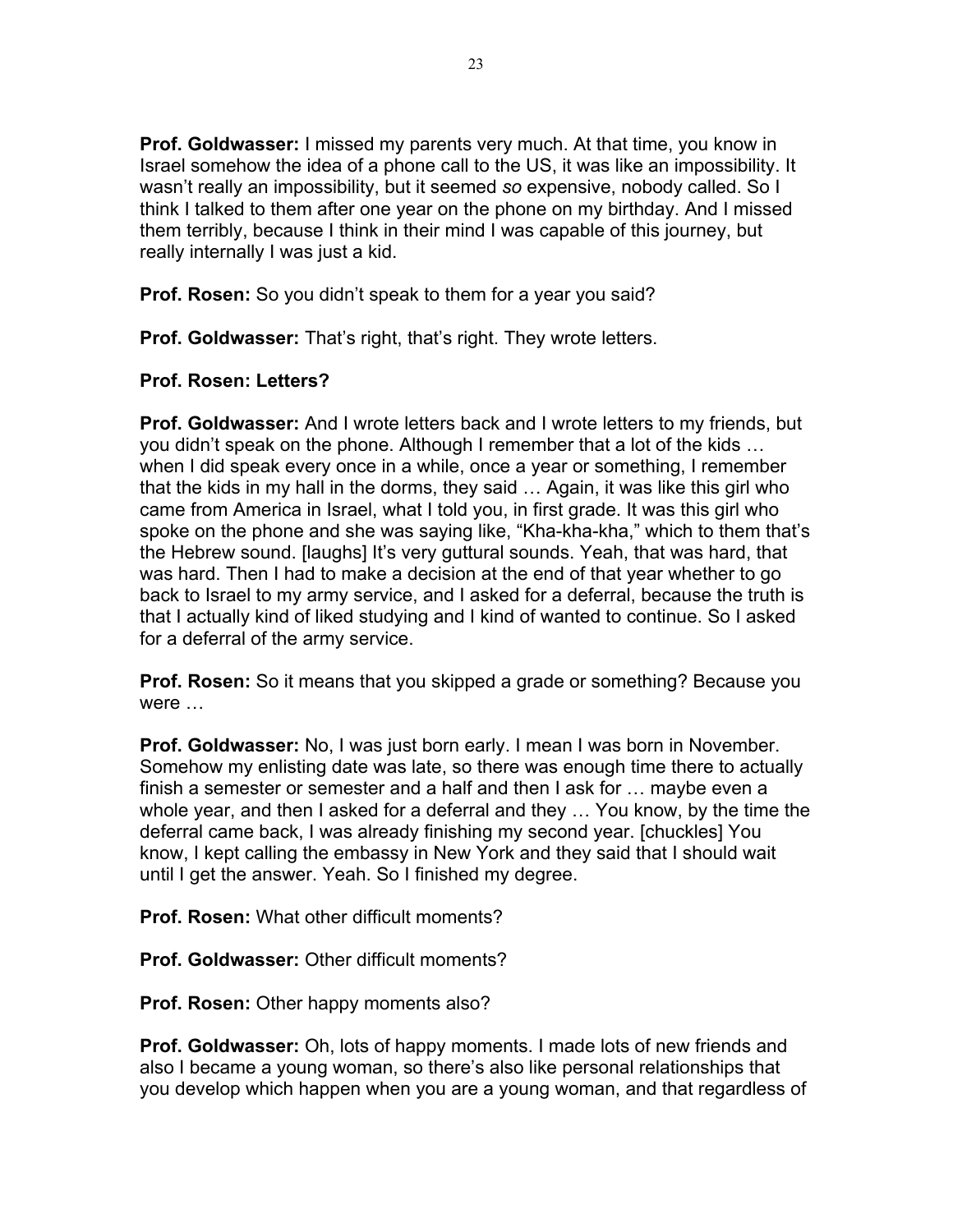where you're at is very exciting, right? You're coming of age. And I came of age in Carnegie-Mellon during those years, between the age of 17 and 20.

**Prof. Rosen:** Okay. Just to be a bit more specific about those years, any particular topics that you related to, specific ones, beyond the aspect of … ?

**Prof. Goldwasser:** Yeah. I was very interested in AI. I was very interested in artificial intelligence at the time, I think because of the class that I took, because of this poetry generation, because of the whole concept of speech understanding and so forth, and also I think because this whole idea of understanding the brain and how we think and how we dream and why we dream, what we dream. That was fascinating to me.

So it was very clear to me when I finished that I would like to study this further. That's why I applied to graduate school. And I applied to graduate school at the same time that I applied for jobs, because I wasn't very clear about what I was going to do. There was sort of three options. In fact, this is the story of my life – there's always at least three options, sometimes four, but never one. And the options then were to go back to Israel or to go to graduate school or to get a job. The idea of going back to Israel was like I wanted to go back to Israel, but I was very afraid. Because at this point I was kind of distanced from the whole thing, and furthermore, I felt that I would like to go back to Israel, but at least I'd like to show something for all these years that I was away.

And I felt like I think a lot of people feel when they finish undergraduate school. At least I think they feel. That I knew nothing. Even though I studied for … I did my degree in three years in the States, although usually it's four. I studied during the year and I studied during the summers because I wanted to finish quickly so I could go back to Israel. At the end, you feel like, "What do I know more than anybody else? I want to own something. It'll be something that I'll understand [1:00:00] better than anybody." It's not even so much the idea of understanding better than anybody, but actually going into some subject in depth. At that point, it could have been related to artificial intelligence or algorithms. I remember also an algorithms course that was taught by Bentley, by Jon Bentley, and it was fascinating. I loved that as well.

So I wanted to know, understand something really well. I was told that there is this thing called graduate school. You have to understand, I didn't come from an academic family, it wasn't something that was standard, but …

**Prof. Rosen:** Did your parents have any degrees, your father?

**Prof. Goldwasser:** My father, because the war broke out when he did law school, I don't think he had a degree. He was the head of a few hospitals in Israel, and then he was an administrator in this health services. And my mother, as I said, was a home … she works at home, and …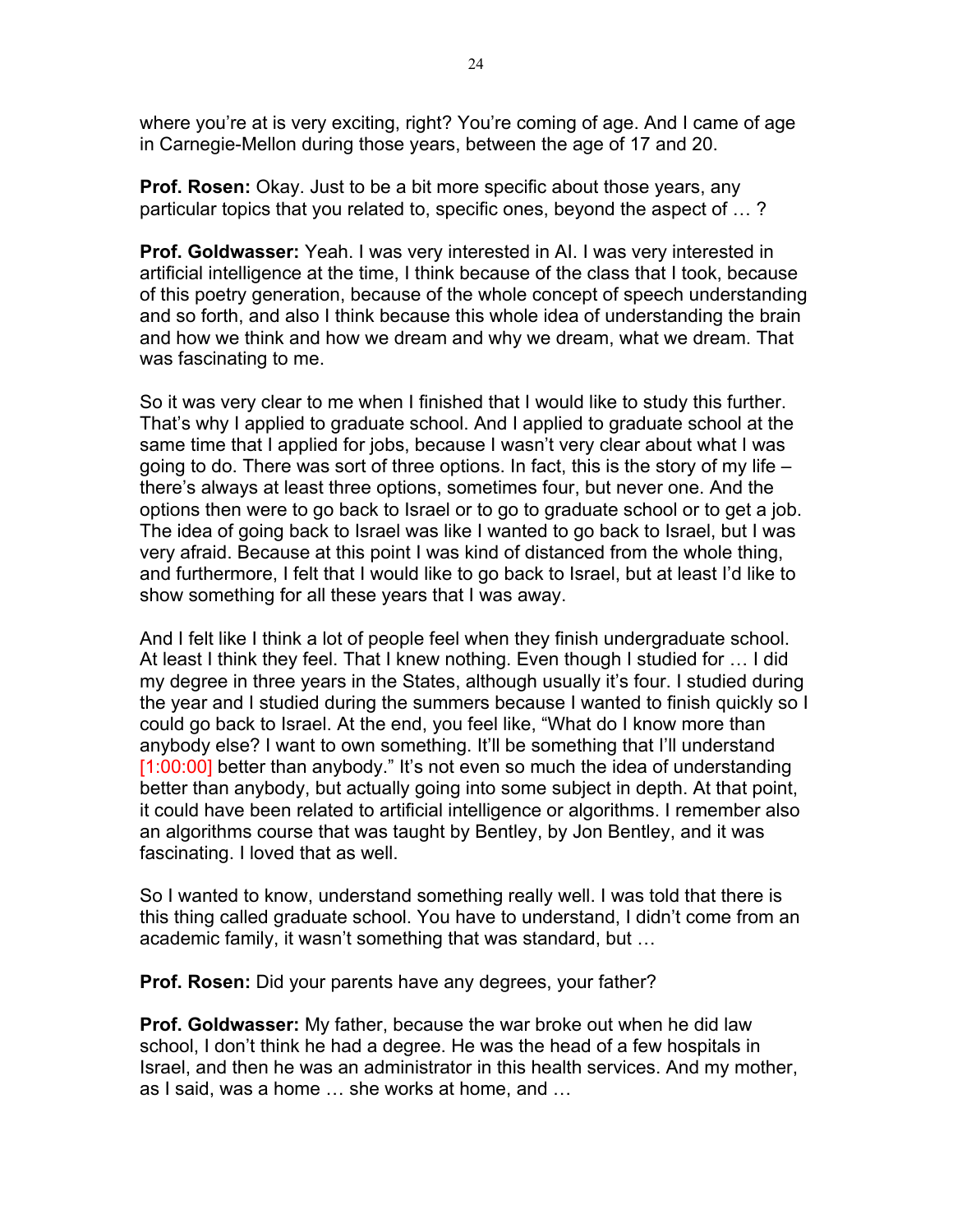**Prof. Rosen:** What about the ancestry? Rabbinical?

**Prof. Goldwasser:** The ancestry? Yeah, there is something there. My grandmother, they always talked about the fact that she had a golden *medale*, a golden medal in mathematics, when she was in high school and when she was studying maybe in school, after high school. But she didn't … she went … she came to Israel as a pioneer and they believed that they should work the land. They said the Jewish people should be connected to the land. But she has talent for math, because I remember that she loved it when I described to her math problems, and she surprised me because she actually understood and she could solve them. My grandfather had no idea. He was like a scholar, he learned with Bialik and Tchernichovsky, and he was much more of a humanist while she was into math. But in terms of being professors or academics, no.

In any case, I was told that there was this thing called graduate school. I think that like a day or two before, they said that I'm supposed to take this exam called the GRE. I didn't prepare at all, but I signed up and I went to the GRE. I didn't even know you were supposed to prepare, you know? It seems ridiculous how naive it was. So I took the GRE. I don't think I did very well. But in any case, I applied to graduate school and I got accepted to Carnegie-Mellon in engineering and Berkeley in computer science. First, I said to Carnegie-Mellon that I'm going to go there, and I went for the summer to RAND, to the RAND Corporation, where Raj Reddy actually recommended me as an intern. This was in Santa Monica, in California on the beach. And I remember this California. Wow. The beach. Fantastic, you know? I lived in Venice Beach and there's the roller skaters and the bikers and …

**Prof. Rosen:** Mellon …?

**Prof. Goldwasser:** So I was admitted to Carnegie-Mellon, which was the place I spent my undergraduate, and I was debating between the two, and I also had a bunch of job offers, but it was clear that I wasn't going to go get a job. I was going to go to graduate school. And I decided I'll go to Carnegie-Mellon. I mean I wasn't sure, but I decided I'll go to Carnegie-Mellon because I had friends there. You know, I had a boyfriend, whatever, you know the kind of things that people have, and friends.

But I had the summer job at RAND. And I went out to California with a friend, a woman called Sue Angebrandt that I did the compiler project with. She went out. Also she had some job in maybe TRW or something, a Jet Propulsion Lab, or JPL, or one of these companies near Los Angeles. And I was at RAND. And I remember that summer. I cannot tell you what I worked on, but I do remember that I was thinking to myself that the supervisors were all PhDs, and they were telling me what to do. It was some sort of AI-related project. I remember thinking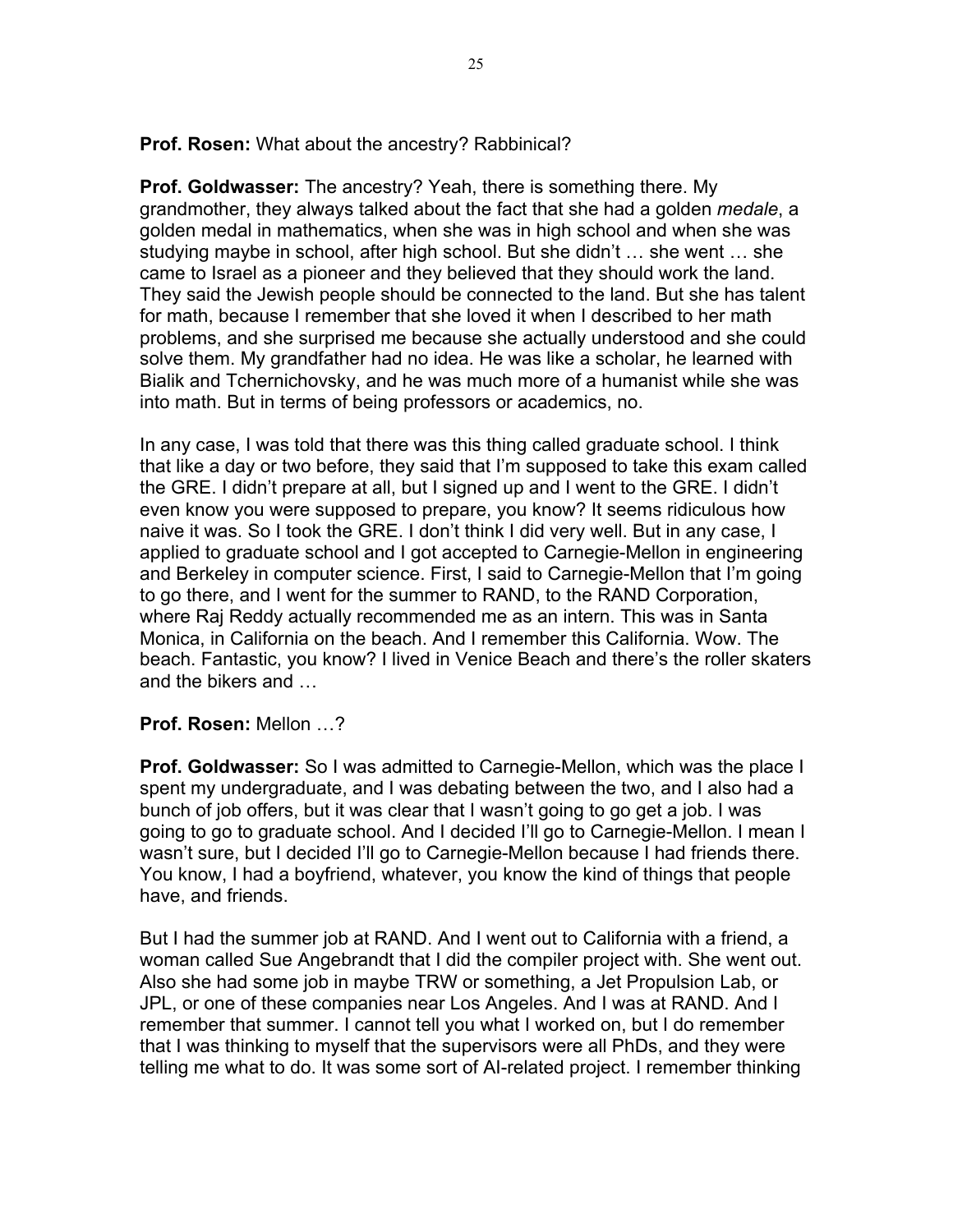to myself, "Why should they tell me what to do? I should get a PhD and I should tell somebody else what to do." [laughs]

In any case, so that summer was a fabulous summer. First of all, there was research and it was interesting, but I can't tell you what it was about because I really have no recollection whatsoever. And second of all, all of a sudden it was … you know, I had an apartment of my own on the beach, it was California as I said before. You know, there were the roller skaters and the bikes. And then one day me and Sue, we decided to take a drive up the coast, up the California coast and go and see Berkeley, and go visit somebody that she knew in Palo Alto. I remember I had this small Toyota Corolla. Or Corona. Corolla I think. Some kind of car that they don't make anymore. Maybe it was a Corona. Anyway, it was this little blue car, and we drove up the coast. And I remember driving into the Berkeley exit on University Avenue, and it was just blue skies that like you've never seen and the green hills in the background. I'm just sort of driving to campus. It's such a glorious image. I can't tell you … This is something you don't forget. And it was "Wow, California, Berkeley." Then I told CMU that I'm not coming and I told Berkeley that I'm coming, because it was just captivating.

**Prof. Rosen:** Without even going back to Pittsburgh?

**Prof. Goldwasser:** No, without going back to Pittsburgh.

**Prof. Rosen:** So then at the end of this summer you went to grad school?

**Prof. Goldwasser:** At the end of the summer, I went to graduate school at Berkeley and I started … I wanted to do AI, as I told you.

**Prof. Rosen:** What year was that?

**Prof. Goldwasser:** This was 1979. So I arrived at Berkeley. I had to find an apartment, the usual things that graduate students do. I live with a bunch of astronomer graduate students. In any case, I wanted to do artificial intelligence. At the time, there were few people at Berkeley doing artificial intelligence, but as I told you, serendipity is the name of the game. I was a TA, I had to support myself, so I had a teaching assistantship. Then I actually somehow got to work with Dave Patterson on the RISC project, Reduced Instruction Set Computer.

**Prof. Rosen:** Maybe you can tell a bit about that.

**Prof. Goldwasser:** About the RISC project? At the time, the RISC project was this idea of Patterson and other people at Intel at the time that the thing to do is to figure out which of the instructions I use most often, let's say programs in Pascal and C, and those are the instructions that should be put in hardware in order to speed up computation. My part of the project was to figure out which instructions in fact are being used most often in Pascal programs. So I was quite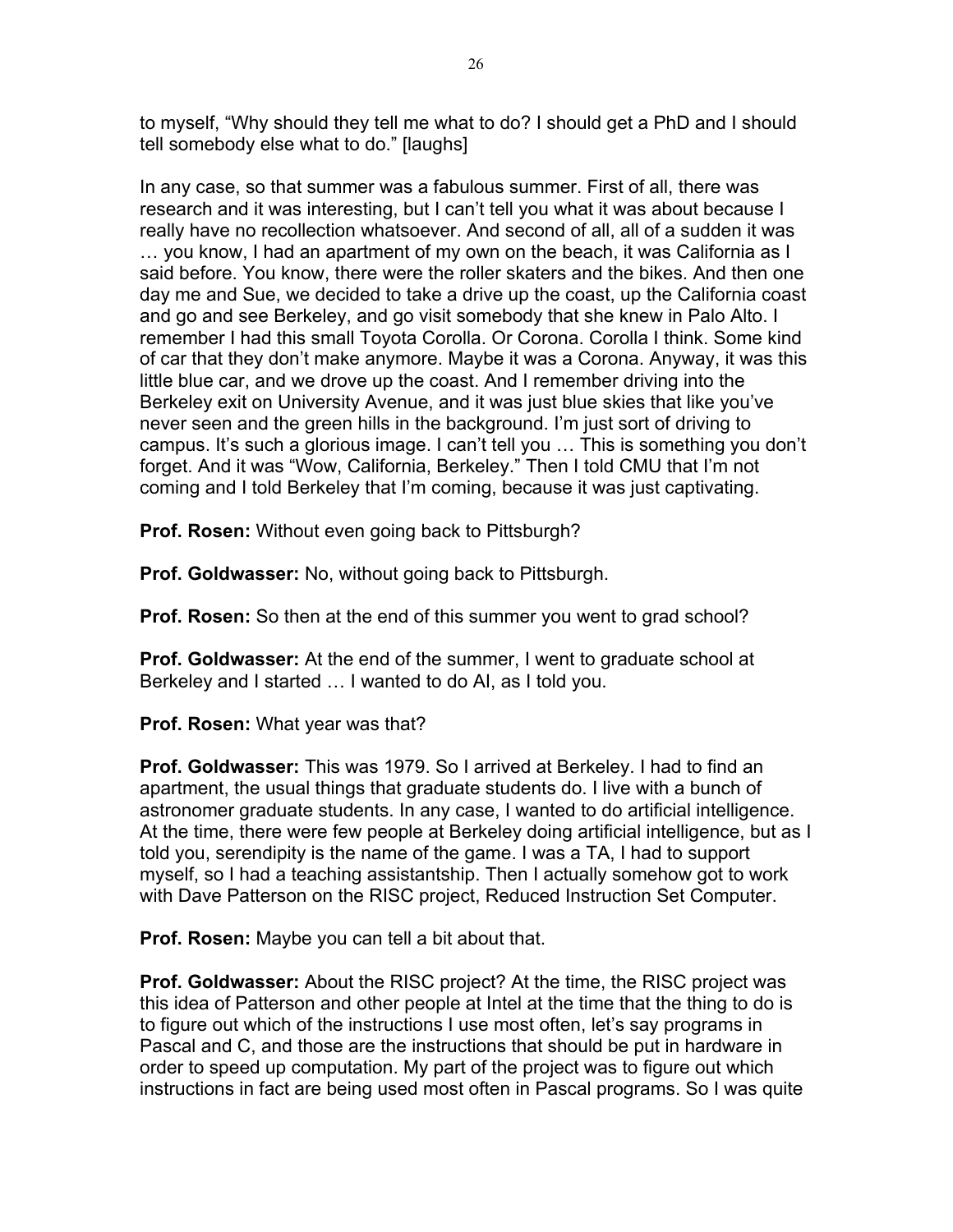the programmer at the time. And I worked on this very large system, which I think adapted an existing Pascal compiler, a sort of thing that collects dynamic statistics, and I modified it sort of extensively to figure out which instructions should really be optimized or put in hardware. And that was my master's thesis, which I got at the end of that year.

# **Prof. Rosen:** Did you enjoy it?

**Prof. Goldwasser:** It was Professor Powell and Professor Patterson. Did I enjoy it? Yeah, it was interesting. You know, it was a lot of work. It was very intense. This whole idea of being incredibly focused on a project and being in the office from day to night was borne at that time. I mean as an undergraduate, you spend a lot of time in libraries and studying for exams, but this idea that you have your own project and you set your own deadlines, although you know the professors expect things of you, it really comes from that time.

But at that time also, all of a sudden I wanted to go back … after I had the master's, I wanted to go back to Israel. I wanted to see Israel again. It's been four years. And I went for the summer. That was one of the highest … After four years not being in Israel, just being around here and with my mother and my sister. My sister was already a big girl. I remember taking a bus to Yamit. This was a time when they were actually returning the Sinai Desert. So I was in Israel then for three weeks, and then I came back to Berkeley and I continued to my PhD.

**Prof. Rosen:** This is after four years you haven't seen your family?

**Prof. Goldwasser:** No, my father came … No, actually my father came for graduation. That was after three years. And my mother and sister came after … You know what, I got the years wrong. My mother and sister came to Berkeley after four years. I went for this trip to Israel after five years. Yes, it was five years. So I did see them. I saw my father after three years, I saw my mother and sister after four years.

**Prof. Rosen: That's not very often.** 

**Prof. Goldwasser:** No, that's not very often.

**Prof. Rosen:** Even for the time.

**Prof. Goldwasser:** No, yeah.

**Prof. Rosen:** Okay, so you finished your master's?

**Prof. Goldwasser:** And I got to tell you that I might be mixing it up. Perhaps they did come to visit me in Pittsburgh. But not, the quantas are like two years.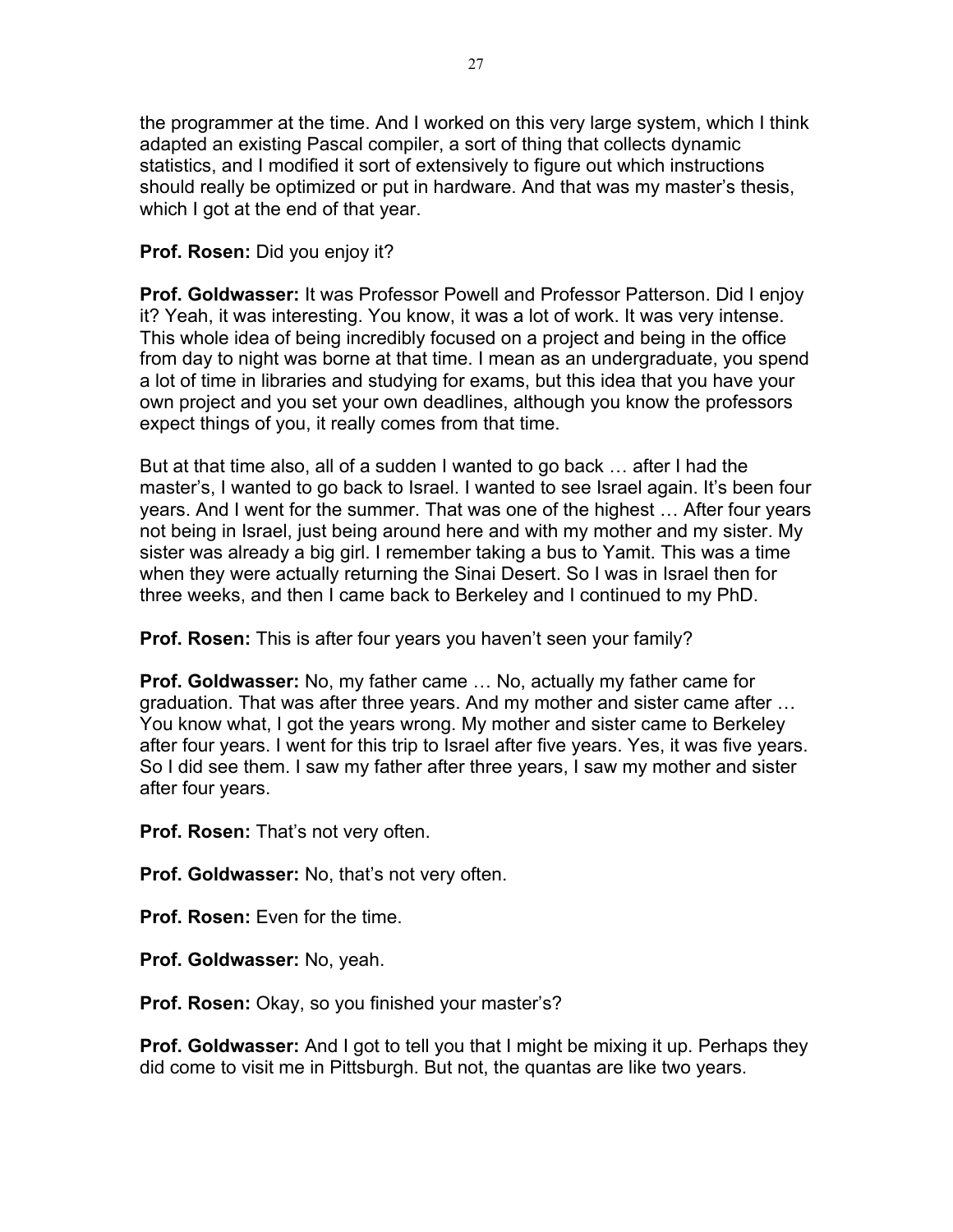**Prof. Rosen:** It's the same order of magnitude?

**Prof. Goldwasser:** It's the same order of magnitude, yeah.

**Prof. Rosen:** Yes. Okay, so now let's go back to Berkeley.

**Prof. Goldwasser:** Yeah.

**Prof. Rosen:** And you finished your master's?

**Prof. Goldwasser:** I finished my master's.

**Prof. Rosen:** Is there something about the master, the time, the initial time in Berkeley that you recall that is worthy of mentioning?

**Prof. Goldwasser:** No. I remember the professors. There were the theory professors. There was Manuel Blum and Dick Karp and Gene Lawler. And I remember meeting theory students, the theory graduate students. There was Silvio [Micali], which later on became a very close friend and a close colleague of mine. There was Vijay Vazirani. [1:10:00] There was Faith Fich. There was Joan Plumstead. There was Mike Luby. They were all contemporaries of mine and I liked them. You know, I liked some of them more than others [laughs] as things are, and they're interesting characters. I took a class I think from Gene Lawler on scheduling, and I think his graduate … there was a TA there called Chip Martel. Anyway, and I did some projects on scheduling with Vijay and Silvio. I remember that.

**Prof. Rosen:** That was your first collaboration with Silvio?

**Prof. Goldwasser:** It was a project – right – in class. Yeah, that was the first collaboration. Then I met … I took a … I met Manuel Blum, and Manuel offered me to be his student. I spent the summer working with him, and that was fantastic because he was such an unusual thinker, and he wanted to work with me, or he suggested that I would be his graduate student. It was a huge compliment.

**Prof. Rosen:** You felt like it's a compliment at the time?

**Prof. Goldwasser:** Yeah, sure. It was a huge compliment.

**Prof. Rosen:** Who were his other graduate students at the time?

**Prof. Goldwasser:** I think that Vijay and Silvio were his graduate students. I think before that it was Mike Sipser and Dana Angluin, and we were sort of the new wave. There was the three of us, maybe Joan too, Plumstead.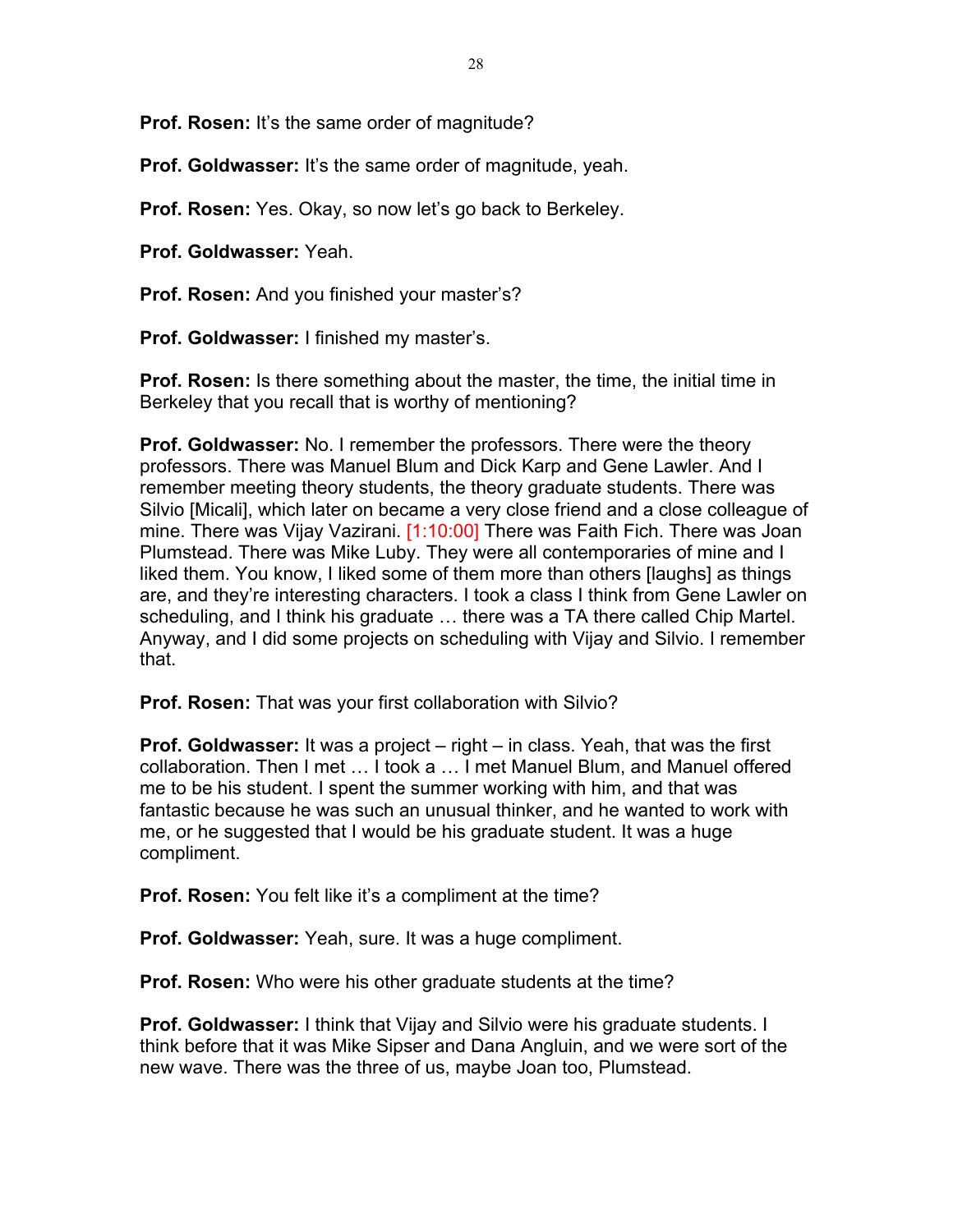**Prof. Rosen:** What was it about them that you liked at the time, do you remember?

**Prof. Goldwasser:** They were extremely intense. They really loved what they were doing. They would talk about this incessantly, but they were a lot of fun too. You know, Silvio was from Italy and Vijay was from India, and they were so colorful and they had fabulous sense of humor. And they went out to restaurants all the time and talked about work and told stories. It was really just somehow these were people of the world. So as much as I liked Carnegie-Mellon and had a lot of good friends, this was like a different dimension of personalities. If you think about it, people come to graduate school from foreign countries. They have lived a different life, each of them. They're older, they're sort of more worldly, and I was taken by it.

**Prof. Rosen:** Any particular memories, events from that before … ?

**Prof. Goldwasser:** From the period before research starts really?

**Prof. Rosen:** Yeah, before.

**Prof. Goldwasser:** Umm …

**Prof. Rosen:** Locations?

**Prof. Goldwasser:** Yeah. There is actually a memory or an event which I've told my younger son and I think it had effect on him, is that after about maybe like six months in or almost close to a year in Berkeley, I'm like a graduate student, I'm … Or maybe it's the second year already. I think it's the first year. I had a down period. It was like it's too hard and I don't have any original ideas and I'm never going to get through this, and I'm lonely, I don't know anybody, because I didn't have friends yet, close friends. And who do I think I am? And I was torturing myself continuously. What do I think about going to graduate school? Who do I think I am that I can just do this?

You know, I decided to leave Carnegie-Mellon where I had lots of friends and just kind of conquer this new place totally on my own. I remember going through this cycle again and again and again, and then I had this realization that okay, maybe it's all true. Maybe I will amount to nothing and maybe I know nothing, and maybe I'm a failure. But if I'm going to be against myself and I'm not going to be my own friend, then who else? I'm going to have to like myself whatever I am. I got to accept that. And somehow that was like a very kind of deep, decisive moment, that from then on, everything became better. Because I think it's very important to realize that for graduate students especially, which have moments like this, I'm sure it's universal, where you go, you've decided on this big adventure, and then it's very unclear, right? Are you going to succeed? Are you not going to succeed? There's a lot of competition. Everybody seems better than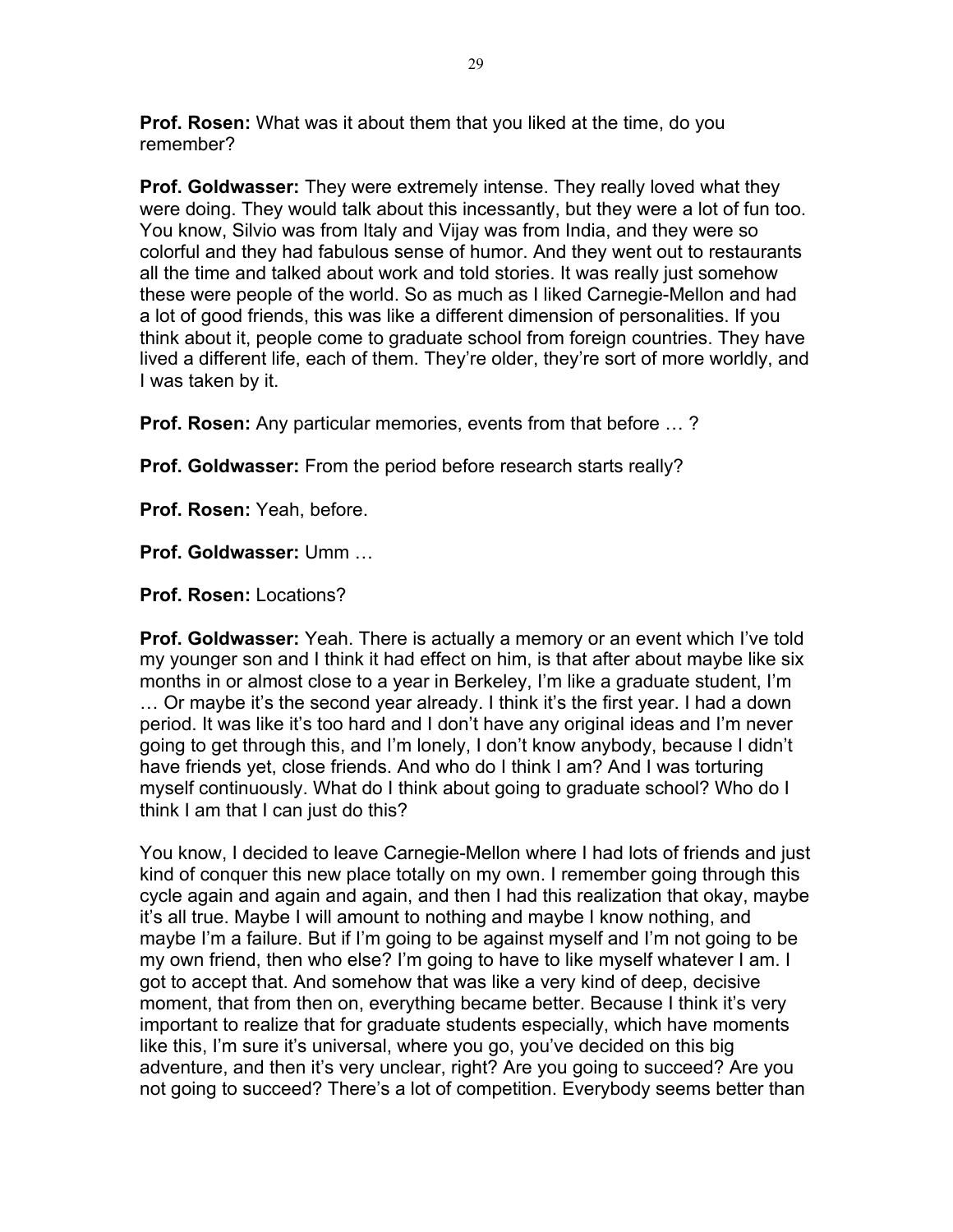you. And there's a I think tendency for self-beating, at least for some people, and it's very important to realize that it is what it is, you know you got to like yourself, because at the end of the day, "Ze ma yesh" )הז המ שי*]* )*Trans: "This is what you've got."]*

**Prof. Rosen:** And you never looked back? Like …

**Prof. Goldwasser:** Looked back at what?

**Prof. Rosen:** No, like you never had these thoughts again, they never recurred in your mind? Like the moment you decided, that was it?

**Prof. Goldwasser:** About my self-worth?

**Prof. Rosen:** Your self-, yes. Your self-worth and yourself.

**Prof. Goldwasser:** No, I've had them again.

**Prof. Rosen:** Okay, so we'll get to that then down the road.

**Prof. Goldwasser:** Mm-hmm.

**Prof. Rosen:** Okay. Any particular locations in Berkeley at that time?

**Prof. Goldwasser:** No, Berkeley was beautiful. You know, there was some restaurants that we really liked. There was a McDonald's at Berkeley. I remember meeting one of my graduate student fellows, Dan Gusfield, who was born in California, raised in California. I remember meeting him. It was right across from the McDonald's, which is the intersection of University and Shattuck, and he asked me where I was going. He was already a senior graduate student. I said I was going to McDonald's, and he looked at me like … he said, "Really?" I don't think he thought anybody actually eats there. But I came from Pittsburgh. You know, I like McDonald's. And it was like, "Well, you know it's a big chain. People do eat there." [laughs] But that was one more of those moments where I felt that I was different, and that I was right  $[1:15:27]$  audio cuts out for 4 sec] "better than thou" attitude toward the food, which I thought it was excellent. Of course, I don't think so anymore.

**Prof. Rosen:** Okay. When did that stop?

**Prof. Goldwasser:** I think that after many years that you don't eat McDonald's, you actually kind of get sick from it. [laughs]

**Prof. Rosen:** Okay. Grad school, research, Manuel Blum.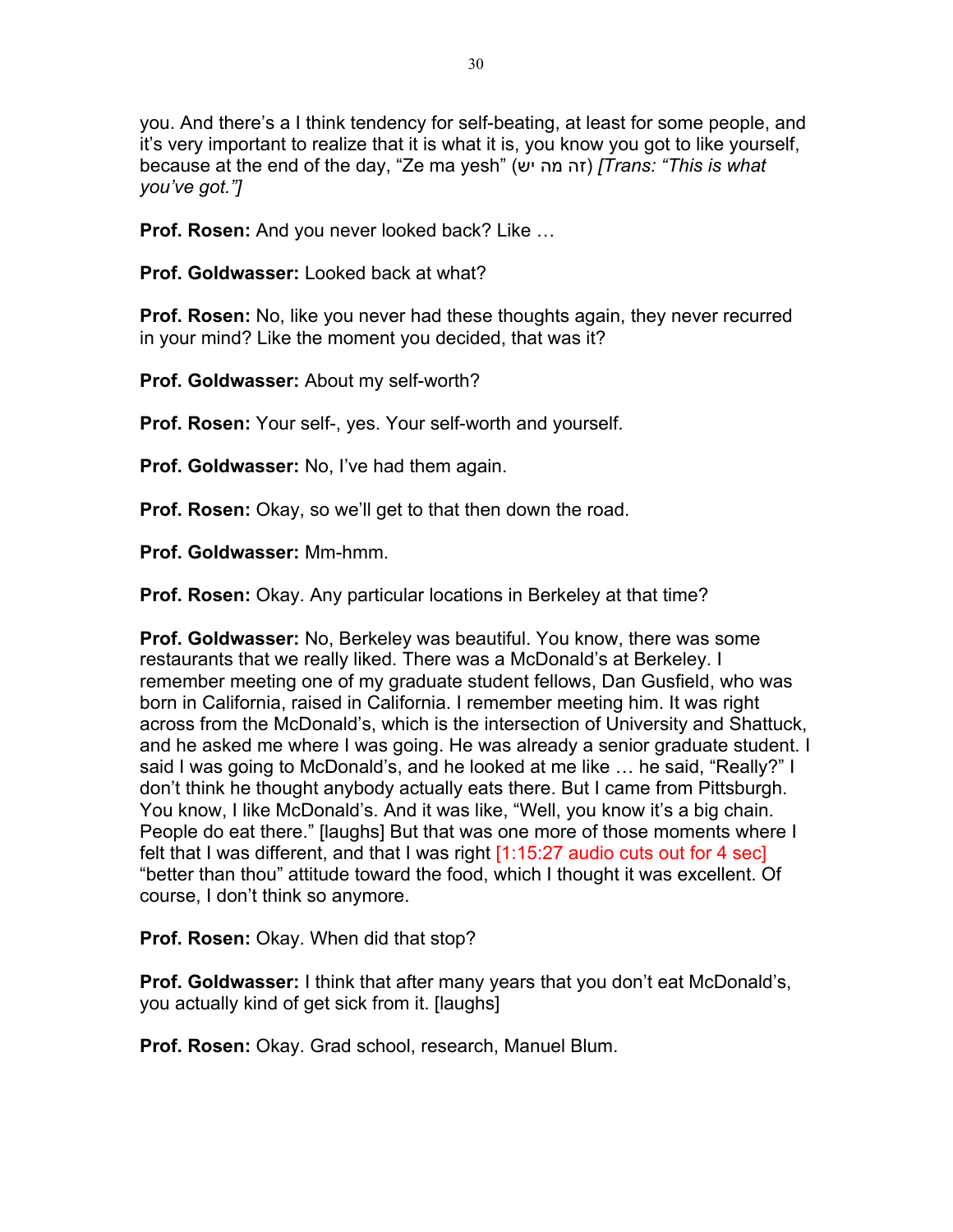**Prof. Goldwasser:** Research, grad school, right. Manuel Blum. Okay. Manuel Blum took me as a student, but as things go, it takes time to find a research project. Then Manuel taught this class on algorithmic number theory. In this class, he taught us about first of all the basic elements of number theory, primes and composite numbers and quadratic residues and quadratic non-residues and generators and cyclic groups and all these things, and all from an algorithmic point of view. That is, how to test that a number is prime, how to generate a prime, how to find the quadratic residue, how to test that something is a quadratic residue, modular arithmetic and so forth, and always from an algorithmic and analyzing running times. I found it fascinating. I really loved it. I think essentially, I just have … You know, it's very basic. I like this stuff.

**Prof. Rosen:** I remember you teaching me this.

**Prof. Goldwasser:** That's right. So I really love this material. And at the end, he had a few lectures where he talked about cryptography. At that point, there was essentially RSA encryption scheme, which is a way, a public-key encryption scheme, which is a way to send messages between people who have never met before, secret messages. It all is based on the fact that it's hard to factor composite numbers which are a product of let's say of two primes, but it's easy to generate prime numbers. And that was nice. Then there was another lecture on another method by … There would be another method by Merkle–Hellman which Adi Shamir broke. And he did some cryptanalysis. That was interesting as well.

And then he asked the question, which was I think really defining for the rest of my career, and he said there is an Alice and Bob, and they are deciding to get a divorce. Alice is in Boston and Bob is in San Francisco, or vice versa, and they have to decide who gets the dog. And they want to be fair, so they decide to toss a coin, except they're not in the same place and they have to toss a coin over the phone, except neither one wants a dog. Or both want the dog, whichever is the case. And the idea that Alice just tosses the coin and then she says to Bob "It's heads," doesn't exactly work because they don't trust each other. So he asked "How would you do that? Can you use number theory to do that?"

So what's the connection? You know, why number theory? And that was sort of fascinating. Can you use sort of number theory? The idea that let's say factoring numbers is a hard problem and there's a public-key encryption to toss coins over the telephone.

And I start thinking about it, and I had an idea. The idea was at the time … I don't know if it's too technical for this interview. The idea for the time was that there was this function, which is exponentiation function, like *gx* mod *p*. The idea was to essentially hide … for Alice to pick like a random *x* and send *gx* mod *p* to Bob and have him guess what x is. This is a function which is hard to ... from  $g^x$  it's hard to find *x*. It's hard to invert. And he guesses some- … he tries to guess *x*, or actually to be more precise, he tries to guess something about *x*, like whether *x* is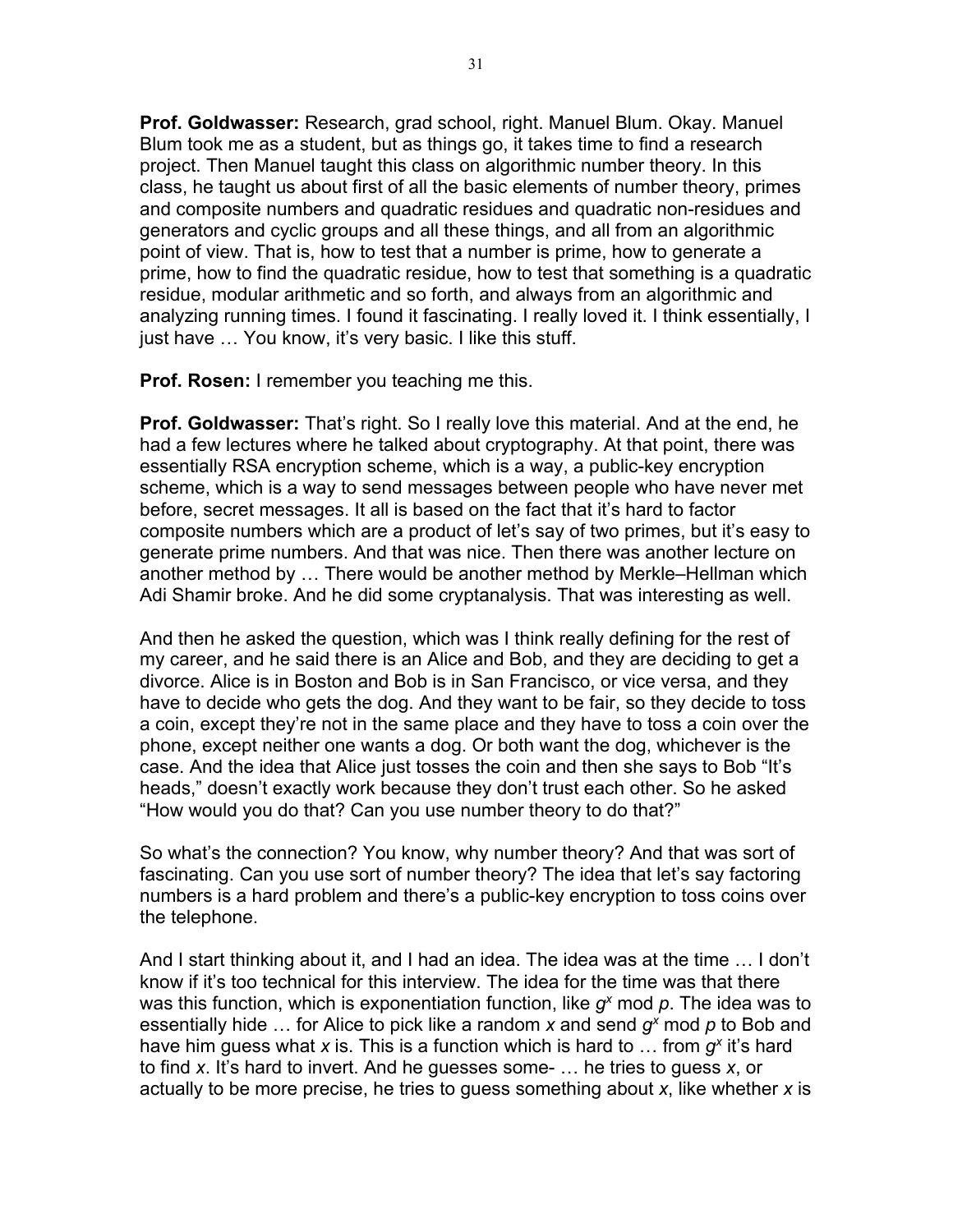odd or even or greater than a certain value *p* over 2 or smaller than *p* over 2. And he makes a guess, then she tells him what *x* is and she can check if the guess is correct or not. If the guess is correct, it's like heads has been tossed, and if the guess is incorrect, it's like tails. [1:20:00]

And Silvio and I talked about it. I told Silvio about this. Then you needed to prove something, right? You needed to prove that this is like a coin toss, that really it's impossible for Bob to guess better than 50-50 whether *x* was greater than let's say *p* over 2 or smaller than *p* over 2. And we had some proof, but there was a bug in it. And that was sort of the beginning of a lot of cryptography.

**Prof. Rosen:** Okay, so you're telling a story that is not related directly to encryption, that's one thing. Cryptography like is defined …

**Prof. Goldwasser:** It is related to encryption.

**Prof. Rosen:** It's of course related, but the story itself like is only anecdotally ...

**Prof. Goldwasser:** Right.

**Prof. Rosen:** And I want to ask at this point how much context about cryptography did you have at the time beyond what Manuel … ?

**Prof. Goldwasser:** Nothing. Zero. Uh … Zero.

**Prof. Rosen:** Did you know about Shannon's work?

**Prof. Goldwasser:** Nothing. That was not part of the class. The class was about number theory and applications of number theory. I think that's what interested Manuel.

**Prof. Rosen:** Yeah, so why did Manuel Blum teach that class at that time?

**Prof. Goldwasser:** Because we're talking about 1980. Was it 1980 or 1981? And the invention of public-key cryptography was '76 I guess and then the RSA …

**Prof. Rosen:** Maybe you can give some context to the general … ?

**Prof. Goldwasser:** Right. So 1976, there was this incredible paper by Diffie and Hellman which suggested this idea that we are having this possibility of digital communication, that eventually everybody's going to be communicating with everybody else over the digital network. The is the case today. It wasn't the case in '76, but the possibility was there. And they were asking, "How can we utilize this in order to kind of shift the world into this mode of electronic commerce?" I think they even talked about these things explicitly in this paper. And they brought up these two possibilities.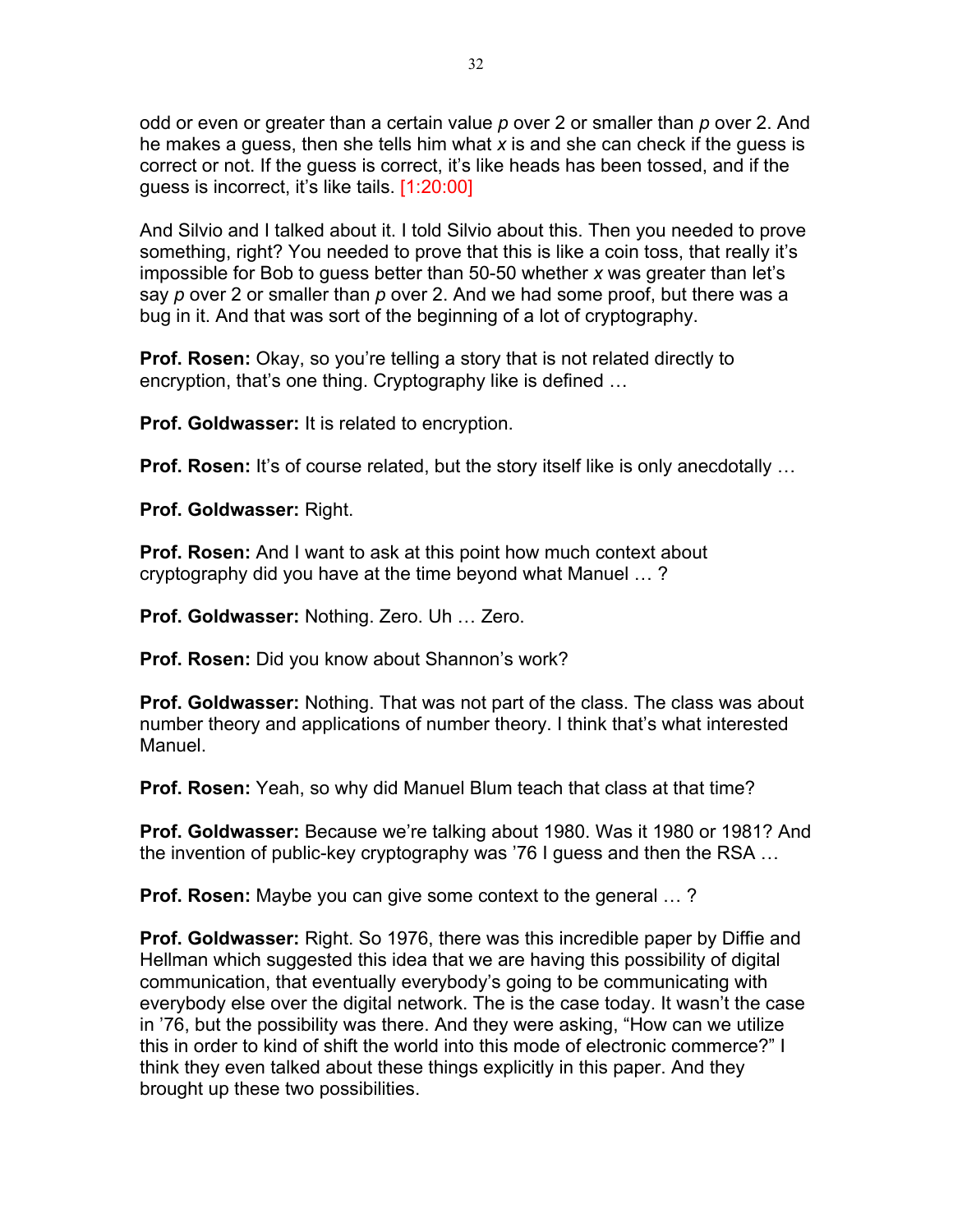One is what they call public-key encryption, which is a way for let's say an Alice and a Bob who've never met before to communicate secretly. Somehow there would be a directory where Alice would publish something that they called a public key, and Bob could read Alice's public key and use that in order to send her coded messages that only she, who knew also a private key, would be able to read, but no one else could. This was one thing.

Another thing that they suggested is this idea of a digital signature, which is that people could sign documents so that everybody can verify that Shafi signed it, but only Shafi could sign it. As you know, a handwritten signature, if I have a signature, it looks the same no matter which document I put it on. Here the case was that you would take a document and you would do a transformation to a new document which is called a signed document, and the ability to perform the transformation would be something that each user in the system, Shafi or Alon, could do in a way unique to them, because they knew some information or some private key that enabled them to do so and yet there was a matching verification key that would be able to verify that this was signed by Shafi or alternatively something was signed by Alon. In any case, they proposed these two things. They didn't exactly give ways to do it.

A year later, there was a paper by [Ron] Rivest, [Adi] Shamir, and [Len] Adleman where they showed how to do it using number theory. Around the same time, there was also a paper by Michael Rabin who showed yet a different way to do it also based on number theory.

And Manuel taught those three papers, because they were just mind-boggling. This whole idea, very tantalizing. Not only that, I think that Len Adleman – so it's Rivest, Shamir, and Adleman – was a student of Manuel's, so there was some affinity there as well. But one would have to ask Manuel why he taught that class. I think it was the first time he did teach that class, in any case. I think. You know what, maybe not. Maybe he has taught it before. Maybe, because there are these notes, these lecture notes on number theory by Dana Angluin. So he must have taught it before when Dana was a student, but I don't think he taught the public-key cryptography part of it.

**Prof. Rosen:** Who else was in the class besides you and Silvio [Micali]?

**Prof. Goldwasser:** Me, Silvio, Vijay, Mike Luby. You know, the usual suspects. I mean all of the crowd at Berkeley was there. Jeff Shallit was another good friend at Berkeley who … Eric Bach.

**Prof. Rosen:** They went on to do computational number theory.

**Prof. Goldwasser:** That's right. You know, that's right. Eric has this very famous paper about how to generate primes in factored form, which is an important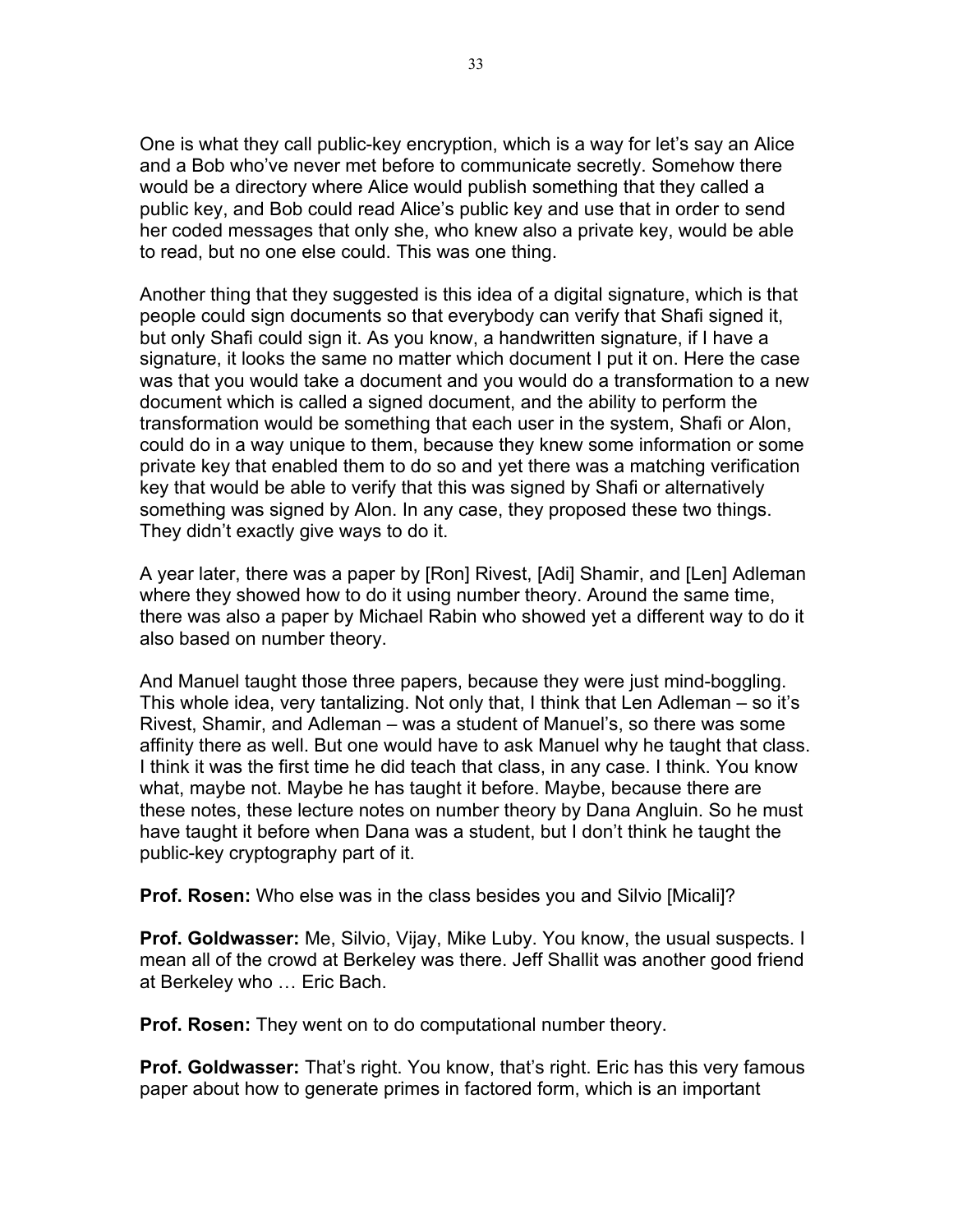paper for generating generators for finite  $\ldots$  for  $Z^*_{P}$ . Jeff Shallit also had very interesting work, and they have a book together on computational number theory. And we were all colleagues, and friends. And we're still friends.

### **Prof. Rosen:** Okay, so now it begins?

**Prof. Goldwasser:** Now it begins. Right, so okay. So Silvio and I decided to work on the following problem, and the problem was how to play mental poker. Because there was one other paper that Manuel mentioned, and that was a paper by Shamir, Rivest, and Adleman where they used their encryption scheme in order to show how to play mental poker.

What is mental poker? People probably know what poker is, although I didn't because my parents didn't play cards and the whole idea of card playing was supposed to be this bourgeoisie thing that you did not do, that there were these families in Israel, that they played poker and they were considered, you know … somehow there was something improper about it. But again, this is my upbringing from a very kind of proletarian background.

Anyway, so this mental poker protocol by Shamir, Rivest, and Adleman, the idea is again, we are two players, we don't have a physical deck, we want to play poker over the phone, over the computer line, and how are we going to do that? How are we going to deal cards in such a way that you're going to get a random hand, I'll get a random hand, and once we get the cards they're not in the deck anymore without knowing what each other's decks are? They had an ingenious idea where there was a way to deal cards such a way that it wasn't obvious … I mean it seemed like you don't know what my cards are, that I did choose random cards, and same for you.

But [Richard] Lipton noticed that this protocol, there was a problem with it, that there was something about the implementation of this protocol that they proposed where it's true that you couldn't tell what my cards were, but you could possibly tell some information about my cards. For example, let's say that you could identify something was a high card versus a low card. So there was something about the encoding of the cards that did not hide all information about the card. Now for a card game, that's detrimental, right? If you know that I have a high versus a low card, that changes your strategy completely.

So the problem we set out to solve was how are you going to play mental poker hiding all partial information about the cards? I remember, so we're thinking about this problem and what do we need, and Silvio had this idea that we need to have some encryption scheme that … Not encryption scheme. We didn't talk about encryption. I think it was Silvio's idea that we needed a decision question, like a yes/no question, where it's hard to tell whether it's a "yes" or a "no" better than 50-50. But this was like an abstraction, right? And a little bit like the Diffie– Hellman …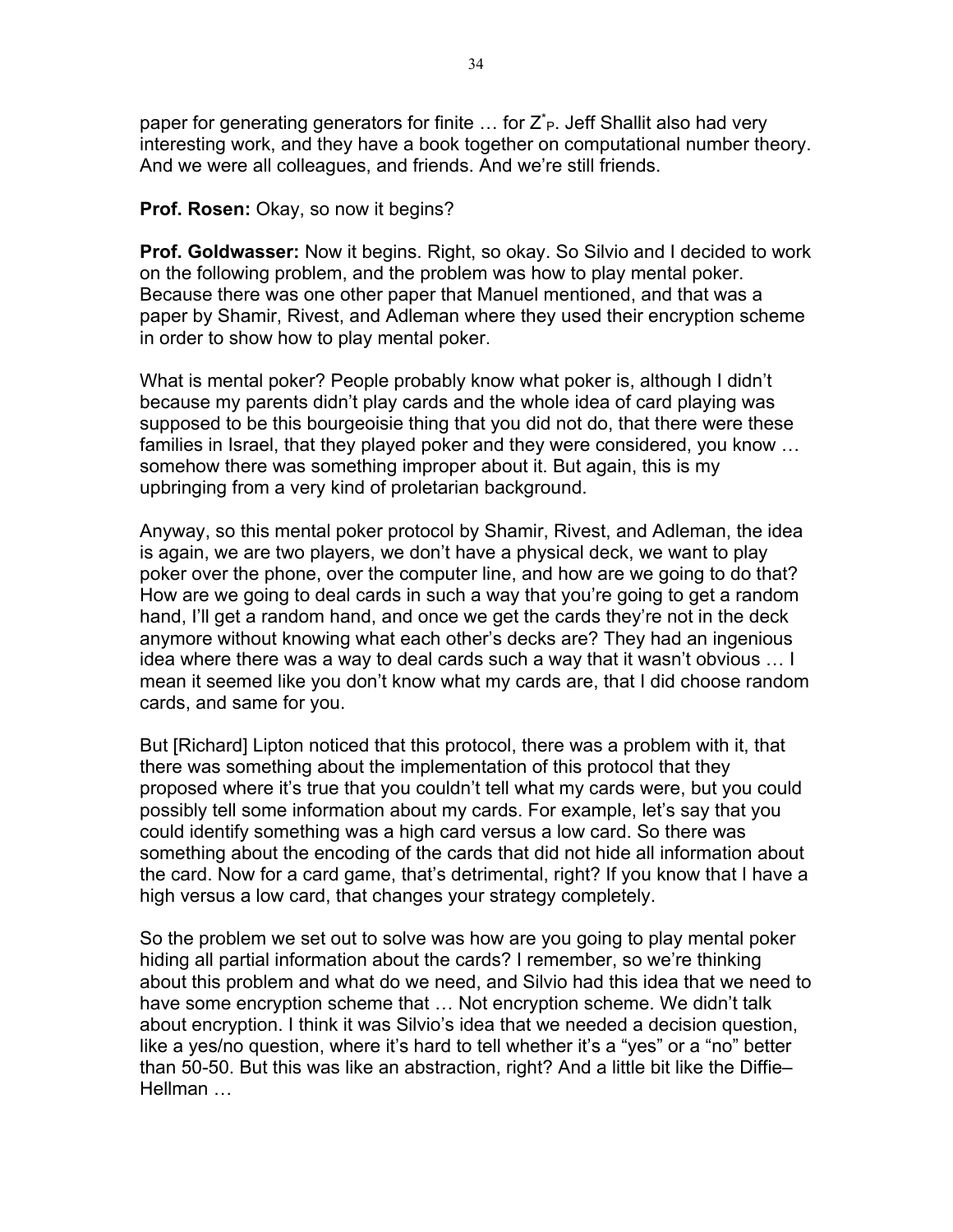Because I loved the number theory. I remember sitting in a seminar where some people were talking about something else, and in fact I must say that this repeats in my career over and over again. I get ideas while I sit in seminars when people talk about something else, which is probably a good reason to go to seminars. And all of a sudden, I had this idea about quadratic residues. I said, "You know what …" I think to myself that the way to encode the zero and one, the decision question would be to decide whether the number is a quadratic residue or quadratic non-residue mod, a composite number mod *n*, and this was a hard problem. I mean Manuel told us this was a hard problem, a hard problem in the sense that there were no efficient algorithms to solve it. And the reason why I thought it was a good idea is because it seemed to be a problem which is hard on the average. In fact, you cannot just tell whether something is a quadratic residue or non-residue, but you couldn't really do better than 50-50. And one would have to prove that, right?

But there was something about this problem, which is a notion that we … then later on to define formally, which is called random self-reducibility. It was sort of a way that if you had one number, if it was a quadratic residue you can generate lots of quadratic residue, or if it was a quadratic non-residue you could generate lots of quadratic non-residues. And then that means that if you could sort of distinguish one set from the other even a little bit, you will be able to distinguish whether your original number was a quadratic residue or a quadratic nonresidue.

**Prof. Rosen:** How did you feel at that moment, or … ?

**Prof. Goldwasser:** That moment of thinking about the quadratic residuosity being the right problem and then telling Silvio? God, excitement. It's just incredible. Because pretty quickly, we could sort of come up with a proof.

And then, just to come back to the mental poker, the idea was that this would be a way to write down a card. Let's say the card is five of diamonds, okay. Then you write this down in binary,  $[1:30:00]$  the five of diamonds – so that's in zero/ones – and now you want to encrypt the zero, encrypt the one, encrypt a zero, encrypt a one, each time encoding it by a different quadratic or nonquadratic residue. Quadratic residue for zeros let's say, non-residues for one. You choose them at random. And now you have an encoding of the card, which is what we would call later probabilistic encryption or a randomized encoding.

**Prof. Rosen:** At the time, did you realize it's public-key encryption, or … ?

**Prof. Goldwasser:** We didn't even realize it was encryption. We had a card. We had a way to encode cards so that we could prove that there is no way you can distinguish one card from the next, because you couldn't distinguish zeros from ones better than 50-50.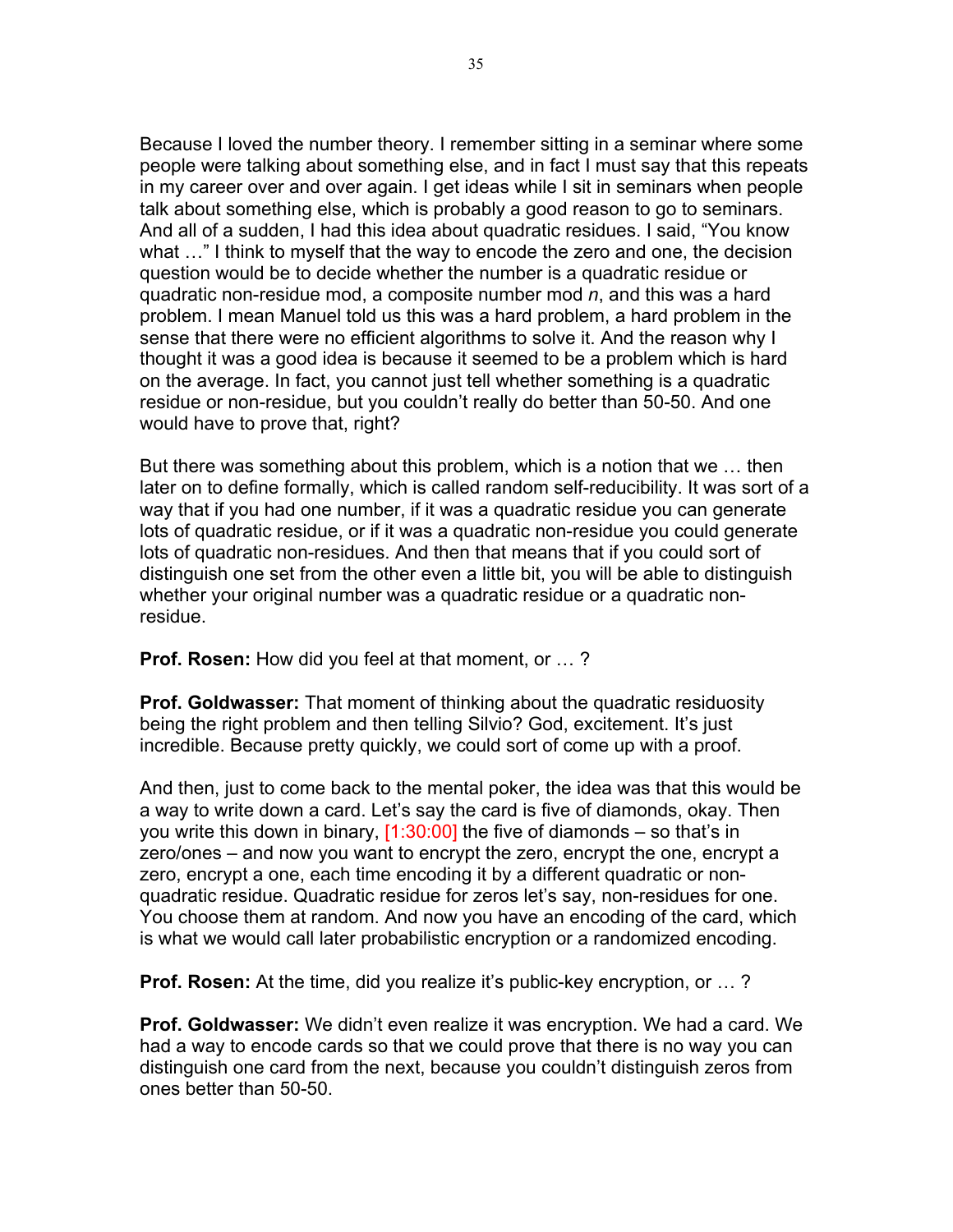Then we went to Dick Karp I think, because Manuel was on leave at MIT for a semester, and we told him about this. He asked us, "What about other partial information, not just with a zero/one?" These questions professors ask you are incredibly significant, because you don't think this way, right? I mean now it's an immediate question, but at the time it was a very fundamental question. And then we went away and proved that if you could tell any partial information – so you had to define what partial information would be, so there would be some sort of function of, you know, a string, any function of the string better than 50-50 – then you could actually reconstruct the individual bits of the card. Which implied that you could tell whether a number was a quadratic residue versus a quadratic nonresidue, which was a hard problem.

**Prof. Rosen:** Can you tell something about the process of figuring out the right definition?

**Prof. Goldwasser:** The way I'm telling it to you, it's really derived from the goal. The goal was to play mental poker in such a way that it hides all partial information. In order to do that, it was clear that you had to encode every bit individually, and furthermore it was clear that you would have to encode them in a probabilistic manner, because otherwise you couldn't hide all partial information. Then there was that question of Karp's, so we arrived to the question "What is partial information?" It should be any function that kind of divides the world of cards into … partitions them, because you're not allowed to be able to partition them in any way. So any function that partitions them into sort of the left and the right, you know?

The process was just … it was like being in some kind of a mad state of creativity. And working with Silvio was just a very intense experience, as anybody who's worked with him knows, any students. I mean there's no day and no night. And I think he's still that way. I'm not, but at the time I was. He was very intense, it was very exciting. And of course we didn't do it completely in isolation. There were these questions that I'd say Karp asked us, and then I think maybe it was him or maybe we understood already there was a way to encrypt here, that it doesn't have to do with card games. There's a way to encrypt the zero and encrypt the one.

That's something that was not known, because the public-key encryption of Rivest, Shamir, and Adleman or even the Diffie–Hellman concept, it really was intended of encrypting long messages which are unknown. And here zero and one, you know that everybody knows you're either encrypting a zero or a one, but they can't tell which is which. So this was a completely new way to encrypt information. We understood this is much bigger than it was, but …

And then we to consult people in number theory, you know, in math department. There was Lehmer and he was the expert. We were supposed to talk to him and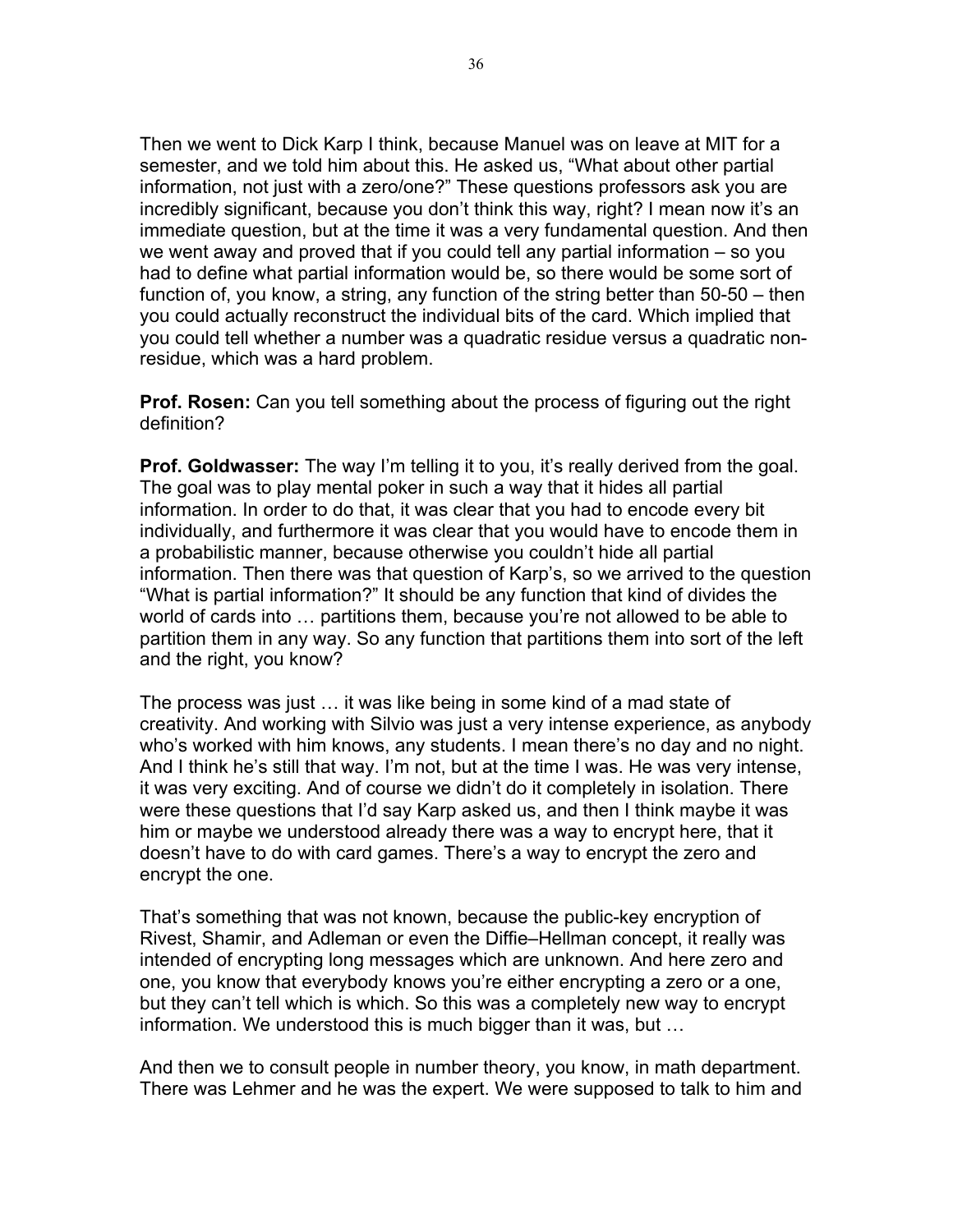ask him, "Is it really the case that you cannot tell apart quadratic residues from non-residues? Maybe sometimes it's not possible, but better than 50-50?" And I remember this quote. He said … We told him the whole story and we asked him what would he do if he needed to distinguish whether a number was a square or a non-square mod *n*. He said that if it was less than over two, he would bet it was a square. We asked him why, and he said, "Because there's a lot of small perfect squares." But he said, but he's not a betting man. But then it turned out that this is okay because this doesn't give much of an advantage.

**Prof. Rosen:** When you came to him, did you feel the stakes are high already, like … ?

**Prof. Goldwasser:** No. We came to him like as two young graduate students and he was very accepting. A little bit maybe I thought he was a little humorous, because it's such a frivolous question, right? Playing cards, using quadratic residues. But I think the whole attitude of mathematicians to computer science has changed radically. Not to say that he wasn't helpful. He was extremely helpful. But in general I think at the time, mathematics was this hard science and it was serious, right? And the whole computer scientists and the algorithm aspects and using it for cryptography was considered more of I think a toy activity. I think this is very, very different now. If I look at the mathematicians at MIT, and I'm sure it's true all over the world, they have respect because we are studying hard questions, we are studying important questions, we've made impact on the world. Cryptography certainly has made a lot of impact. It's making a lot of impact today. And only more so, as you well know as well.

**Prof. Rosen:** And I'm asking again about the stakes because I am curious to know, when did you realize how big your discovery is at the time?

**Prof. Goldwasser:** Right. So we realized that we have actually a scheme for encrypting single bits, something that was an open question that hasn't been … nobody addressed it. And when you encrypt a single bit, obviously it's going to have to be a randomized method, otherwise … because the public-key encryption, so everybody can encrypt zeros and everybody can encrypt one. If all encryption of zeros were the same, when you see the encryption, you can just yourself try to encrypt zero or try to encrypt one, and if it's the same as what was sent, you know what was sent. So it has to be the case that there's lot of encryptions of zeros and lots of encryptions of ones, and an adversary shouldn't be able to distinguish whether we're encrypting zeros or ones.

So here comes a definition – not to be able to distinguish the encryption of zeros and ones. That's what we call semantic security. You cannot actually have any better than 50-50 plus non-negligible probability of success.

Now in the context of a protocol, okay, if you think about this mental poker example, not only that you're encrypting the cards but there's a lot of other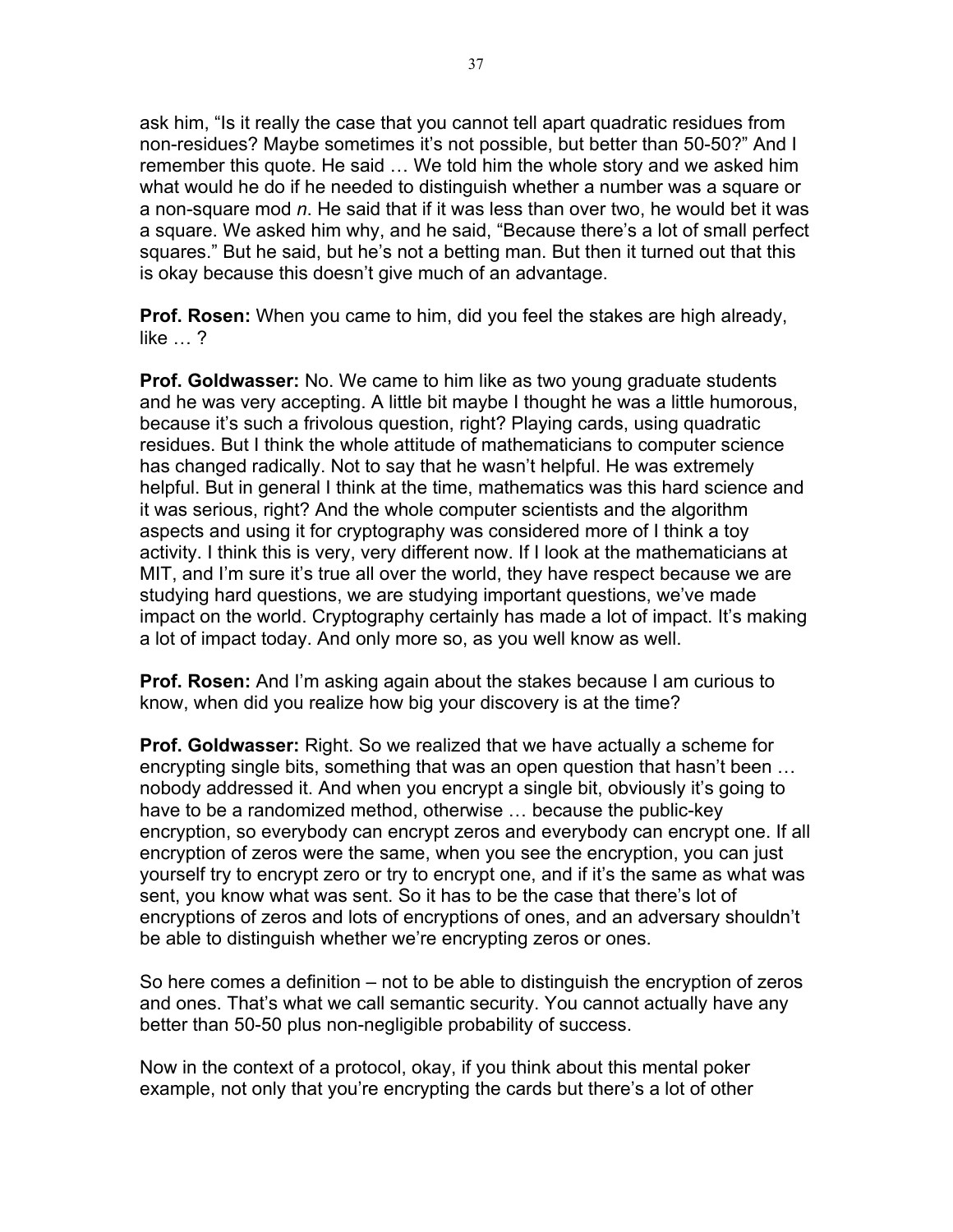information going around. There's the dealing of the cards and there is many cards that are being encrypted. You could ask the question whether, having been part of this game, playing the cards, maybe you gain more and more knowledge as you go along so that now you are able to distinguish an encryption of zero from an encryption of one.

In order to prove that's not the case, we came up with this idea of a proof by simulation, the idea being is you say … well, let's suppose that your goal in the world really, you have no interest in mental poker, but what you want to distinguish is quadratic residues, quadratic non-residues. Okay? And somebody tells you that there is this mental poker game that's built on encoding cards with quadratic residue and quadratic non-residues, and they know how to cheat in this card. So what you say to yourself, "Okay, I'm going to show a reduction now. I'm going to show how to in some sense show that if in fact there is this person" – or this adversary, which we usually call them – "who is able to cheat in the mental poker game even by slightly better than he should, then there is a way to use this strategy and turn it into an algorithm that can distinguish quadratic residues from non-residues."

Since you believe that quadratic residues and non-residues cannot be distinguished in polynomial time, it means that such strategy does not exist. But how do you show such a reduction? In a sense you need to simulate everything, the entire view of the adversary – that is, the encoding of the cards and the dealing and everything that went on and was available to him to enable his cheating strategy.

This is what's called proof by simulation, which later has become a big paradigm in cryptography in how to actually prove security proofs. You can only prove security if you can sort of recreate the real world in which cryptography is used. And if you can simulate it, it means that it must have not have been that useful, because you could have simulated it anyway.

**Prof. Rosen:** In hindsight, you can view Shannon's security as being the information theoretic sort of analogue of semantic security. Did you see that at the time, or you came up … ?

**Prof. Goldwasser:** No, we didn't really know about Shannon's paper, because we were ignoramuses, [chuckles] which helped us actually. Shannon's information theory in fact, if you look at the definition, essentially says that the probability of two messages is the same given the ciphertext. That's one way to think of Shannon's security. An equivalent definition is the *a posteriori* and *a priori* probability of a message is the same whether you're give *a priori* without giving this ciphertext, *a posteriori* after giving the ciphertext. In other words, the ciphertext gives no information about the message. Or, if you think about the first definition, ciphertext for M0, which could be just a bit zero, or ciphertext for the bit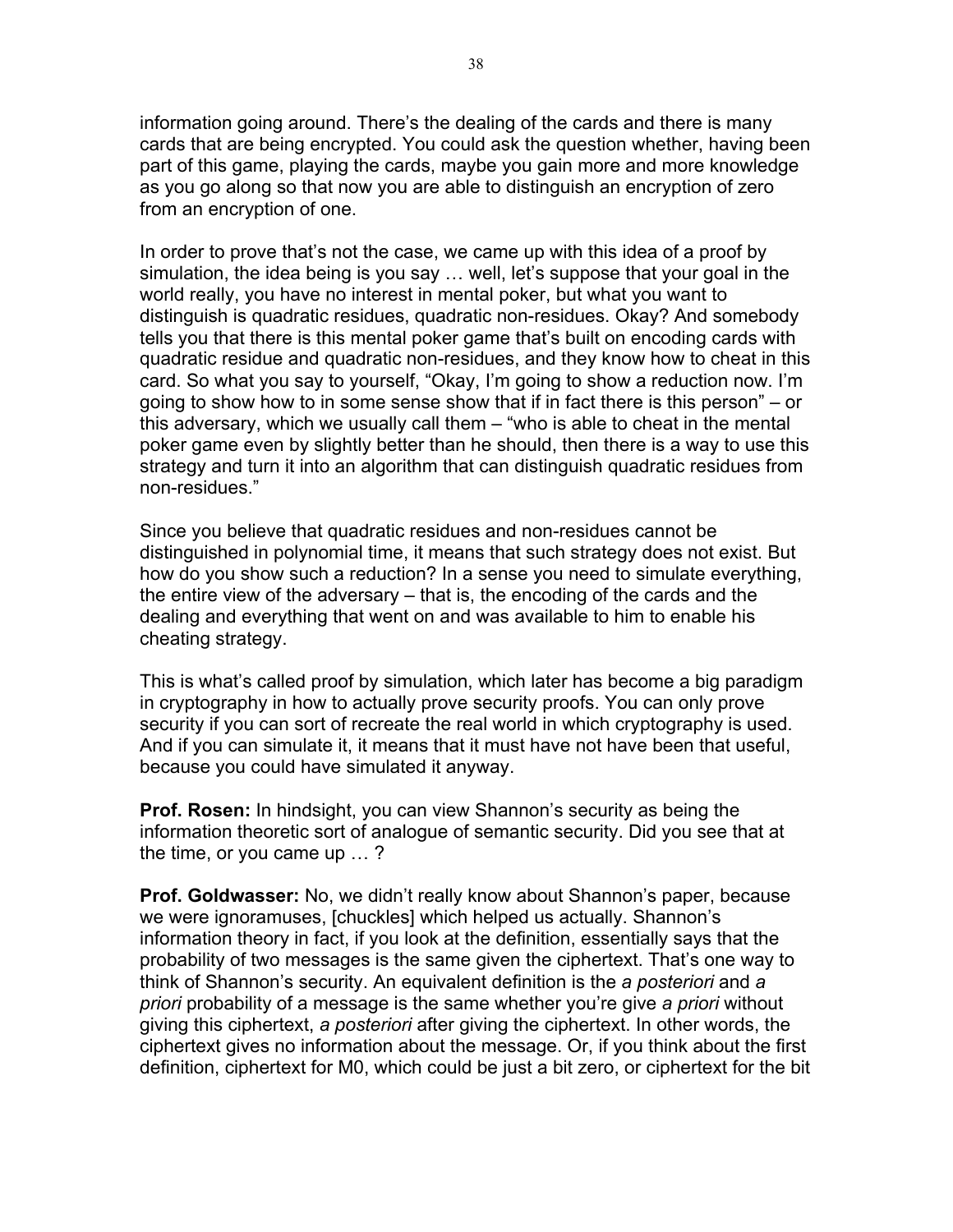one, you cannot … there is no information in there that can tell you whether it was a zero or one.

If you think about semantic security, it's the computational analogue of it. That is, in principle, information theoretically you actually do have enough information to tell whether you're encrypting a zero or one, because it's a public-key encryption scheme, it's because the way the whole thing is set up. But computationally within polynomial time, you don't. If distinguishing quadratic residues from nonresidues is a hard problem, if factoring integers is hard.

Of course, it could be that factoring integers is easy. We know that by quantum computers, factoring integers is easy. Then this whole tower of cards collapses. Fortunately today … This was the first probabilistic encryption scheme. [1:40:00] Today we have a lot of other problems, not just quadratic residues versus quadratic non-residues, not just the factoring problem, but problems on integer lattices. So problems essentially from geometry, where we can also sort of embed this idea of a decision question which is hard to solve and it's really impossible to decide the decision question better than 50-50, and we encode zero by a decision question where the answer is yes and one by a decision question where the answer is no. And these lattice problems, I mention them because they are right now quantum-resilient. In other words, we don't know any quantum computer algorithms that can solve them efficiently. They are what we call post-quantum cryptographic candidates.

**Prof. Rosen:** Okay, so at the time, the idea of basing something on an unproven assumption, it was in the air, it was kind of a bold move?

**Prof. Goldwasser:** Right. Well, if you think about RSA, they're also basing it on an unproven assumption. They are the first. They are assuming that factoring integers is a hard problem. We took another problem, which was distinguishing squares from non-squares. But obviously that's an assumption, and you know mathematics prides itself by having proofs, and proofs are proofs and not conjectures. So there's an underlying conjecture here, and that is that there's a problem which we don't know how to solve efficiently. But if you think about it, all of complexity theory is predicated on this idea that the class P of polynomial time problems and the class NP of problems which you can verify the correctness of the solution in polynomial time are disjoint *[ed: distinct],* so that P is different than NP. So to give meat to the entire field, there is an underlying conjecture which is widely believed but not proven.

**Prof. Rosen:** And at the time, what was the atmosphere? Did you experience any resistance to this idea?

**Prof. Goldwasser:** To this probabilistic encryption? We submitted it to a conference and it got in the first time. This was a conference in San Francisco. I think it was a STOC conference and I gave the paper, and the name of the paper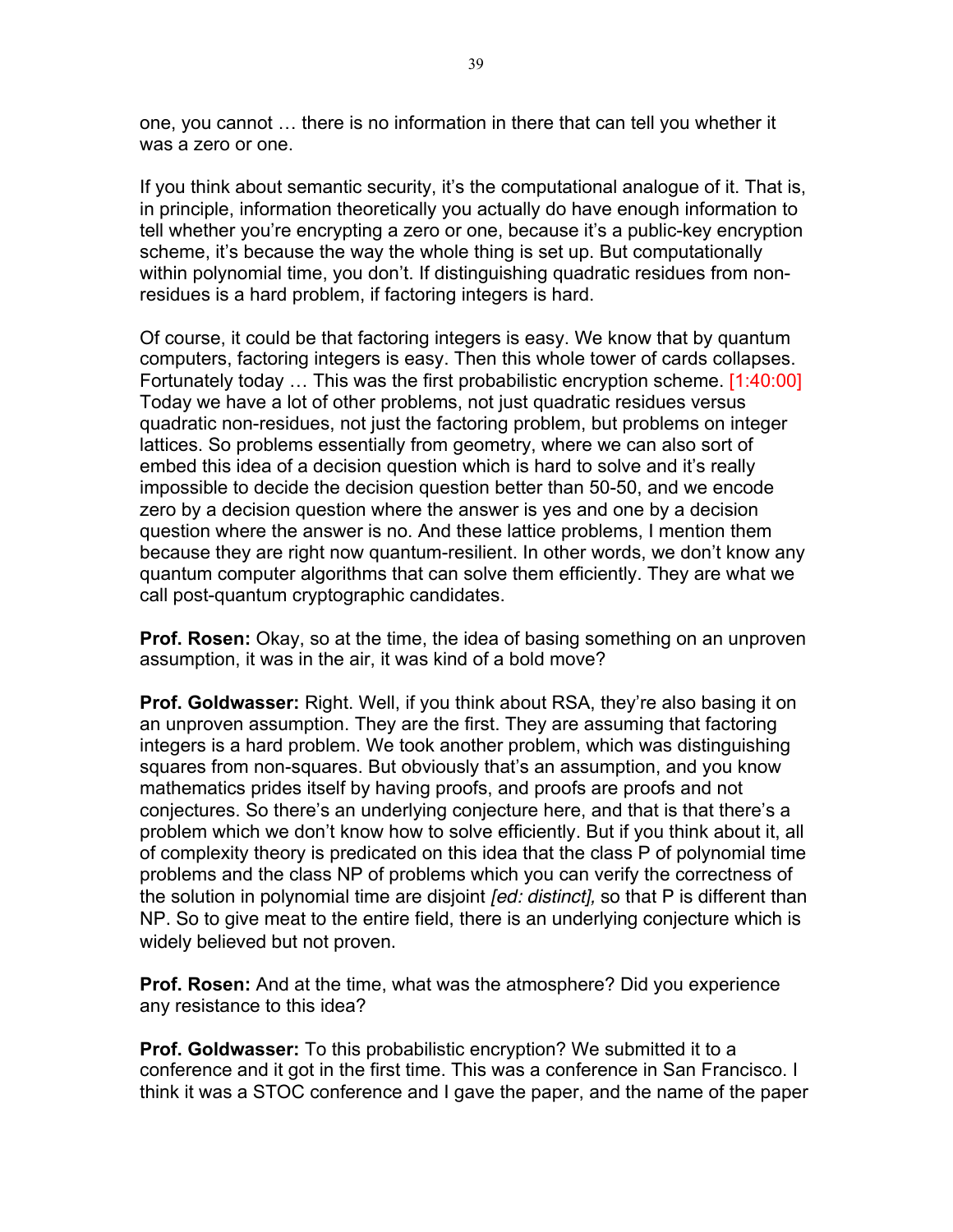was "How to Play Poker Hiding All Partial Information & Probabilistic Encryption." It was a long title. And I think that people were genuinely very positive, but speaking with people afterwards, I think they had no idea what I was talking about. [laughs] But certainly in the cryptographic crowd, there was excitement.

**Prof. Rosen:** Was it your first talk in the conference?

**Prof. Goldwasser:** Yes.

**Prof. Rosen:** And how did you feel?

**Prof. Goldwasser:** I felt on the top of the world.

**Prof. Rosen:** How well attended was it, just … ?

**Prof. Goldwasser:** Oh. In that time, the conferences were very well attended. There were no parallel sessions and people came to the entire conference, and it was a fairly small community. And it was very well attended.

**Prof. Rosen:** Can you tell us a bit more about the atmosphere at the conferences back then?

**Prof. Goldwasser:** I think that, you know, very intimate, very informed people. They were already people who were working on different fields – you know, algorithms and complexity theory, here's a cryptography example and distributed computing. People started talking then about Byzantine Agreement. A lot of these big ideas that are still around as sort of fundamental problems were being discovered at the time.

**Prof. Rosen:** Were you attending all talks?

**Prof. Goldwasser:** Yeah, I was. Everybody was.

**Prof. Rosen:** And was it accessible to everybody, to a wider audience than it is today? How do you compare?

**Prof. Goldwasser:** I think so. But it's natural. When a field is young and not overburdened by definitions and history and background, it's easier to understand. On the other hand, people give much better talks today. People have learned how to simplify their talks – PowerPoint has helped quite a bit – and people have more respect to distilling the essence rather than giving all details. But, as in all things, there are better speakers and more speakers, and that hasn't changed.

**Prof. Rosen:** Okay, so then you were … so you published in San Francisco?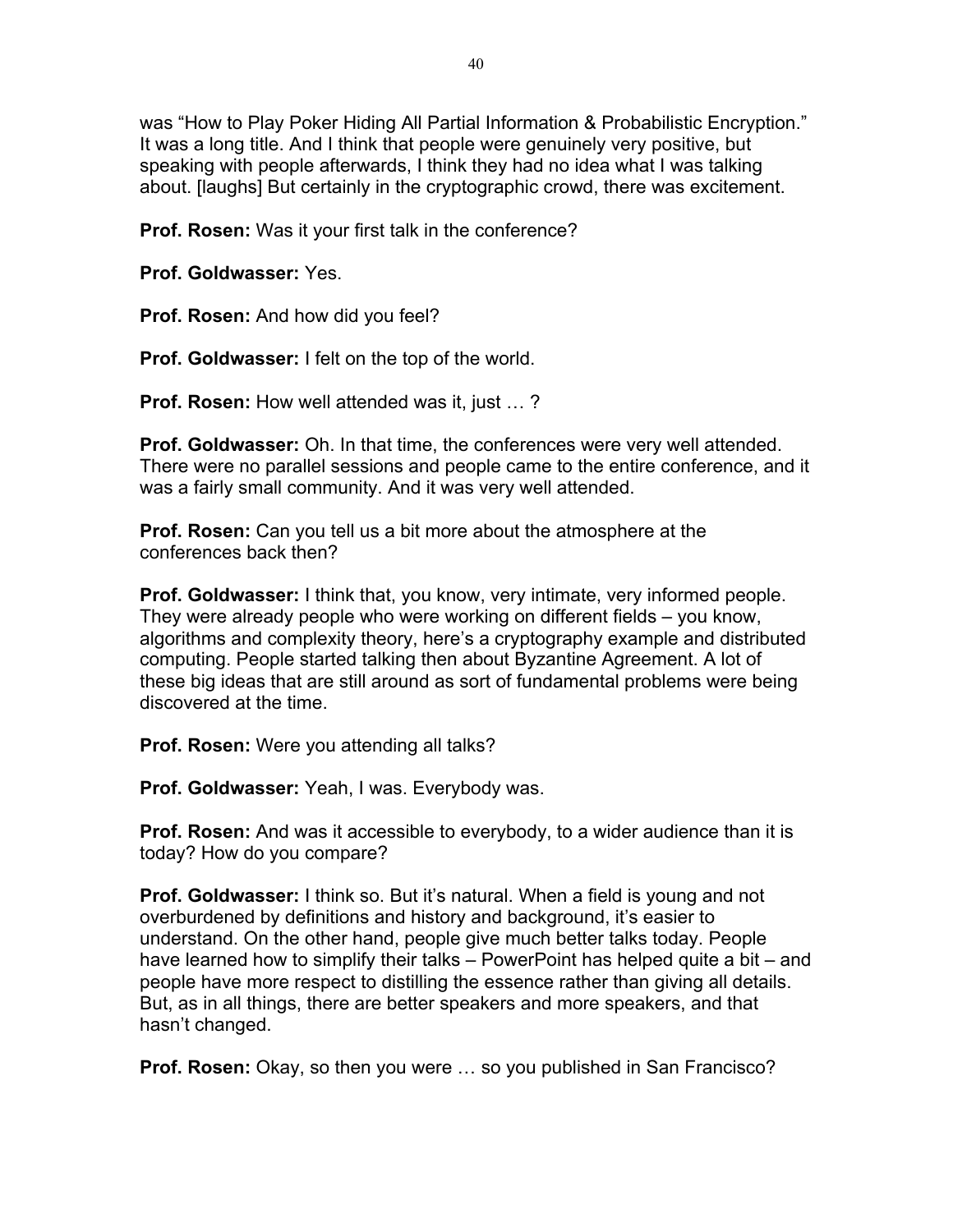**Prof. Goldwasser:** Yes.

**Prof. Rosen:** That was '81?

**Prof. Goldwasser:** That was '81.

**Prof. Rosen:** And what happened next? How did things evolve?

**Prof. Goldwasser:** '81-82. Then, I had been to Berkeley at that point for three and a half years, and I had a very strong urge to get a job and leave. Somehow, I think about it now, I don't know why it was so urgent to leave, but Berkeley seemed to me then like this small place and it's time to go. I applied for a postdoc and I got a postdoc with Ron Rivest at MIT. I was there for half a year actually. Then they were looking faculty members and I started interviewing for faculty positions all over the country and also at MIT, and I got an offer for a faculty position and I started on the faculty in '83.

**Prof. Rosen:** After having published what results at that time?

**Prof. Goldwasser:** There was this probabilistic encryption paper. Then there was another paper which we start realizing that it's not just this particular quadratic residues versus non-residue, but you can take actually any function which is what we call a one-way function. That is a function which is easy to compute but hard to invert. And in particular the RSA function. We asked what bit about … The RSA function is you take an *x* and you take it to some power like *x*<sup>3</sup> or *x*<sup>5</sup> or *x*e, exponent mod *n*. The question is "What about *x* is really well-hidden?" well-hidden in the sense that you can guess better than 50-50. So I did the paper on that, looking at the bits of *x* and showing, proving that they are as hard to guess as it is to invert.

**Prof. Rosen:** And this was still at Berkeley, or … ?

**Prof. Goldwasser:** This was still at Berkeley, yeah.

**Prof. Rosen:** With who was the paper, do you remember?

**Prof. Goldwasser:** This was Silvio and Po Tong, which was another graduate student. I think that those were the two papers that I had, yeah.

**Prof. Rosen:** Okay, and you got the assistant professor position at MIT?

**Prof. Goldwasser:** At MIT, yeah.

**Prof. Rosen:** And you moved there when? '80?

**Prof. Goldwasser:** I think it was '83.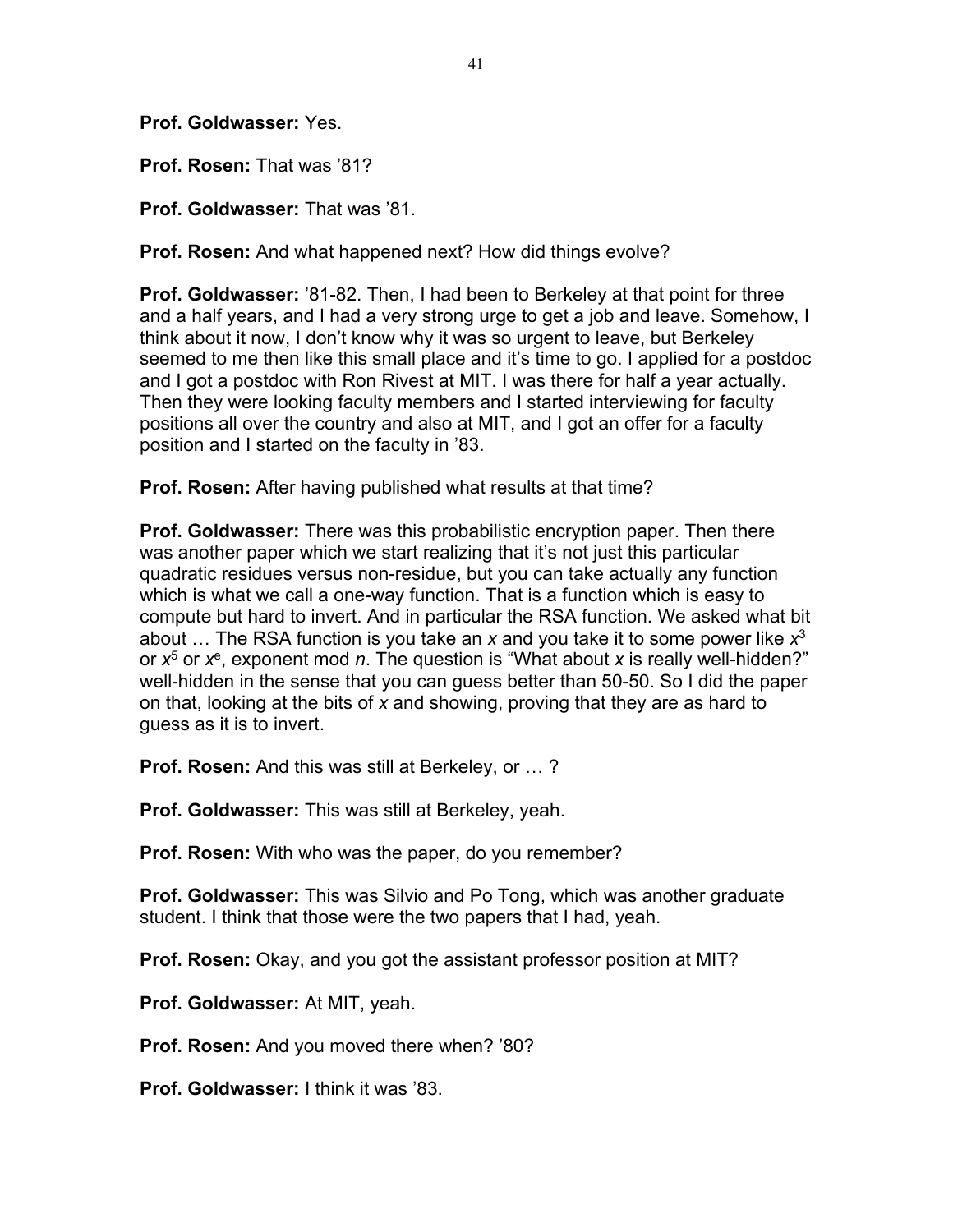**Prof. Rosen: '**83?

**Prof. Goldwasser:** Yeah.

**Prof. Rosen:** Okay, so you start as faculty at MIT?

**Prof. Goldwasser:** I started faculty at MIT and Silvio came a semester later. He was at University of Toronto and he also got a faculty position at MIT. It was like an incredibly intellectually exciting time. Oded Goldreich, who is now at Weizmann, came as a postdoc. There was Benny Chor, who was a graduate student there. Later also Yoram Moses came. I think Michael Ben-Or was there for some period of time. And all these people, they were young, they were brilliant, they were enthusiastic. We would work from day to night and then we would have dinners and talk about work and go to movies. And cryptography was starting to march along.

So I think that the next thing that I did was this paper on pseudorandom functions. The question was … There was an early paper by Manuel Blum and Silvio Micali on how to generate pseudorandom numbers in a way that you cannot distinguish these pseudorandom numbers from truly random. And the next question was how do you actually not generate just a polynomial-sized list of numbers but a very, very long list of numbers, an exponentially long list of numbers in a way that you could sort jump in the middle. Another way to think of it is a function. So …

**Prof. Rosen:** And what was the motivation for this specific question, given that you can generate a polynomially long … ?

**Prof. Goldwasser:** The motivation was that there are a lot of applications where you want to sort of random access. For example – I think this is one of the original motivations we had in the paper – so we called it an identify friend-or-foe system. We were saying, let's say that I in a group, we want to identify ourselves to each other, but there are some enemies that come along, and we don't want to use this password system where they ask, "What's the password?" I tell them what the password is, now they know. Instead, I want them to ask me a random sort of question, which I can answer. And if we are from the same group, they can verify my answer is correct, but anybody else, really as far as they're concerned it's a random guess. So if you think if you had what we call a pseudorandom function, there is a way for all of us who'll know the secret of this function or what we call the seed of this function to be able to compute this function *f* on any *x*, and then the random challenge would be *x* and I will tell you what *f* of *x* is. But being pseudorandom means that for anybody else, they can't tell it apart from a random function, so when they are asked *x*, *f* of *x* to them is like totally random. That's an application.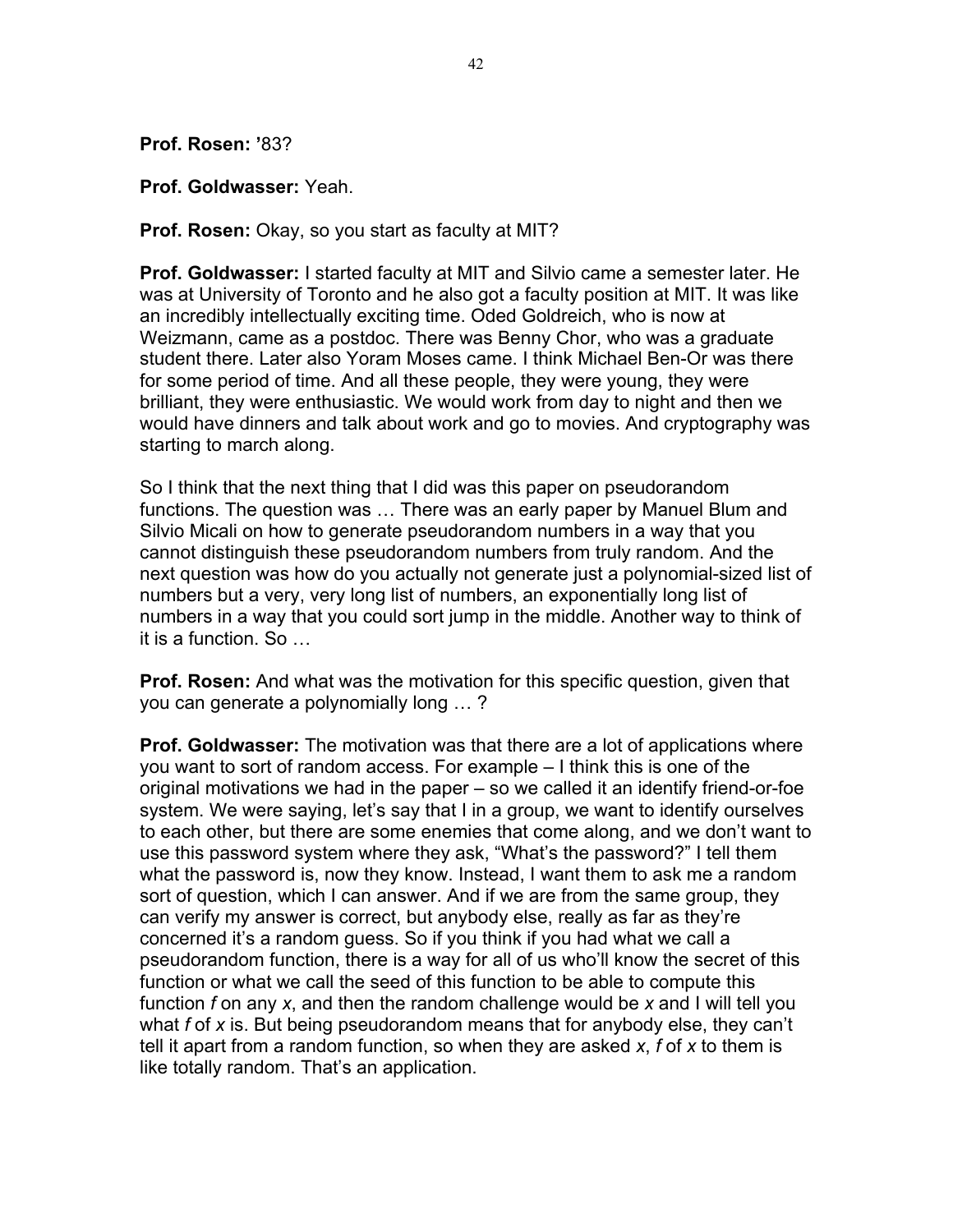**Prof. Rosen:** So on that thread, I'm curious to hear how much of a role did practical motivation play in coming up with these notions?

**Prof. Goldwasser:** With these notions? That's a very good question, because it's not clear what you mean practical. When you say practical today, you mean there's going to be a startup that's going to implement it. No such thing, no startups. Nobody implementing. So the level of practical that makes any sense at that time is to say that there is a story, like identify friend-or-foe or people sending encrypted messages or people trying to authenticate themselves. And somehow I think those stories were important for narrative, because, as I told you, I've always liked stories, like the biblical stories. And in general I think people have an easier time to read, especially in a new field where there it isn't a mathematical problem that's been defined for many years and that people are interested in and they don't need any motivation. In a new field, you need to compel people, and stories are helpful.

But for us, it was really more of an intellectual story. The pseudorandom-number generator was just a polynomial sequence of numbers. Then the question about being able to kind of have an exponential sequence where you can sort of jump in the middle and just generate a polynomial number of them or this abstraction of a pseudorandom function is what interested us. And once you had it, you could tell a story, many stories.

**Prof. Rosen:** Did you feel any … So you didn't feel any pressure to practically motivate any of your … ? [1:50:00]

**Prof. Goldwasser:** No, no. None.

**Prof. Rosen: None?**

**Prof. Goldwasser:** No.

**Prof. Rosen:** And what do you think about this versus the alternative?

**Prof. Goldwasser:** Which alternative? That I had to practically …?

**Prof. Rosen:** Yeah. The need to find practical motivation.

**Prof. Goldwasser:** I think that every once in a while I have graduate students, and they come up with a question. For example, I have these two students now, they asked about pseudorandom functions, because what happens if you actually tell … somebody knows the secret of how to generate these pseudorandom values? Does it still possess some cryptographic hardness? This is a very technical question. But some of the reactions they got is that "What is the application?" And they came to me and they asked me if they should work on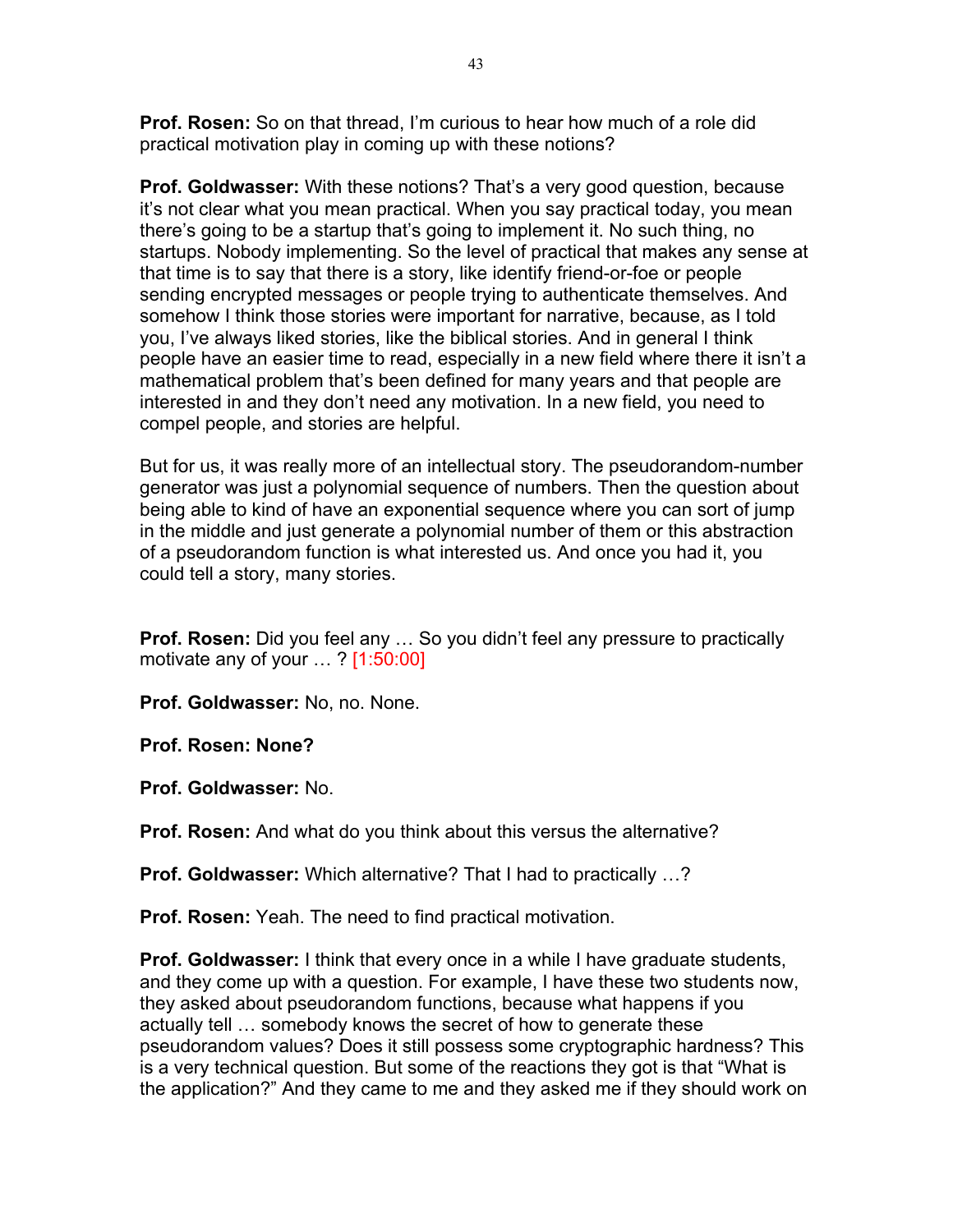it, they shouldn't work on it, what's my opinion, is it interesting? I said, "It's very interesting." It's intellectually interesting. They had a beautiful sort of approach to it. They had a beautiful proof. And at the end, that's the nugget, right? It's sort of something that captivates you, you have to use some ingenuity to solve it, and you have insight. And if it's important, even for applications, it will emerge, but it's not necessarily obvious in the moment that you start. And sometimes if it is very obvious, first of all lots of people work on it, and you know competition is good but only to a certain extent. If everybody's working on the same problem, there's some kind of … I don't know. I don't like to be in a space that's very crowded.

**Prof. Rosen:** How did it feel back then in the early MIT days in terms of competition?

**Prof. Goldwasser:** Right. As I said, we were a big, happy family, but [laughs] a big, happy family of a lot of people who wanted to do well. So we worked collaboratively, we've got a lot of joint papers, also with Benny on this thing called verifiable secret sharing and with Oded on pseudorandom function. But we each started, within a couple of years everybody started going in their own way as well, because you are in an academic system, they compare you, they promote you at different times, they tell you that you should kind of shine individually. And I personally …

**Prof. Rosen:** How was …

**Prof. Goldwasser:** You asked how did I feel. Remember we talked about the crisis of becoming a graduate student. That was again a time which was extremely difficult, because you're trying to do something new, you're trying to do it on your own, you are always comparing yourself to the people around you who are always brilliant, and more brilliant than you are, and you don't know that they're all feeling the same thing. You know this imposter feeling? Apparently they're all feeling it. Some of them admit it, some of them don't admit it. [laughs] But once you realize that this is the name of the game, I think again it's these moments of realization.

**Prof. Rosen:** So did you have such a moment?

**Prof. Goldwasser:** Yes, yes.

**Prof. Rosen:** When was that?

**Prof. Goldwasser:** I think I was talking to somebody and they told me about this imposter … I told them about how I feel and they told me about this imposter syndrome. Now everybody knows it, but then I never … I asked what it was and they explained, and it was like, "Ah, okay."

**Prof. Rosen:** That was person external to the … ?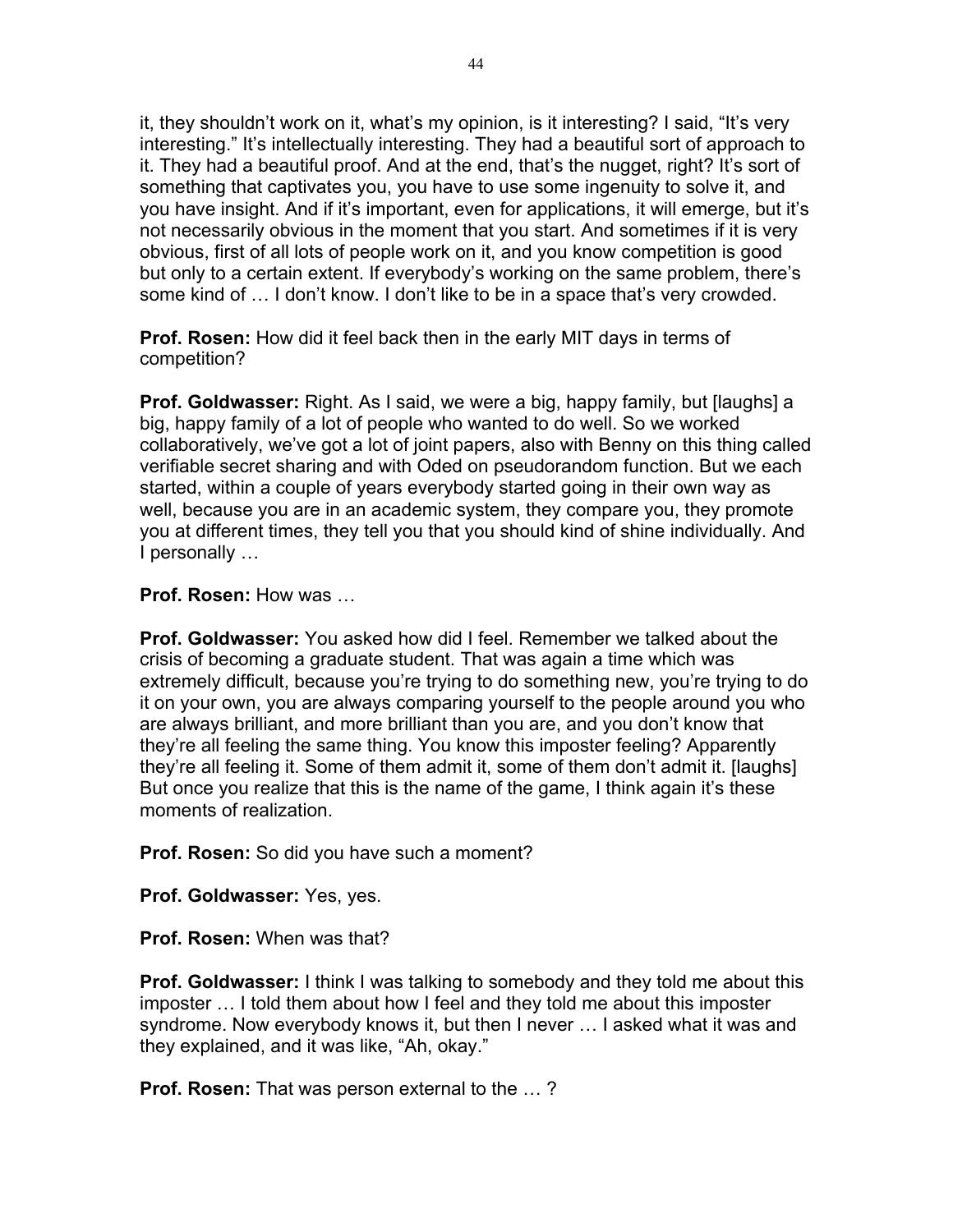**Prof. Goldwasser:** Yeah. Like a friend, yeah.

**Prof. Rosen:** Okay. What about teaching? Do you have any memories?

**Prof. Goldwasser:** Yeah. Teaching we really started … I started and then Silvio also together teaching this class on cryptography. It was the course of Manuel Blum but with a lot more, because at this point the cryptography was a big part of it. There was the definition of bit security and the semantic security of an encryption and the mental poker, and the partial information, pseudorandom functions, pseudorandom number generator. It started being a field. And we haven't talked about zero-knowledge yet.

**Prof. Rosen:** That was before zero-knowledge?

**Prof. Goldwasser:** Around the same time. It was before it got in, but …

**Prof. Rosen:** Before we get to zero-knowledge, who were the students in this class that you remember?

**Prof. Goldwasser:** The students, yeah. There was Johan Håstad, there was Joe Kilian, there was Bill Aiello. I think in the early years there was Yishay Mansour, but I think he was a little bit later. Those are the students … there's Paul Feldman, who was a student of Silvio's. The others were student of mine. And they're all big names, fantastic researchers in their own right.

**Prof. Rosen:** How did the other MIT faculty treat the young field of cryptography? How did they perceive it?

**Prof. Goldwasser:** MIT is an incredible place. I think that they really have had the foresight of hiring people who were not necessarily in the mainstream of theoretical computing, but sort of doing something with the tools of theoretical computing which is a little bit on the fringes. Rivest was like that. Public-key cryptography after all was exciting, but it was unusual, right? And Silvio and I certainly, and Charles Leiserson was doing also things which were, you know, with applications. At that time, I think it was data structures and stuff like that. Nancy Lynch was doing distributed computing and Byzantine Agreement and lower-bounds [on] Byzantine Agreement.

So I felt that they were incredibly proud of all achievements, and especially Ron Rivest, who was a major mentor. Because now that I think of it, he wasn't really much older than we were. Maybe 5, maybe 10 years, no more. And he was extremely supportive of us. I have a paper joined with him, digital signatures. But by and large, we each did our own thing, and I think Ron started working on computational learning fairly quickly, so he kind of left the cryptography field and did that sort of in a more commercial setting for a few years.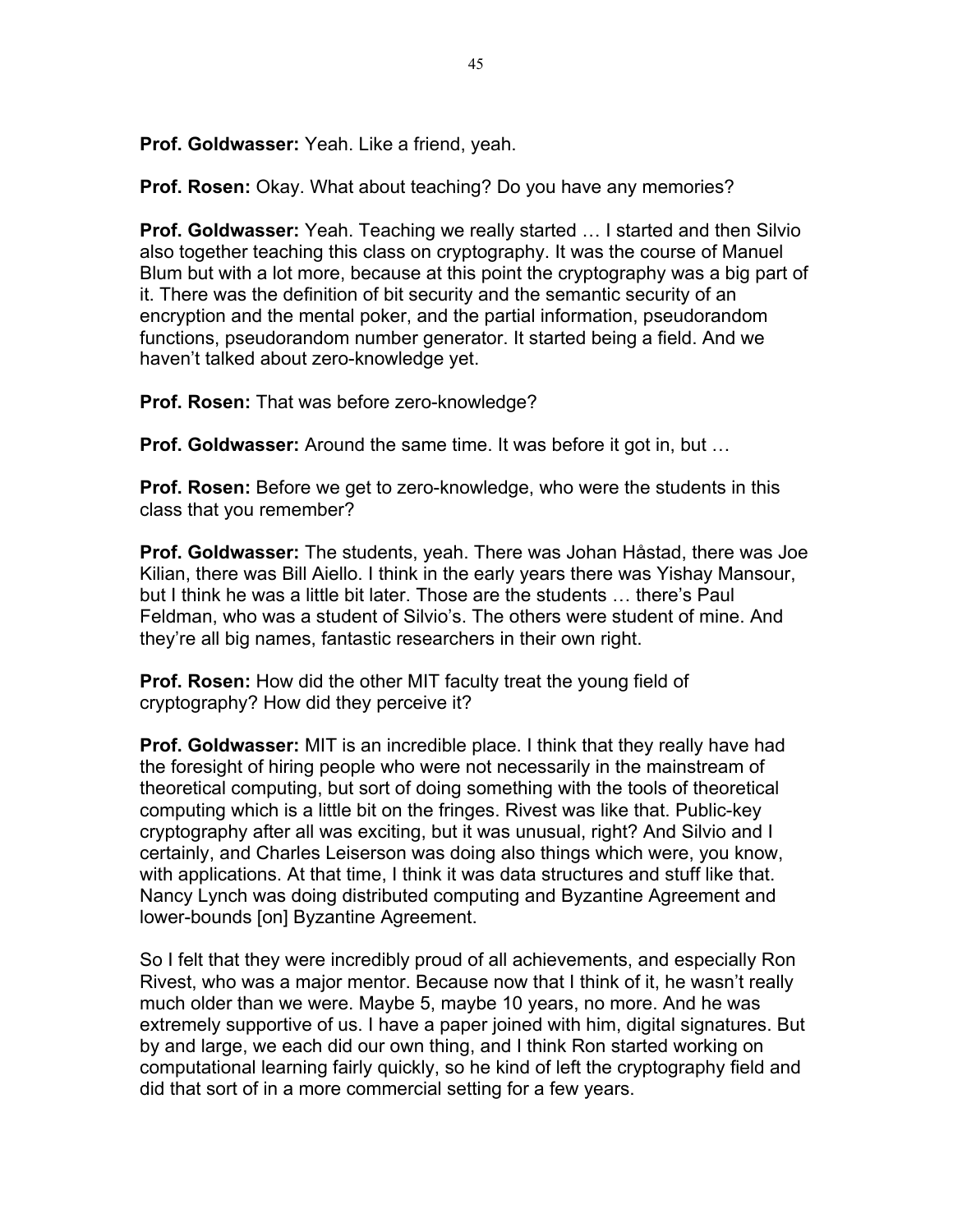**Prof. Rosen:** And the story about the writing of the Goldwasser–Micali–Rivest paper in two hours, is it true?

**Prof. Goldwasser:** [laughs] In two hours, no. It's the talk. Ron was giving a talk in a rump session about this. We had this idea and we worked on it, and then I told Ron, or maybe Silvio and I told Ron that he should give a talk in the rump session. So in the Crypto conference, there are these 10-minute or 5-minute presentations, and he just sat there and he wrote his slides and they came out so eloquent. I mean he's really remarkable. Yeah.

**Prof. Rosen:** What other faculty do you remember from the time being supportive?

**Prof. Goldwasser:** Albert Meyer was very supportive. I remember this first award, that he put me up to the Grace Murray Hopper Award. I think he was really a very significant mentor in his own way, sort of in the background. I mean Ron was in my field, so it was sort of more of a daily advice or monthly advice. But Albert was at the head of the theory group and he saw something in me and put me up for this award, which made me feel good, made me be recognized.

**Prof. Rosen:** Okay. Is it time for zero-knowledge?

**Prof. Goldwasser:** Yeah, I think so. So zero-knowledge. Alright. So this whole idea of having a protocol where let's say two people are sending messages back and forth and there's a goal for the protocol usually. The goal might be to … In the context of going back to that mental poker, say you want to prove that the cards that you encoded were encoded property, but you don't want to say what the encoding was. So there's a statement here, and that is that all 32 … sorry, all 52 cards have been encrypted and no two cards are the same, but you're not going to tell me which card is which. Then there is apparently a way to do it. Apparently. We showed a way to do this, which amounts to actually showing whether something is a quadratic residue or a quadratic non-residue, so that I can prove to you that something is a quadratic residue or that something is an encryption of zero, or let's say the two things are encrypting different bits, in such a way that you will have learned nothing else.

## **Prof. Rosen:** So you had a protocol?

**Prof. Goldwasser:** So we had a protocol. And now we had to have a definition. What does it mean, prove so that you learn nothing else? The definition went back to the simulation paradigm. Sort of we had this definition which said that a proof or a protocol with zero knowledge to whoever I'm proving it to … So I'm a prover. I know something and I'm proving it to you. I'm proving you some mathematical statement without actually giving you the proof, which seems a bit weird, so at the end you'll be convinced that the statement is correct. But what do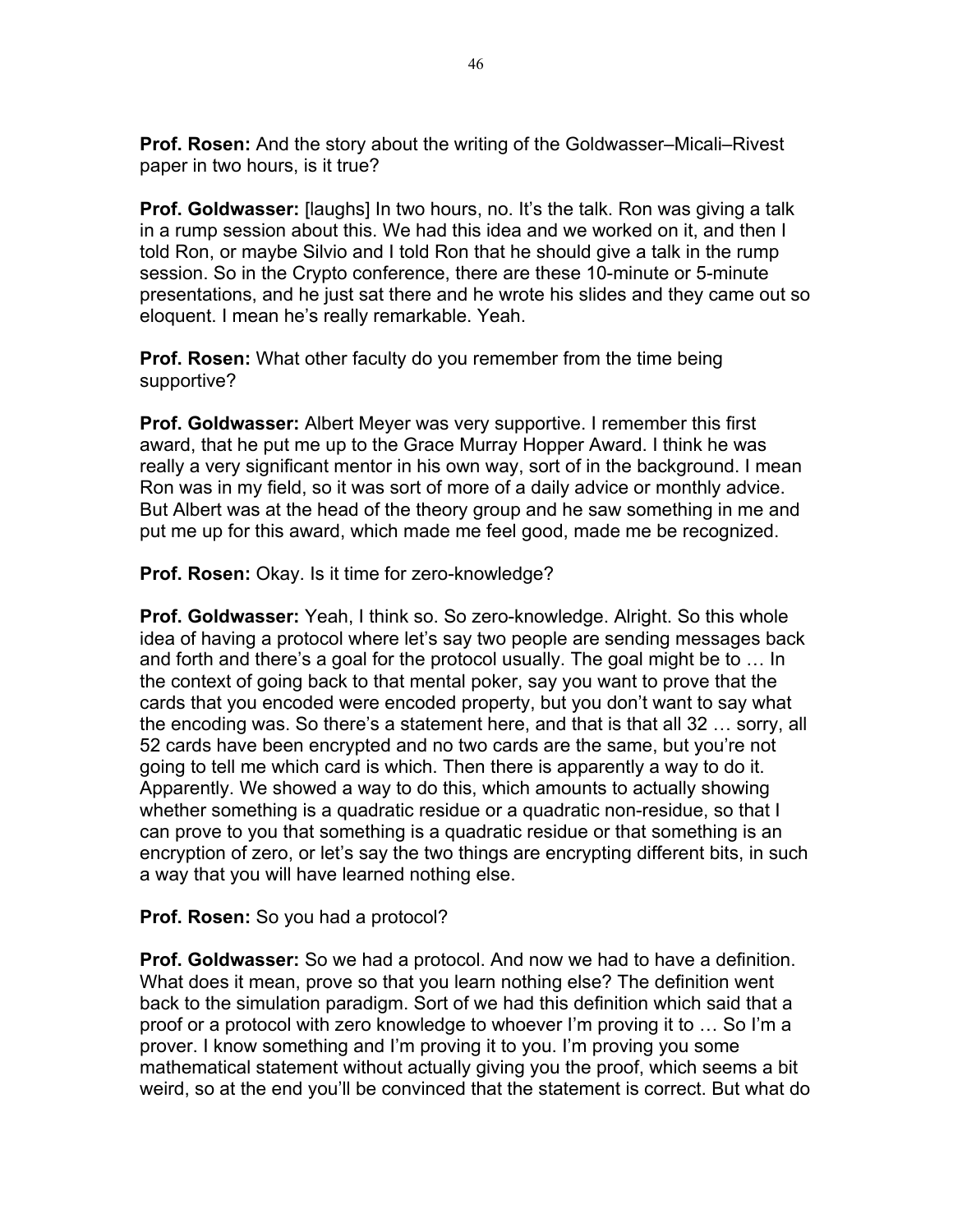I want? I want you not to be able to prove it to a third party. In fact, I want you to learn nothing from it. So how do you define it? The way you define it is that whatever you could have computed before you interacted with me, that's no different than what you can compute after you interact with me. And an equivalent definition to that is that you could essentially simulate the entire interaction between us. And if you could indeed do so, it means that interacting with me was useless to you, assuming the theorem statement is correct.

**Prof. Rosen:** And the name "simulator," when did it come about?

**Prof. Goldwasser:** Who remembers.

**Prof. Rosen:** At what stage? There's a story about multiple rejections?

**Prof. Goldwasser:** Ah, okay. Right. So this paper, we started. We didn't actually call it "simulation" I don't think. I think it had some other definition. They were many names for this paper. It started, it was "Participatory proofs … " "Interactive proofs such that they hide all partial information." There were many, many names until we got to the final name, which was "Interactive proofs and zero knowledge" or "The Knowledge Complexity of Interactive Proof." And the paper was rejected like 6-7 times. God knows. But we were very persistent, you know? [2:00:00]

**Prof. Rosen:** How did you feel with each rejection? What's the **…**

**Prof. Goldwasser:** Well, you know there were three of us. I mean in the beginning there were two of us actually on this paper, Silvio and I. And then Charlie Rackoff joined. He improved the paper, but it also got rejected. Because there were three of us, we could sort of build each other up. And how did we feel? We felt like everybody else was an idiot. [laughs]

**Prof. Rosen:** So you …

**Prof. Goldwasser:** What?

**Prof. Rosen:** You had this confidence back then that you're onto something?

**Prof. Goldwasser:** But this concept was so interesting and we liked them, and it was clear that this is a great paper.

**Prof. Rosen:** And Charlie Rackoff was at the time where?

**Prof. Goldwasser:** He was in Toronto.

**Prof. Rosen:** In Toronto, so how did the interaction work back then?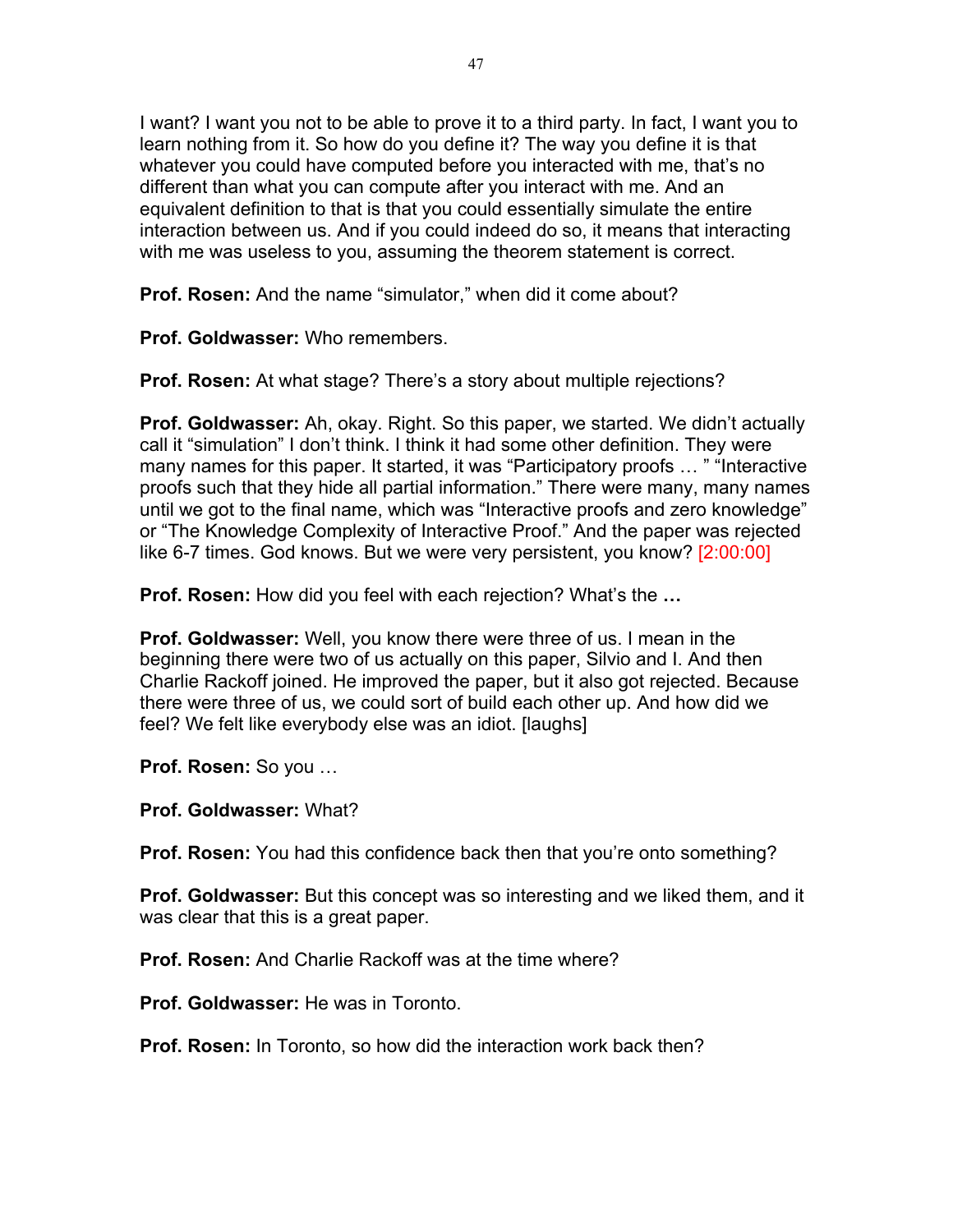**Prof. Goldwasser:** I think Silvio and Charlie interacted when Silvio was in Toronto. They had some paper on coin tossing or something. Then Silvio came to MIT and we continued working on the interactive proofs, but I think there must have been some interaction between them. I wasn't … It really wasn't a threeway interaction.

**Prof. Rosen:** But how was communication with people from other institutions working in general?

**Prof. Goldwasser:** Well, there was email, but there certainly wasn't the World Wide Web, or it wasn't immediate. There were phone calls, a lot of phone calls. There were visits.

**Prof. Rosen:** Do you remember any notable visits, visitors and/or visits from the time or from … ?

**Prof. Goldwasser:** At MIT?

**Prof. Rosen: Yes.**

**Prof. Goldwasser:** Adi used to come to work with Ron. Again, I told you that Oded Goldreich was around. And that's about it.

**Prof. Rosen:** Okay. So zero-knowledge was rejected and you said the manuscript improved over time with the rejection?

**Prof. Goldwasser:** It did improve over time. Sort of in the beginning, I think the simulation was under computational assumption, then it became without an assumption. Finally, it got in. We were mighty happy. And we went to the conference. I'm trying to remember who gave that talk, if it was me or Silvio. I don't remember. But in any case, at the same time, at the same conference there was another paper, which was called "Arthur–Merlin Games." This was a paper by Babai, who introduced this concept …

**Prof. Rosen:** And Moran also.

**Prof. Goldwasser:** And Moran. Who introduced this concept where there was a prover and a verifier like we had, except the prover's name was Merlin and the verifier's name was Arthur. And the difference between a verifier and Arthur was that Arthur was just tossing coins, he was very naïve, and Merlin then, based on Arthur's coins, he would kind of teach him things or prove to him things, such that if he was proving a correct statement, Arthur would believe it, which we call completeness, and if he was proving an incorrect statement, it doesn't matter what strategy Merlin would employ, Arthur would not believe it. That was the same as interactive proofs, except our verifier didn't just toss coins. He tossed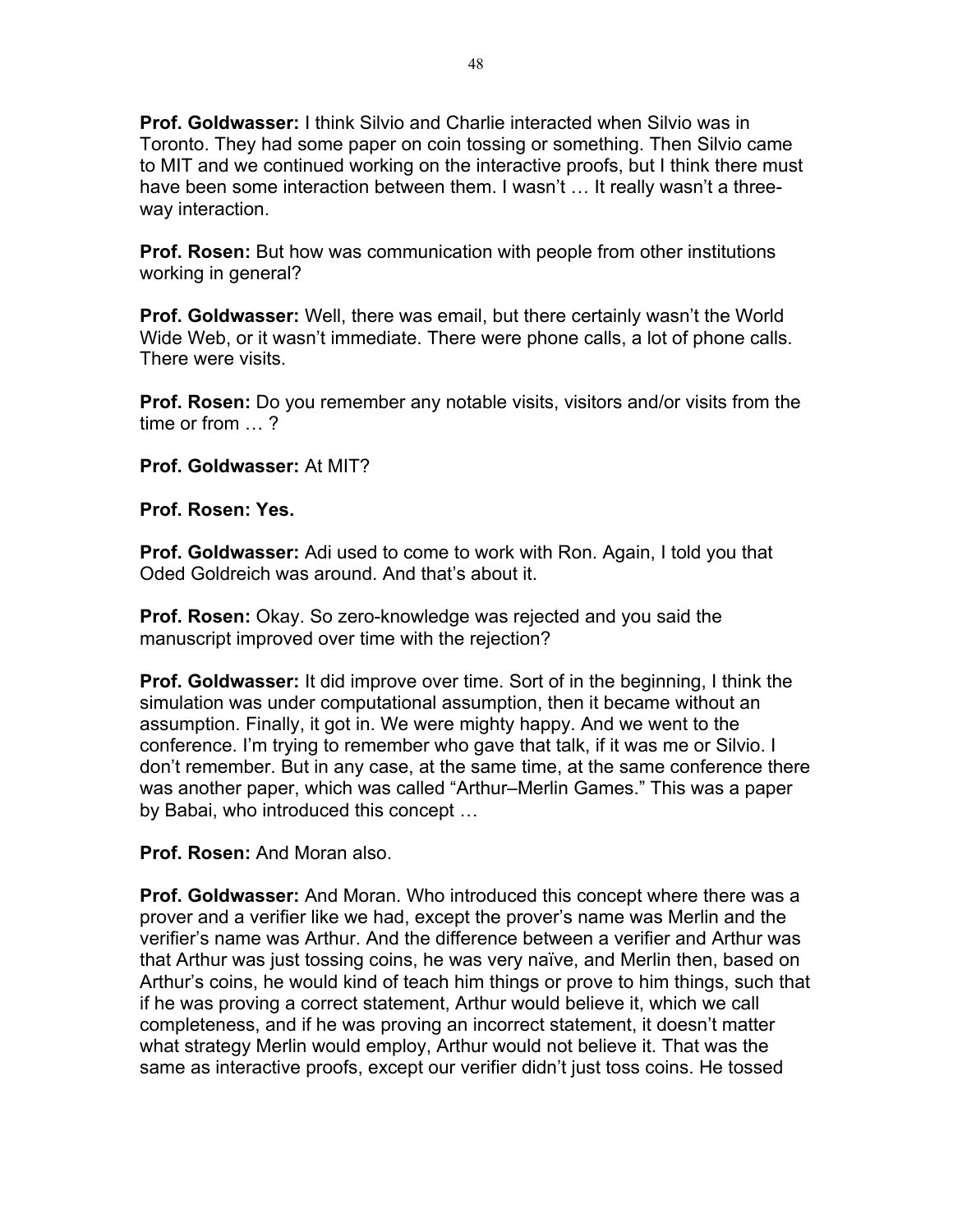coins and did computations, and based on these computations would send messages.

**Prof. Rosen:** And their motivation was totally …

**Prof. Goldwasser:** Their motivation, there was some group-theoretic problems that they wanted to show were in NP, but they couldn't, so they allowed the … in NP, you also can think of it as a proof system where there is all powerful prover and he writes down a string which is a short proof that can be checked in polynomial time. An interactive proof, it can go back and forth, back and forth, so the prover can send the string, the verifier asks the question based on some coin tosses, the prover sends another string, go back and forth, back and forth, and in the end the verifier says, "I'm convinced."

**Prof. Rosen:** So essentially in your paper, there are two main …

**Prof. Goldwasser:** So what I'm saying is – sorry, just to finish that thought – is that what Babai was trying to show, some problem, some group-theoretic problem was in NP, but he couldn't, so what he did is he added this Arthur that was able to toss coins. And for an Arthur that could toss coins, there was a short interaction by which you could show some group membership problem.

**Prof. Rosen:** And when did you realize that it's a similar related concept? At the conference? Was it at the time of the conference?

**Prof. Goldwasser:** I think it was at the conference.

**Prof. Rosen:** And did you already realize back then, view it as a generalization of proof systems?

**Prof. Goldwasser:** Yeah, we did. I don't know if they did, because for them it was really a system to show a complexity, the complexity of certain problems. They defined a complexity class and showed that they had problems in the complexity class. For us, it was always the case because we were coming from the cryptographic setting. So there were parties. There were these Alice and Bob, where Alice was the prover, say, and Bob was the verifier.

**Prof. Rosen:** No, but there's a complexity point of view and there's a cryptographic point of view. There's the interactive proof and the zero-knowledge proof.

**Prof. Goldwasser:** No, but what I mean about interactive proof is that there was a story, there was a prover and a verifier. And regardless of whether you would think of them as cryptographic agents or not, the prover's goal was to prove a statement and the verifier's goal was to verify a statement. So it was a proof system. Then the class was all those statements or languages where you can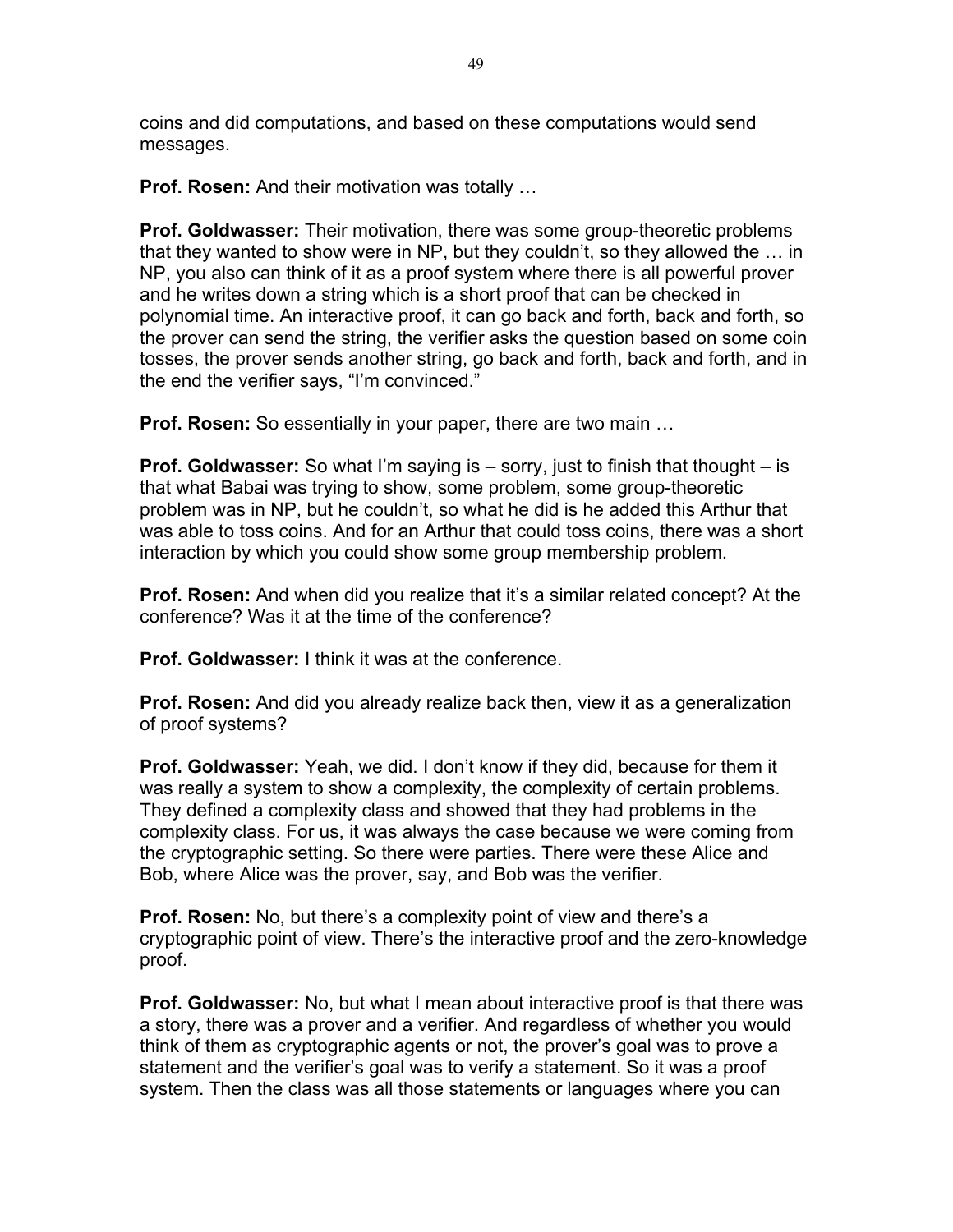prove membership in the language or correctness of the statement via such an interactive proof. Yes, so we did understand.

**Prof. Rosen:** To what extent did you understand the important open problems that emerged from this new concept at the time?

**Prof. Goldwasser:** Yeah, they were abundant. One question was whether this system of Babai and interactive proofs were the same. He had this system of Arthur–Merlin. We had this verifier–prover. Arthur could only toss coins, the verifier could actually toss coins and compute on them, and that seemed to be a very important feature that enabled you to prove things you couldn't do just with coin tossing. So that was a clear question.

Then Mike Sipser and I, we proved that those two classes were the same. Interestingly, it all started again from the quadratic residue question, which was a question that kind of followed my career, because it seemed like to prove that something was a quadratic non-residue required, without sort of revealing information, required a verifier's power to hide the results of his coin tosses. And I was talking to Mike about this, and then he had this idea that we could look at the set of all quadratic residues and the set of quadratic non-residues, and talk about what are the union of those sets ... Anyway, we talk about size of sets and relate that to the question of whether a number was a quadratic residue or quadratic non-residue, which is related in turn to the question whether Arthur– Merlin games and interactive proofs are the same class or not.

**Prof. Rosen:** Did you have any applications in mind beyond the original mental poker application?

**Prof. Goldwasser:** Not really. It was again a concept. How do you prove a theorem in such a way that you will believe the statement but you will learn nothing else, with the definition that I gave you, and that you won't be able to prove the theorem to a third party?

But very quickly after, as soon as the paper came out, Adi Shamir pointed out the application for identify theft. Here in this situation, you would think about me. What identifies me is the fact that I know how to prove some theorem and nobody else knows, because it's a difficult theorem to prove. But I have the proof. How do I have the proof? Maybe the proof is something like I know the factorization of some number. How do I know it? Because I took two primes and I multiplied them, so of course I know how to factor it. Now I want to prove to you that I know this factorization or something about this factorization that only I will know. That would identify Shafi, that there's this composite number and she knows how to factor it. He realized that this is an identification method, and he took actually a protocol that we have for proving that something is a quadratic residue and made it more efficient sort of in terms of how many rounds you need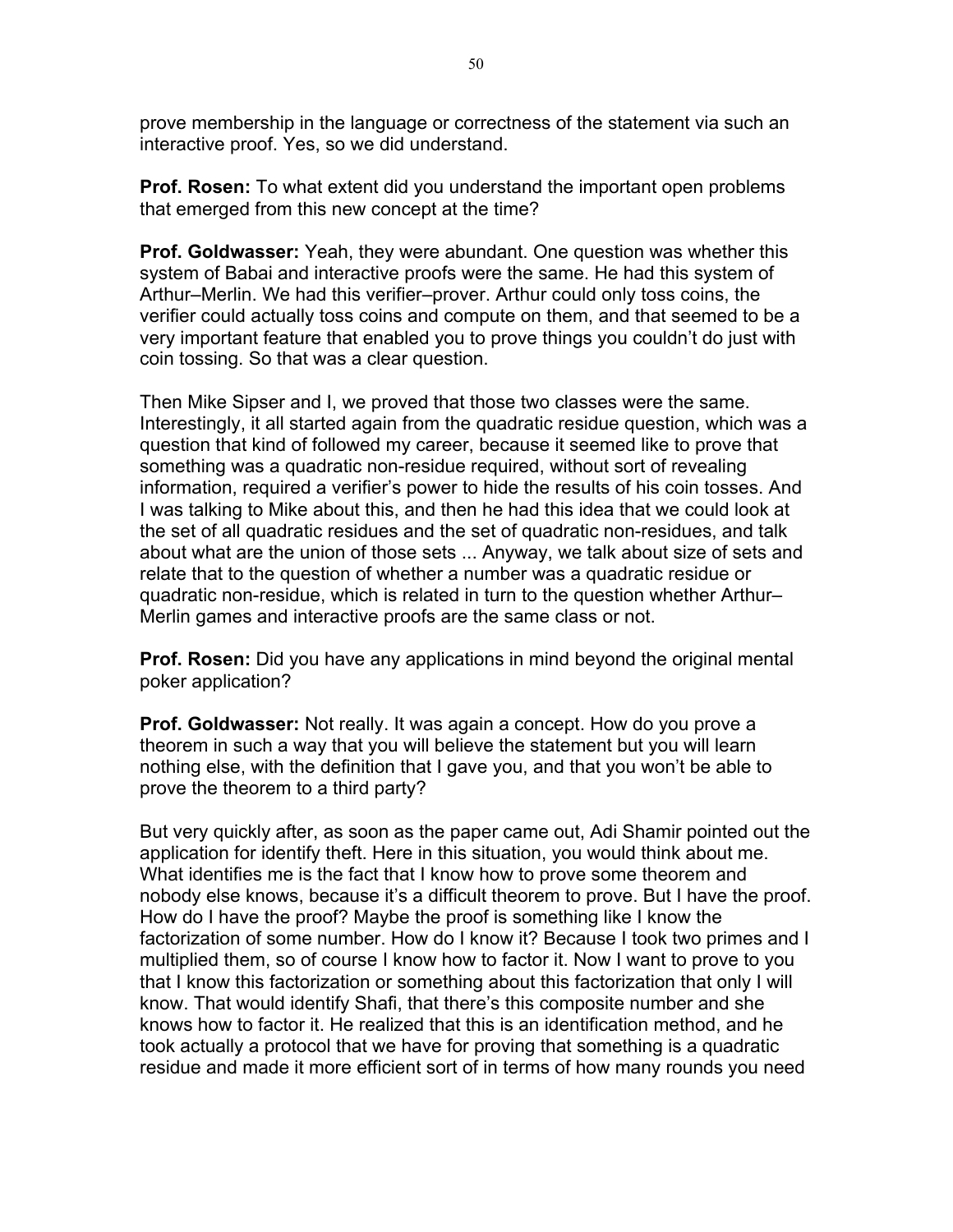to accomplish it, and it … This is work with Fiat and Shamir, and this became an identification scheme.

But the interesting thing about zero knowledge is that is really the tip of the iceberg. Really, "the tip of the iceberg" is the wrong analogy. In any case, that's just scratching the surface, because it turned out that even though we showed the definition of zero knowledge in applications of zero knowledge in the sense of particular number-theoretic questions you could do in zero knowledge, like whether something is a square or a non-square, it had a much wider applicability.

There's a follow-up paper by Silvio Micali, Oded Goldreich, and Avi Wigderson where they showed how to prove that a prover can prove to a verifier that a graph is three-colorable, and that's an NP-complete problem and it follows from this is that you can actually show any NP statement in zero knowledge. So I can prove to you any statement that has a short proof in such a way that at the end, you'll believe the statement but you will have no idea of the proof. In order to do that, they introduced computational assumptions, so this was under the assumption that one-way functions exist.

What this means – okay, going a little bit into the field – is that essentially we can take now any protocol, any protocol between let's say multiple people, not just two, let's say *n* people, where there's a program say that specifies what messages I'm supposed to send to Alon and what messages Alon has sent to a third party and so forth. The thing is that the messages that I'm supposed to send are based let's say on my passwords or some private information I have. The messages you have, you're supposed to send are based on what you have received from me and your private information. And I don't … So I do my computation, I send the message. If we're all honest, everything's fine.

But suppose I'm a liar. I'm an adversary. We're in a cryptographic setting. We're all liars in some sense, or we have to protect ourselves in any case. How do you know I'm sending the right message? How do you know I did the computation correctly, based on this current time, based on my private information and all the messages I receive, the next message I send is correct? Well, that's an NP statement, right? So there's a statement to prove, and that is that I am sending the correct statement. If I can prove that in zero knowledge, it means that I can actually transform all protocols that work when people behave properly to protocols that work [2:10:00] when people behave improperly, because essentially every message I send is accompanied with the proof that that is the correct message, and it's a zero-knowledge proof so I'm not revealing anything about my secrets.

**Prof. Rosen:** What about other applications?

**Prof. Goldwasser:** Lots of other applications. The next application is something called multi-party computation, which is a little related to what I just said, but it's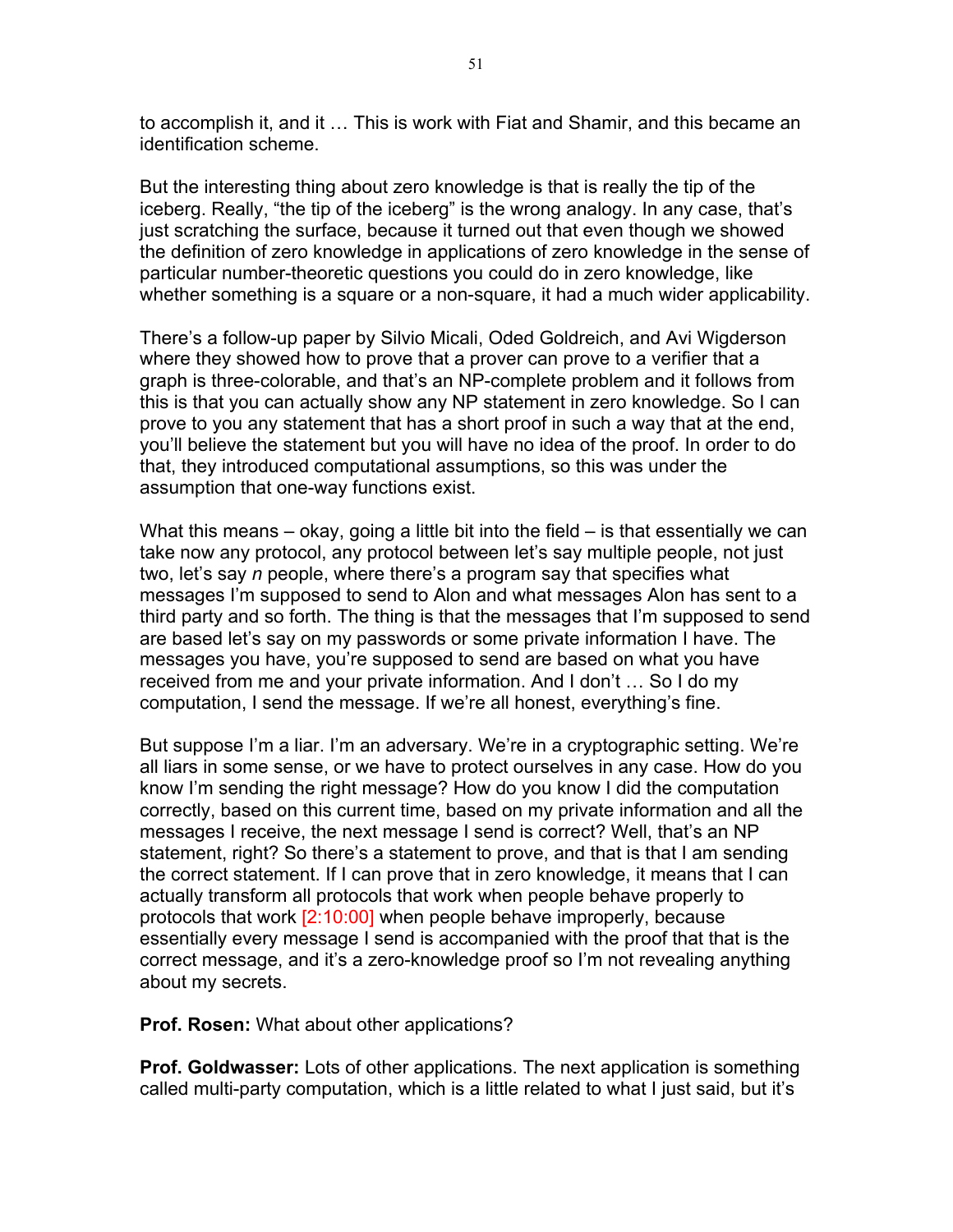actually much more relevant to today. So let's talk about the fact that we are now living in this data-driven society and different parties, it might be different hospitals or different national agencies, and they have a lot of data. If you think about hospitals, it could be one hospital has my genomic information and another hospital has my blood type, my blood test over the years. Another hospital might know something about illnesses that I have experienced. And they would like to share … they would like to compute something based on this data, but they don't want to reveal to each other the data. Another example might be that I am the tax authorities and you are the immigration office and somebody else is, I don't know, another governmental agency. And because of regulations, they're not allowed to share their information. Still, they would like to compute some function that's based on all of the data together.

That's what we call multi-party computation. There's multiple parties, each one has data which is confidential, and they want to compute some function that depends on all the data without revealing it to each other. It turns out that it can be done. And it can be done partially … there's a little bit of algebra involved, it's beautiful theory, but what does zero knowledge have to do with it? If everybody's honest, it can be done. It's an interesting method of how. But what if somebody's not honest? Maybe they're not following the protocol. Well, you just tag on zero knowledge to each one of their messages, and then even if they are potentially dishonest, you will be guaranteed correctness because they will be caught if they deviate from the protocol.

**Prof. Rosen:** Did you foresee the generality of the method at the time?

**Prof. Goldwasser:** No, no. It's way …

**Prof. Rosen:** Nothing? Again, you were m- …

**Prof. Goldwasser:** … way beyond its time. I mean ahead of its time.

**Prof. Rosen:** And again, what was the reaction back then?

**Prof. Goldwasser:** About multi-party computation?

**Prof. Rosen:** Yeah, to these new revolutionary ideas.

**Prof. Goldwasser:** First, there was a paper by Goldreich, Micali, and Wigderson, who did this multi-party computation based on the existence of one-way function. That got in. I think it had strong reaction. I mean good reaction. But then there was a follow-up paper that is by myself, Micky Ben-Or, and Avi Wigderson which happened at a time that I was visiting Hebrew University on sabbatical, and that did not have computational assumptions.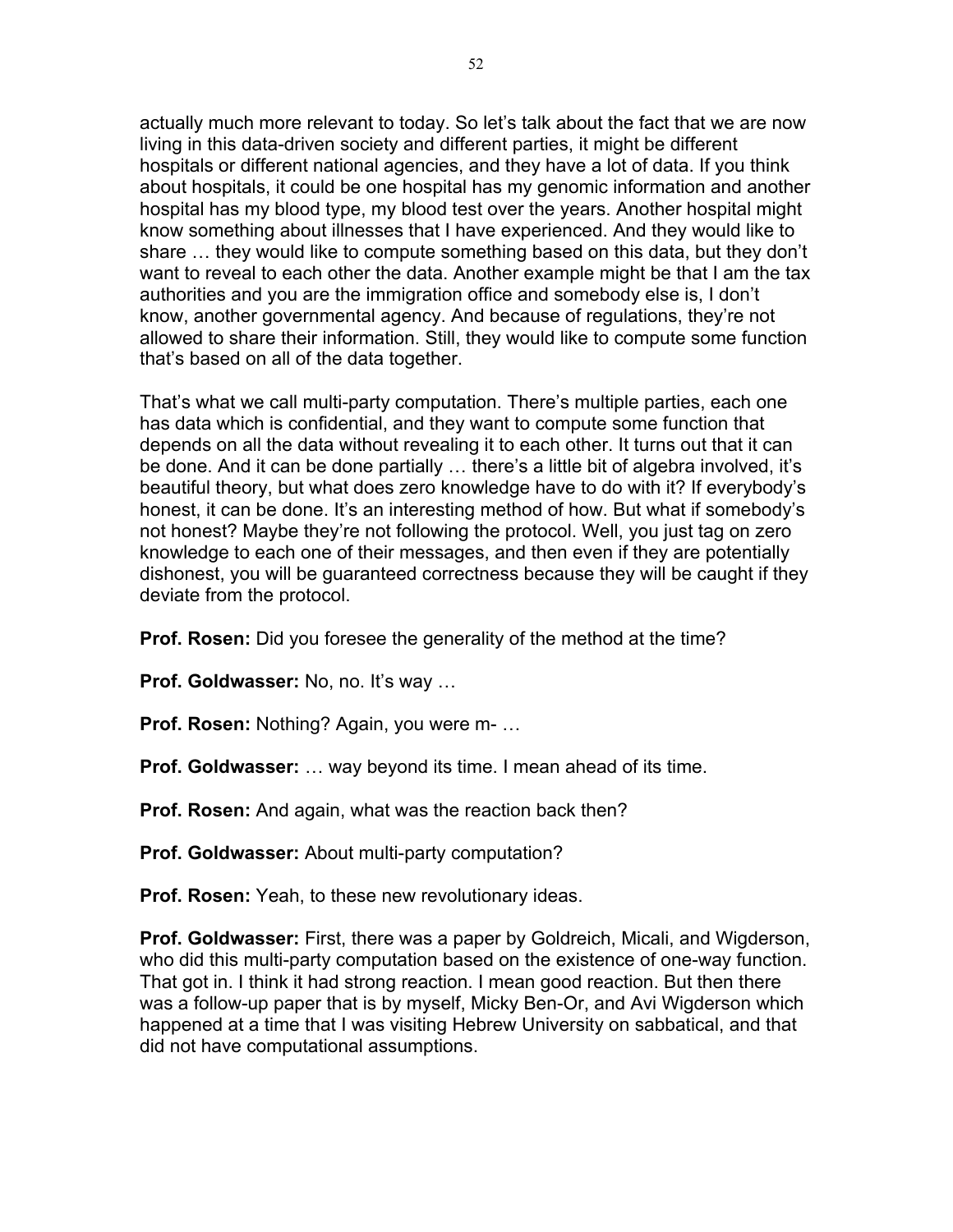So there's sort of a partition, a crowd within I think theoretical computer science, and maybe less so these days. Some of them are so intrigued by the concepts and they're willing to make assumptions like the existence of one-way function or that it's hard to factor integers and so forth. Some, that discounts results for them, so when you can prove an information-theoretic result without assumption, they're happier. So I think that the fact that there were information-theoretic analogues was very helpful for this whole theory to be adopted.

**Prof. Rosen:** Okay. Before we move on, I'd like to ask more about applications.

**Prof. Goldwasser:** Okay.

**Prof. Rosen:** Digital signatures. Fiat–Shamir you mentioned.

**Prof. Goldwasser:** Yeah.

**Prof. Rosen:** So maybe you want to talk about that?

**Prof. Goldwasser:** Actually, I want to say something more about zero knowledge.

**Prof. Rosen:** Okay.

**Prof. Goldwasser:** So we've mentioned like this. First, it was intellectually curious. Then Adi … Fiat and Shamir realized this is important for identify theft. Next step was that this enabled a conversion of protocols from honest parties to potentially misbehaving parties. But then all of a sudden in recent years, it had some very unusual usages. One of them was by some researchers in Princeton together with Boaz Barak where they talked about the use of zero knowledge for nuclear disarmament. Now it sounds like, you know, out of nowhere. The idea there is that you want to be able … let's say the Russians and the Americans want to make sure that they are disarming nuclear warheads, but they don't want to show each other the technology. How do you prove that a nuclear warhead is in fact a nuclear warhead without looking inside? It sounds like you want to prove a statement but give zero knowledge. And it's not just by association. There's actually a concrete method that they use which uses a lot of underlying principles from the mathematics of zero knowledge.

Another example, which Moni Naor from Weizmann came up with, is suppose you are a suspect in a crime and you want to prove that you did not commit it, so they are asking you to give some DNA so that they can compare it to the forensic. The point is you don't want to give it because maybe you are planning on doing a crime in the future or your children are. So how do you prove that you were not in the crime scene, or your DNA does not match in zero knowledge without actually giving the DNA?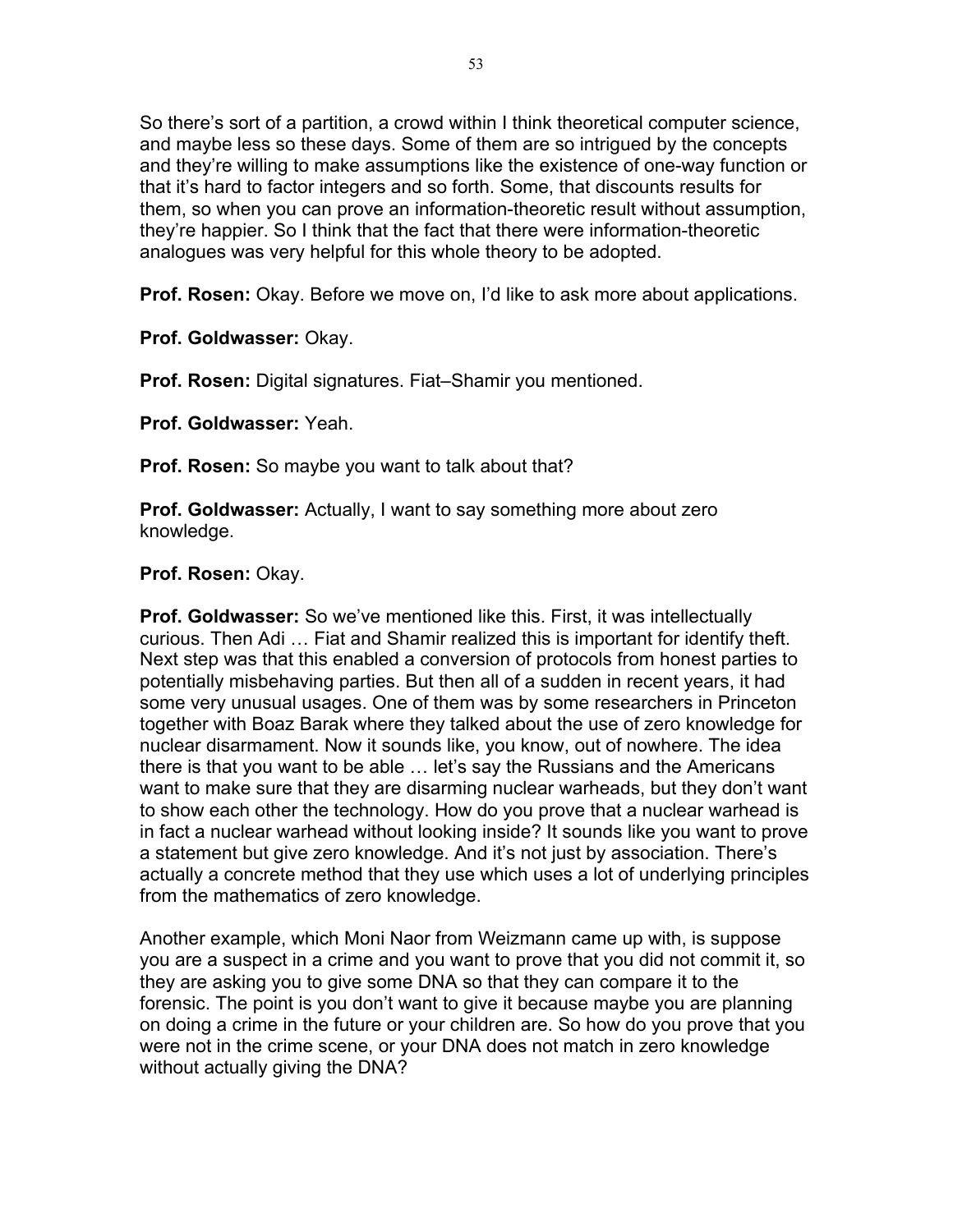So there's all these applications all over the place. The last application is the blockchains. Today, as you know, there's this whole idea of Bitcoin, blockchains, how do we put transactions out on a blockchain so that they are serialized in time? And some of the questions are, okay, so you want to put transactions, or transactions meaning things you've done, you want to have records that everybody can see. But sometimes you don't want everybody to know the details of the records. You might want to prove that two records are the same, or other properties of the records, and you want to do that in zero knowledge. So it has actually become very well known to people in the trade these days and there are even companies that specialize in zero knowledge.

**Prof. Rosen:** And also digital signatures?

**Prof. Goldwasser:** Yes, digital signatures. Yes. So what are you asking about that?

**Prof. Rosen:** Fiat–Shamir, the standards digital signatures over the web is based on ideas going back to zero-knowledge, the ones that started in the late '80s.

**Prof. Goldwasser:** So digital signatures were invented, as I said, in Diffie– Hellman's paper. Then RSA had implementation, but there was really no definition of security. So obviously you don't want it … a digital signature should be secure, it shouldn't be forgeable. But then we came up with this definition for what does that really mean? So what would that mean? Let's say someone's a notary public, so they're able to sign. You want to make sure that even though you can go to the notary public and give him documents at will for them to sign, that you are not able to learn how they sign and be able to sign a document in the future. This is what we call digital signature secure against chosen message attack. In other words, I can choose the documents that I feed the notary public to sign and yet, even though I see polynomial number of signatures, I'm not able to produce yet one more document for which I sign it without the help of the notary public.

**Prof. Rosen:** And you came up with the first definition of what this means.

**Prof. Goldwasser:** Definition and construction, we had a way to do it.

**Prof. Rosen:** And then eventually it became crucial to the development of electronic commerce over the Internet.

**Prof. Goldwasser:** Absolutely.

**Prof. Rosen:** Okay, so moving onto information-theoretic and unconditional results. Maybe first we talk about geographically, where are you located now, your area?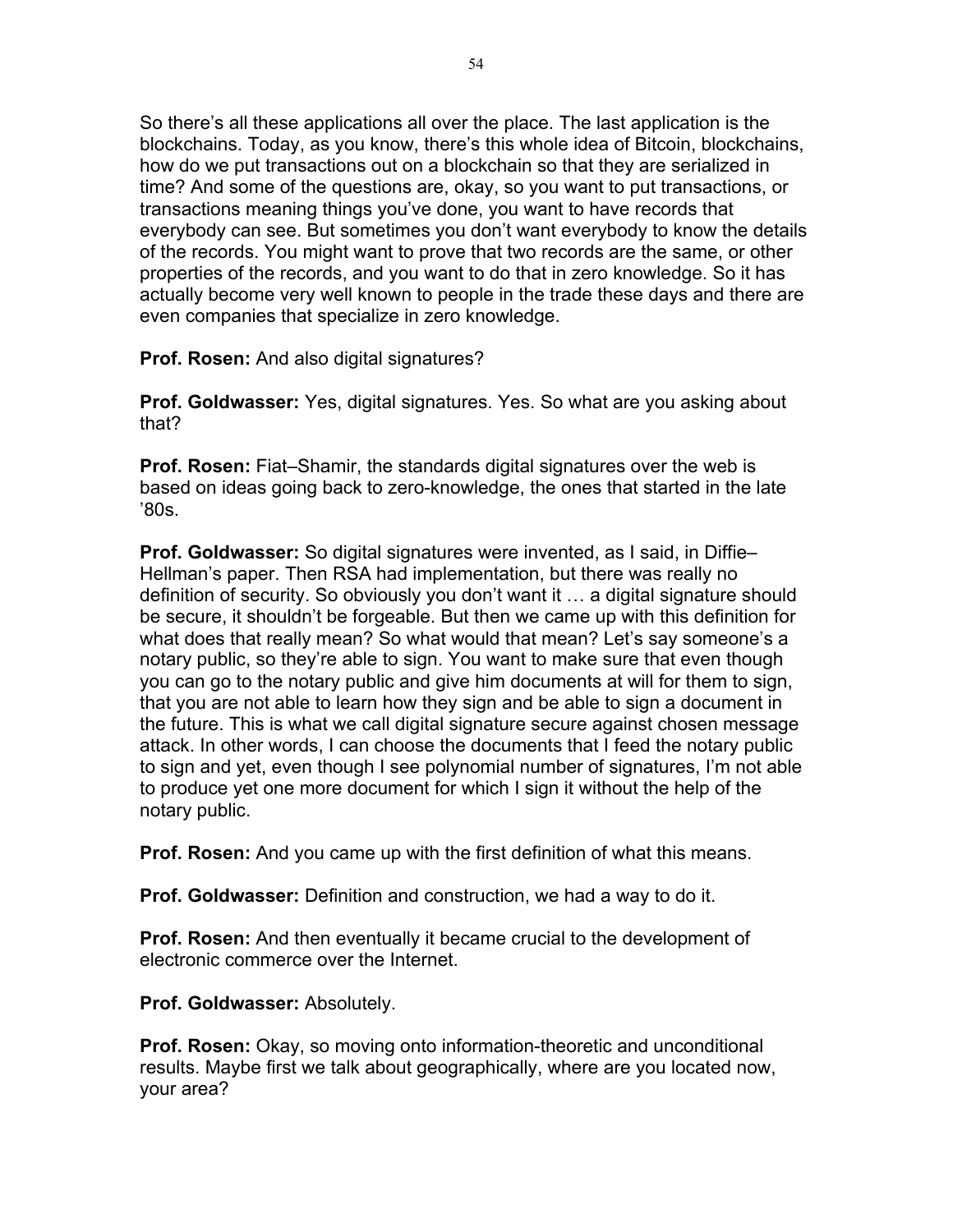**Prof. Goldwasser:** Yeah, so this is 1986 and I … Actually, we should talk about primality then before.

**Prof. Rosen:** Right. So let's talk first about primality?

Prof. Goldwasser: Yeah. Okay, so as I told you, interactive proofs, or maybe I didn't mention it, but we were talking about the fact there's a prover and there's a verifier. The verifier's tossing coins. They go back and forth. The big distinction of interactive proofs from classical proofs is that there is a probability of error. I proved to you something and with very, very high probability you know it's correct. Or another way to say that, there's a very small probability that I managed to cheat and prove an incorrect statement. That's what enables zeroknowledge.

So, as I told you, I was always interested in number theory, and there was this problem around, which was how do you test numbers for being prime? And a beautiful old result by Miller and Rabin and Solovay and Strassen is an algorithm for testing numbers whether they're primes or not, a fast algorithm that has a probability of error. So at the end, you run this algorithm, you know with very good probability that your number is prime. In fact, what it is, is that if it's composite, you're likely to detect that it's composite, and if you don't detect that it's composite, you say, "It's probably prime." So an interesting question was can you have a primality test that doesn't have any probability of error? Can we test that a number is prime or composite and be a 100% correct? And can you do that without actually factoring the number? That was work that I really enjoyed tremendously and did with my graduate student Joe Kilian at the time.

**Prof. Rosen:** That was your first graduate or was it the … ?

**Prof. Goldwasser:** Joe? No. Johan Håstad was my first.

**Prof. Rosen:** Johan Håstad?

**Prof. Goldwasser:** Yeah.

**Prof. Rosen:** And do you want to tell us more a bit about …

**Prof. Goldwasser:** About the story?

**Prof. Rosen:** … the story?

**Prof. Goldwasser:** Yeah. I was in a conference again. As I told you, sitting in lectures really works well for me. I was in a conference in Arcadia, it was some conference center there, and Schoof gave a talk, [2:20:00] René Schoof gave a talk about some algorithm he had for taking square roots mod *p* for small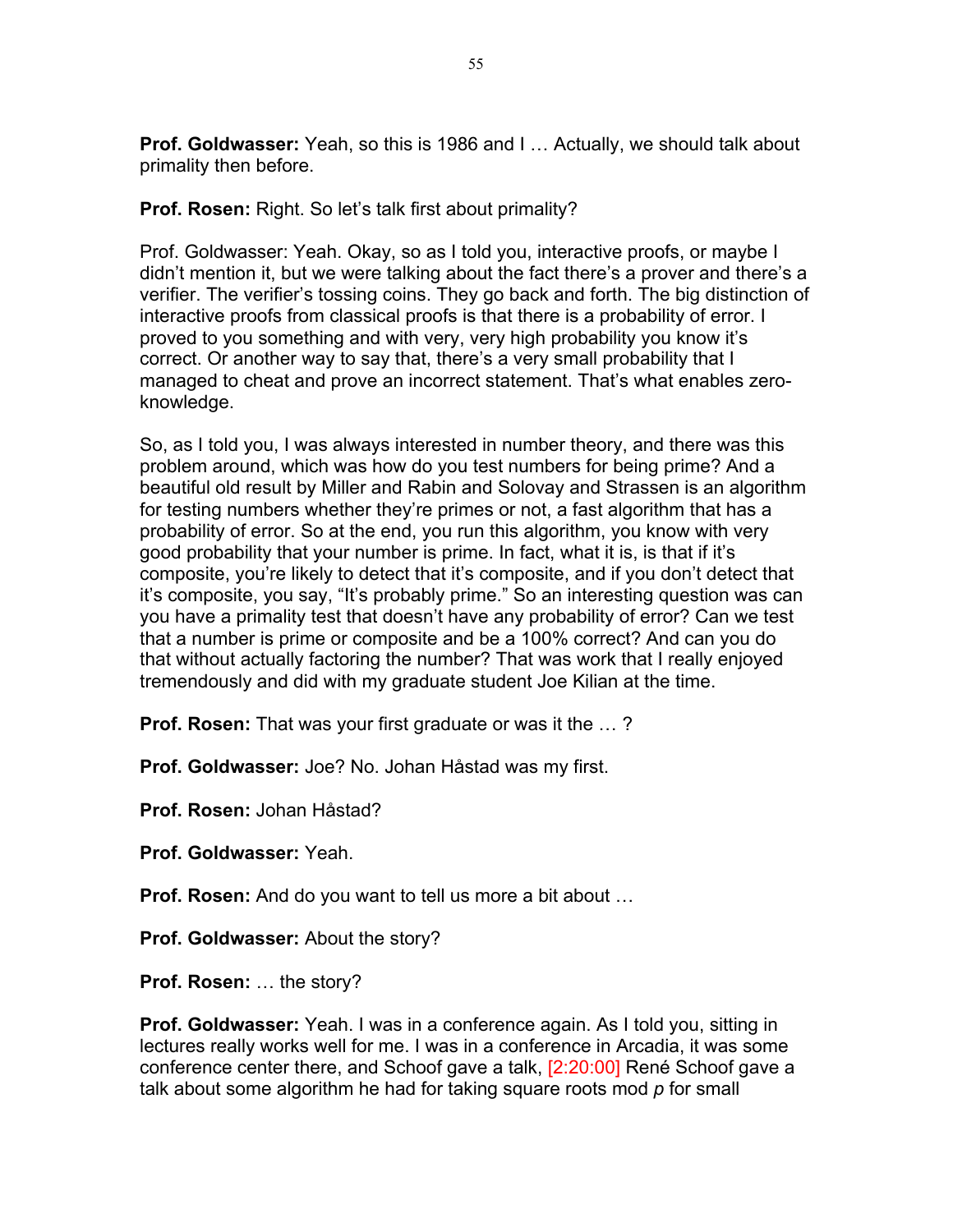numbers. It had something to do with elliptic curves over finite fields, which was something I knew nothing about, but he described what an elliptic curve was and he had some algorithm for counting how many points are on a curve. And this whole elliptic curve was defined with respect to a prime. So there was some equation, you know, y, q, whatever.  $y^2$  is equal to  $x^3$  plus ax plus b mod p, and you could count the number of solutions *y, x* in this defined group, and he was doing some operations on the group.

In any case, he had an algorithm. And when I was sitting in this lecture, I started thinking to myself, "What if you'd run this algorithm but you … mod *p*, except you didn't know whether *p* was a prime or composite? How would the algorithm perform? Would it work? Would it not work?" And I asked him that question. I think it sounded like a really weird question and he was like, "Well, it probably would be garbage if you ran it mod *p* where *p* was composite."

So then I went back to Cambridge and I think I invited Schoof to come and give the talk at MIT. And he came and gave the talk again, so I understood a bit more. Then I start talking to Joe about the question of what if this prime was a composite, and we start talking about how to use these elliptic curves working mod a modulus which we're trying to tell whether it's a prime or composite, and then the rest is history. We had a primality test based on elliptic curves where at the end, it was randomized but there was no error probability.

**Prof. Rosen:** That was in '86?

**Prof. Goldwasser:** That was in '86, yeah.

**Prof. Rosen:** Okay. And then what?

**Prof. Goldwasser:** Then what? So then just, you know, it was '86 or '87 and I haven't been in Israel for many years. I used to come visit, but I was really pining away in some sense to being in Israel for some extended period of time. And I had a sabbatical and I decided to spend it in Israel.

*[Ed. - This paragraph recorded at the end but moved here.]* So when I came to visit the Hebrew University, that was in 1987. It was an incredible visit because I haven't been in Israel for a long time prior, and it was incredible personally because I met my husband here, Nir Shavit, and it was incredible scientifically as I will … as I have described to you.

And I came to the Hebrew University and there, there was Avi Wigderson and Nati Linial and Benny and Michael Ben-Or. I didn't know what I was going to work on. I was teaching a course about primality and elliptic curves, and they were very excited because elliptic curves were creatures that they didn't use in computer science. They haven't been used that much either since, but in any case, I was teaching this class.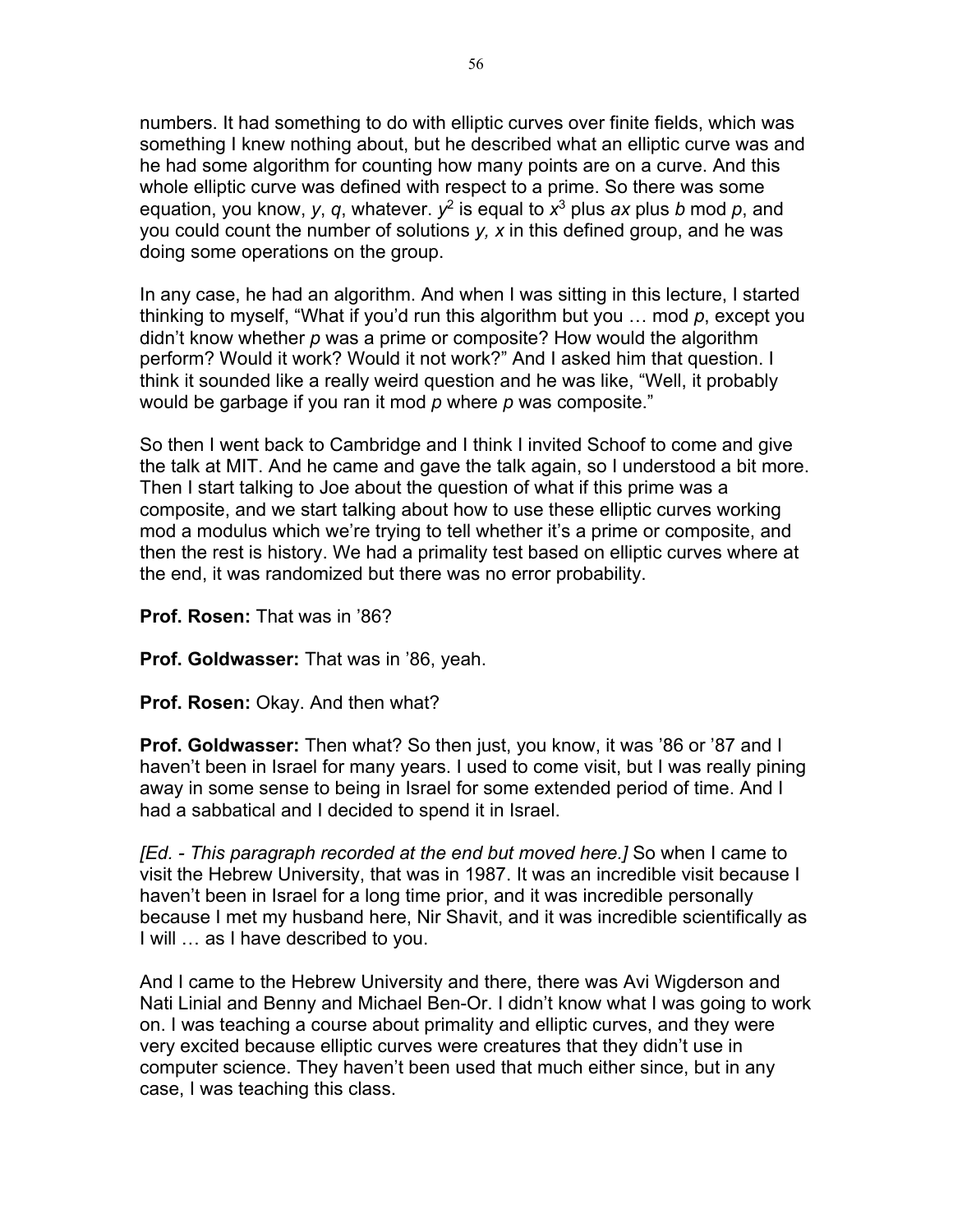Then I remember that I was in Avi's office and they asked me this question. He says, "What else is there to do in cryptography? Because we've already done encryption and we had like good definitions and signatures and identification schemes and zero knowledge, and what else is there?" So this is a question for some reason people ask many times, many years later. At that time sort of under the pressure of the moment, which was always very good for me to be asked questions under the pressure of the moment, [laughs] it's an aspect, it was like "Well, you know, we make assumptions, and maybe we could make some sort of physical assumptions rather than computational assumptions like that factoring is hard, and we could prove results absolutely."

Somehow that conversation led to two different papers. One of them was, when I told you about interactive proofs, I told you that there was that result that said that you can actually prove any statement in zero knowledge using an interactive proof if one-way functions exist. If you like, if factoring is hard. And that's a conditional result, right? So one question is, can you do it without any assumptions? Well, what we came up with at the time, and this was with Joe Kilian also, was this model where there wasn't a single prover and a single verifier, but there were two provers. Now that sounds weird. Like, why two? You know, anyway this prover is supposedly very powerful. Why does he need another powerful friend?

So there was this idea, the following, that these two provers, they are like committing a crime. What's the crime? The crime is that they are trying to convince you of an incorrect theorem. And just like the police, the police is like the verifier, it's interrogating these provers. In order to check that their alibi holds up, they put them in separate rooms. They ask some questions from one, you know, potential criminal, and then they go and they ask and they compare questions to the other potential criminal, and this defines a model. What's the model? We have two provers. We have one verifier. The verifier can ask questions from each one depending on the question he asked the other, and the restriction on the two of them is they can't speak to each other.

That's a new definition of a proof system. We still want the fact that only correct statements should be convin- … there should be proofs only for correct statement, there shouldn't be proofs no matter what these two guys do for incorrect statement. But now we have an assumption, except it's not that factoring is hard but that these two guys are disjoint from each other. And of course I had some idea that it's not so bizarre, because we can think of an ID card, because I was thinking about Adi's motivation – that instead of having one ID card, you would have two of them and you put them into a bank machine. There were already bank machines at that point. Which might not sound interesting to you, but ATMs are also an invention that occurred during that time. [laughs]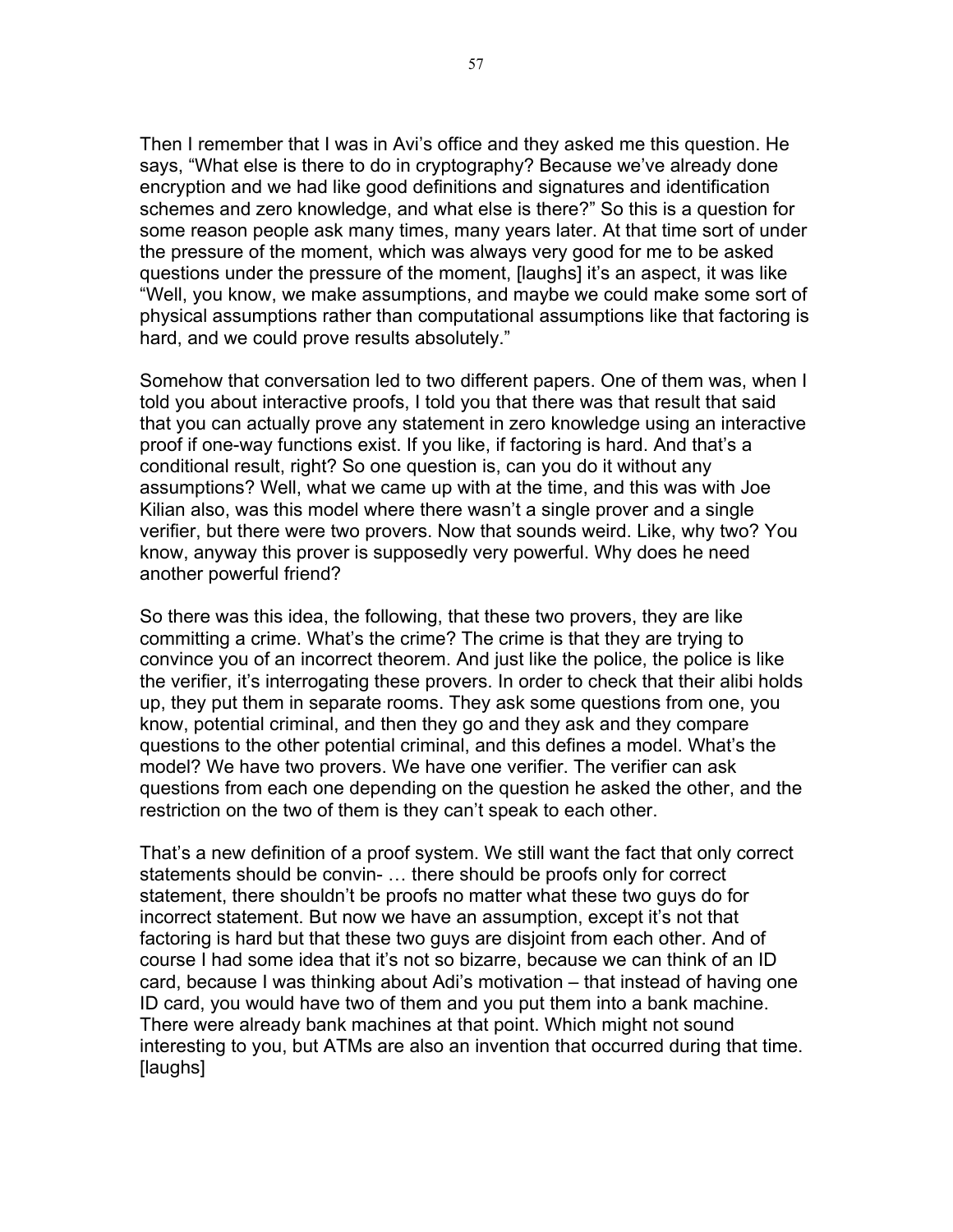**Prof. Rosen:** I'm not that young.

**Prof. Goldwasser:** You're not that young. [laughs] Okay. Neither one of us. In any case, so there are two cards, and you think about there's two cards, there's two provers, they're proving that they are Shafi. And the ATM is the verifier and it could make noise so they can't talk to each other, they can't see what questions are being asked. We had a patent on this.

**Prof. Rosen:** Oh really?

**Prof. Goldwasser:** Yeah.

**Prof. Rosen:** Okay, so I think maybe now maybe we can actually go down the line with this line of research and then I'll go back to the other area later.

**Prof. Goldwasser:** Okay, sure.

**Prof. Rosen:** And the chain of implications is very interesting I think, so maybe …

**Prof. Goldwasser:** Right, right. In any case, we had this model, the two provers. Why did we invent this model? Because it turned out that you could prove that every theorem that has a short statement has also a short proof, has also an interactive proof or a multi-prover interactive proof where these two guys, they have separate rooms and they're going to convince the verifier of the correctness of the statement without giving him the proof in zero knowledge, no assumptions. Okay, so there was a system. We did it for zero knowledge in order to remove the assumptions like factoring is hard.

Then there was a paper by I think Fortnow, Rompel, and Sipser where they showed that you don't  $\ldots$  – what was it? – how many rounds you needed for this two-prover system. Then a whole bunch of results started to follow.

And then there was this incredible, incredible result by Noam Nisan, who was a postdoc at the time at MIT. What he showed was you can with a two-prover system prove the value of a permanent to a verifier. Now I don't want to get into the technical definition, but this is a very, very hard problem. It is extremely … It's beyond NP. And all of a sudden it seemed like … And additionally it's a complete problem for counting sharp-P class and it seems like the two provers were extremely powerful. And what followed after that is that using the techniques that Noam used, within sort of a whirlwind of results it has been shown that this class of interactive proofs with a single prover was as powerful as polynomial space. And then again, within months or weeks, it was shown that this class of twoprover interactive proofs was as powerful as non-deterministic exponential time. All of a sudden, these weird creatures that we've introduced with provers and verifiers and interactions and people locked in different rooms were sort of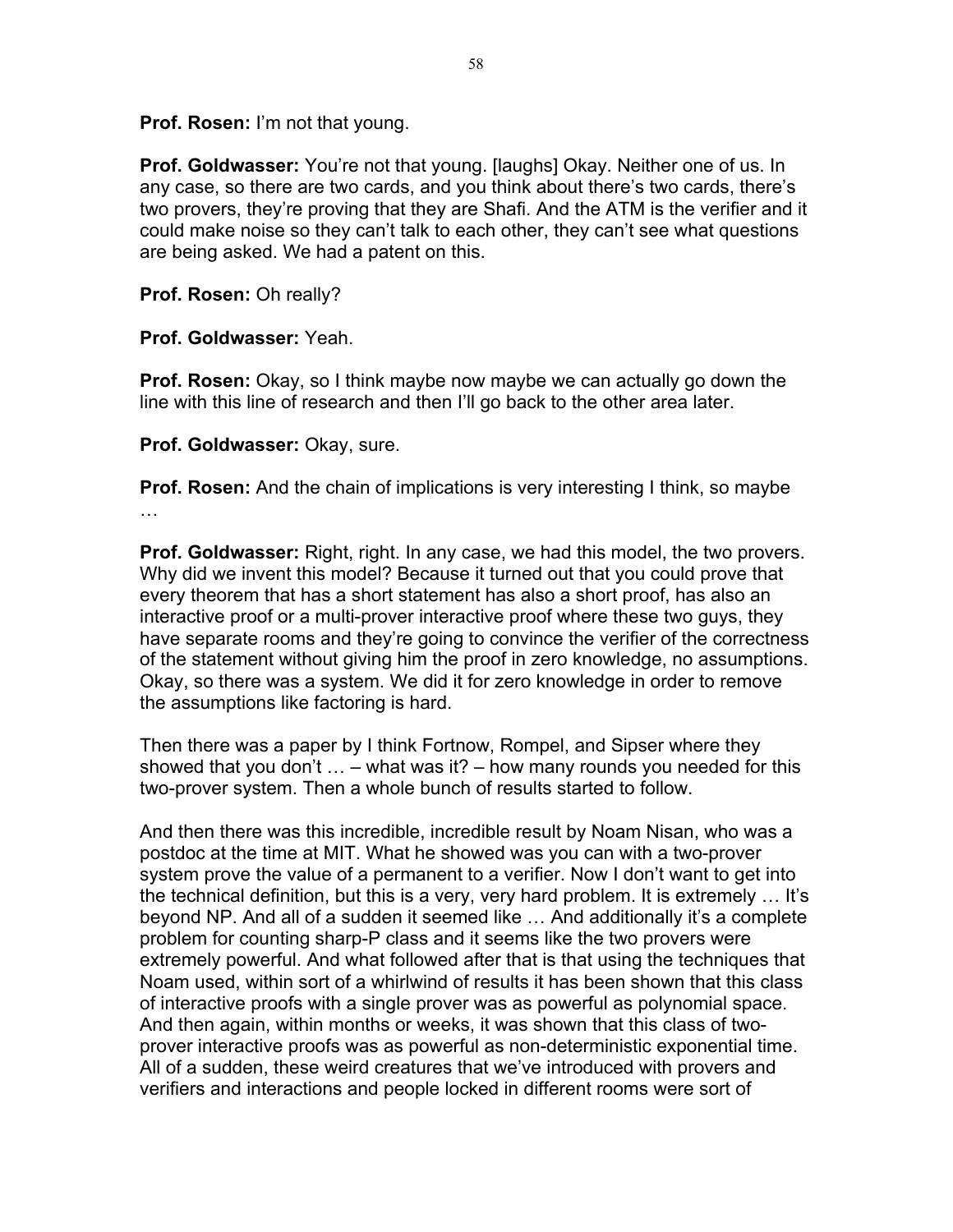grounded in the traditional complexity theory with classes like polynomial space and non-deterministic exponential time and equivalences were shown.

**Prof. Rosen:** And how did you feel at that time?

**Prof. Goldwasser:** What, the fact that all of a sudden … ?

**Prof. Rosen:** About yourself, your contribution.

**Prof. Goldwasser:** I thought it was ... first of all, the mathematics was fantastic. It was really new mater- … It was arithmetization of polynomials, how to express languages. So the math was fascinating and I thought that …

**Prof. Rosen:** You were pleased?

**Prof. Goldwasser:** I was pleased. Yes, I was very pleased.

**Prof. Rosen:** Okay. Let's continue on that line and then we'll rewind back.

**Prof. Goldwasser:** Sure.

**Prof. Rosen:** So then you had the result and you went to DIMACS?

**Prof. Goldwasser:** Yeah, then I had a couple of years later, I think it was like 1990, I was in Princeton for a sabbatical and I think Joe Kilian gave a talk there about something about … I can't remember anymore. Some two-prover proof system in non-deterministic exponential time. And there was something about his talk that made me think that you could sort of simulate non-deterministic … you could do all non-deterministic exponential time in exponential time. [2:30:00] Which, like, you would show collapse of these deterministic and nondeterministic classes. And I told Muli Safra about that, who was actually my postdoc at the time I think, and he was also in Princeton.

We started talking about it and then it turned out that that would be true if – now it seems like a rabbit out of a hat – if some graph-theoretic problem was easy to approximate. The graph-theoretic problem is called the clique problem. It's like you have a graph and you would like to find a subset of the graph where all vertices have edges between them. It turned out that if you could approximate the size of the largest clique in a graph, then you could have showed that nondeterministic exponential time was equal to exponential time. Turning this on its head, it says that it's hard to approximate the size of the largest clique in a graph if non-deterministic exponential time is not equal to exponential time. Then when you sort of downsize this, you get essentially a result that says that it's hard to approximate clique if P is different than NP. So there's an NP-hardness result hiding in there.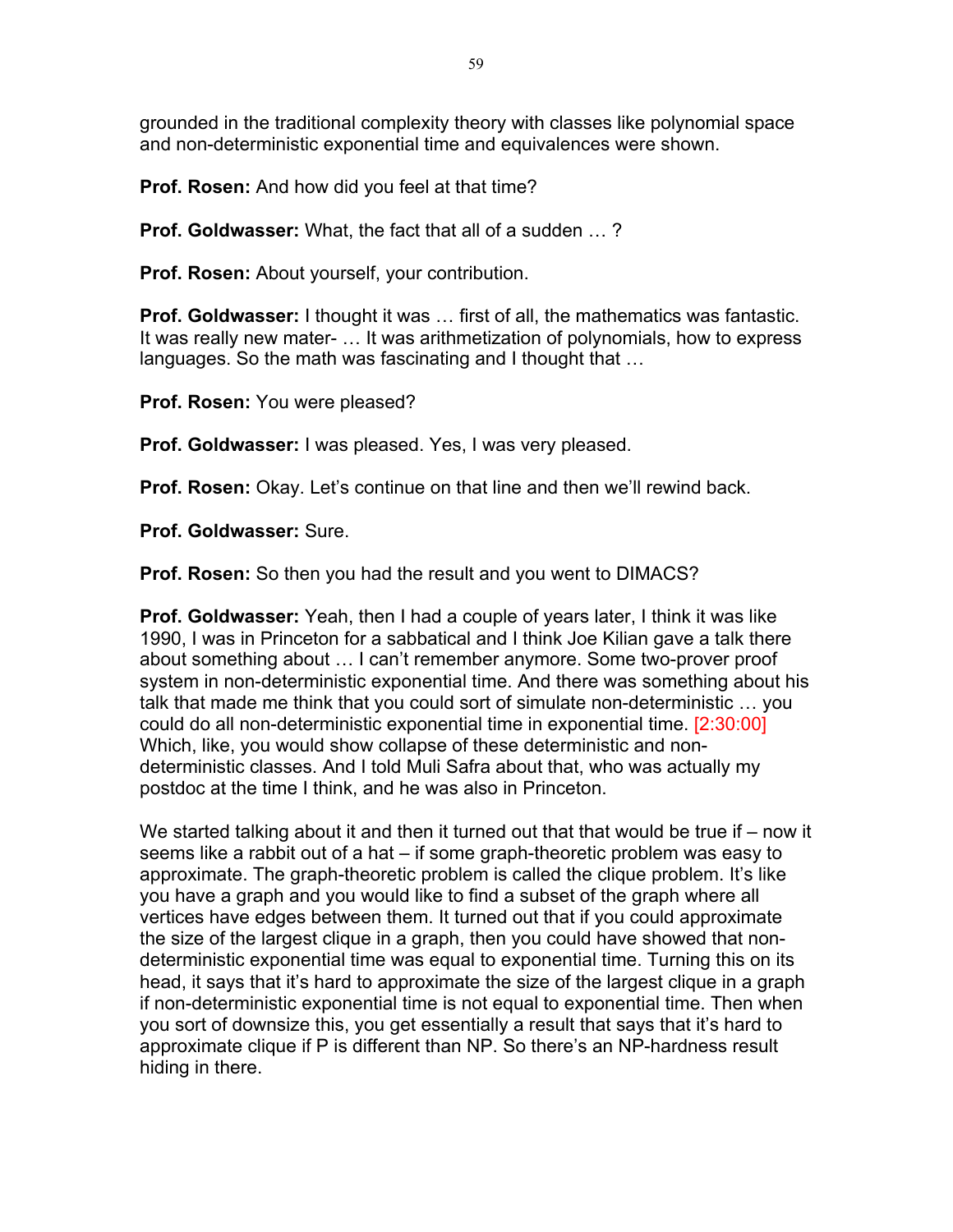**Prof. Rosen:** So you sort of started with complexity, went to cryptography, and came back?

**Prof. Goldwasser:** And came back, yeah. And this whole idea of using multiprover interactive proofs, something that then morphed to something called probabilistically checkable proofs, PCPs, started with that work, and how to use that in order to prove hardness of approximation started with that work. That's become a complete field. That I'm very proud of.

**Prof. Rosen:** Rightfully so. So, okay. So now you want to continue a bit on this thread or go back to the other paper with the … ?

**Prof. Goldwasser:** So let me just say a few things about this. We've talked about interactive proofs, right? Single prover and verifier. We've talked about this multi-prover interactive proof. What is this probabilistically checkable proof? So far, everything was just very general, right? There are these two provers, there's a verifier, they exchange messages, at the end the verifier accepts the proof, doesn't accept the proof, there's some probability of error. But now we start quantifying things a bit. So you can talk about how much randomness is the verifier using? How many coins does it have to toss? You can talk about the length of the messages that are being sent. You can talk about how many questions are being asked and you can talk about the probability of error. And once you start quantifying this, it turns out that the value of these, these are parameters, and if you change these parameters, they can be sort of very tightly coupled to the problems that you can either approximate or non-approximate.

But let me say it in a different way. There's this third creature, which I mentioned, probabilistically checkable proof. What is that? There the idea is much easier to understand. In a sense, it doesn't require the stories of provers and verifiers and so forth, even though I love stories and I would never have got into any of this without stories. So probabilistically checkable proof, the idea is the following. Usually people think of proofs, mathematicians think a proof is a string that you can read in a book, right? It starts from statement one, statements follow, QED. Probabilistically checkable proof is a way to write a proof in such a way that you can actually … you don't have to read the entire proof. You can probe it at some locations, not in all of them, and you should think of it as if I'm choosing these locations at random, and make some check on those locations you've probed, some local checks, and if there is a mistake in the original proof, there's a very good chance you'll find a mistake in the local check.

So it's these proofs which are probabilistically checkable because you're sort of choosing the locations at random, and furthermore you have to read a lot less than reading the entire proof. Of course, you don't get certainty. You get probability of success. And now the kind of parameters that I talked about a minute ago come into play. How many places in the proof do you have to look at? What is the probability of error? What are the sizes of the questions and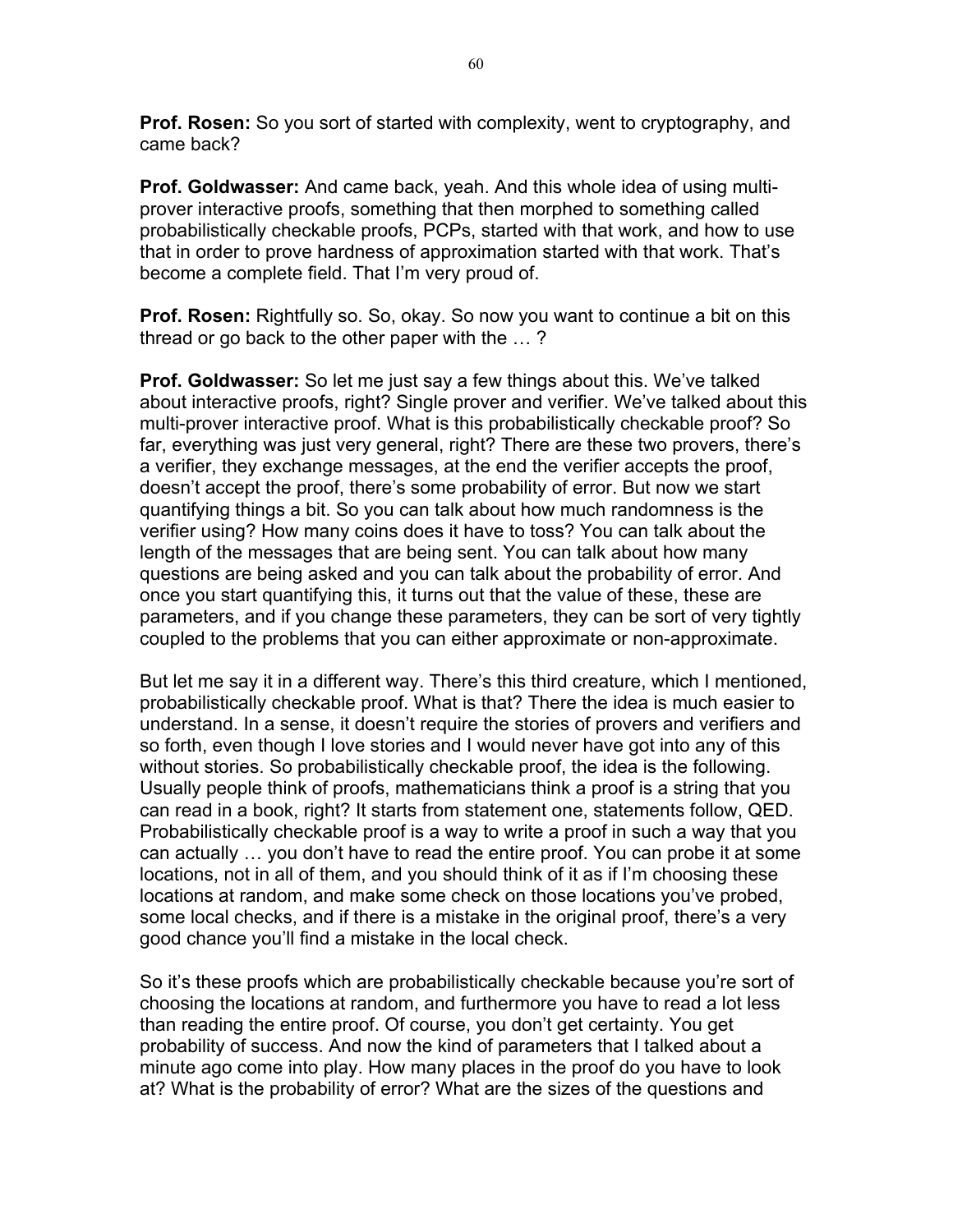answers? And these are parameters that, in the original paper that I had with Muli and then with Lovasz and Feige who joined … we joined forces, these parameters were improved subsequently by work by Arora and Safra and then by some well-known paper by Arora, Lund, Motwani, Szegedy, and Safra to be sort of optimal, where you really need just log *n* randomness and look at constant number of bits of the proof and you will catch a mistake if it exists.

**Prof. Rosen:** Szegedy and Sudan.

**Prof. Goldwasser:** What?

**Prof. Rosen:** Szegedy and Sudan.

**Prof. Goldwasser:** Szegedy and Sudan.

**Prof. Rosen:** Yeah. PCP.

**Prof. Goldwasser:** Yes.

**Prof. Rosen:** You describe PCPs and now you want to talk … let's rewind back to the late '80s to the second result you were alluding to.

**Prof. Goldwasser:** Right. That's a result with Ben-Or and Avi, and that's about how to do multi-party computation, the same problem I told you about with the different hospitals that want to compute let's say. It's a beautiful result which shows how to essentially turn this into algebraic problem where the data that you have is represented as essentially shares of a polynomial. This is something actually … it's called secret sharing that was invented by Adi Shamir, is how to take a piece of data and share it among *n* people so that only looking at some of the shares you have no idea what the data is, but if you have sufficient number of shares you can reconstruct it.

But Adi's secret sharing just was a way to share data. What we were asking is how do you compute on data? So now we have these three hospitals. Let's say each one of them has shared their data, secret-shared among all three. But that's not enough. They want to do a computation on it, like they want to do maybe some linear regression or they want to find out how many patients are there whose DNA is of a specific type and have had infections in the past and their blood test is in a certain range. So they want to do maybe set intersection or something like that. You can write any such function as essentially a sequence of operations on the data, which essentially looks like you can … I'm not going to explain how, but essentially looks like summing and multiplying.

What we realized is how you can take these secret shares which were essentially values of polynomials and compute with them. How can you add them and how can you multiply them where I only have my shares? I have the shares of your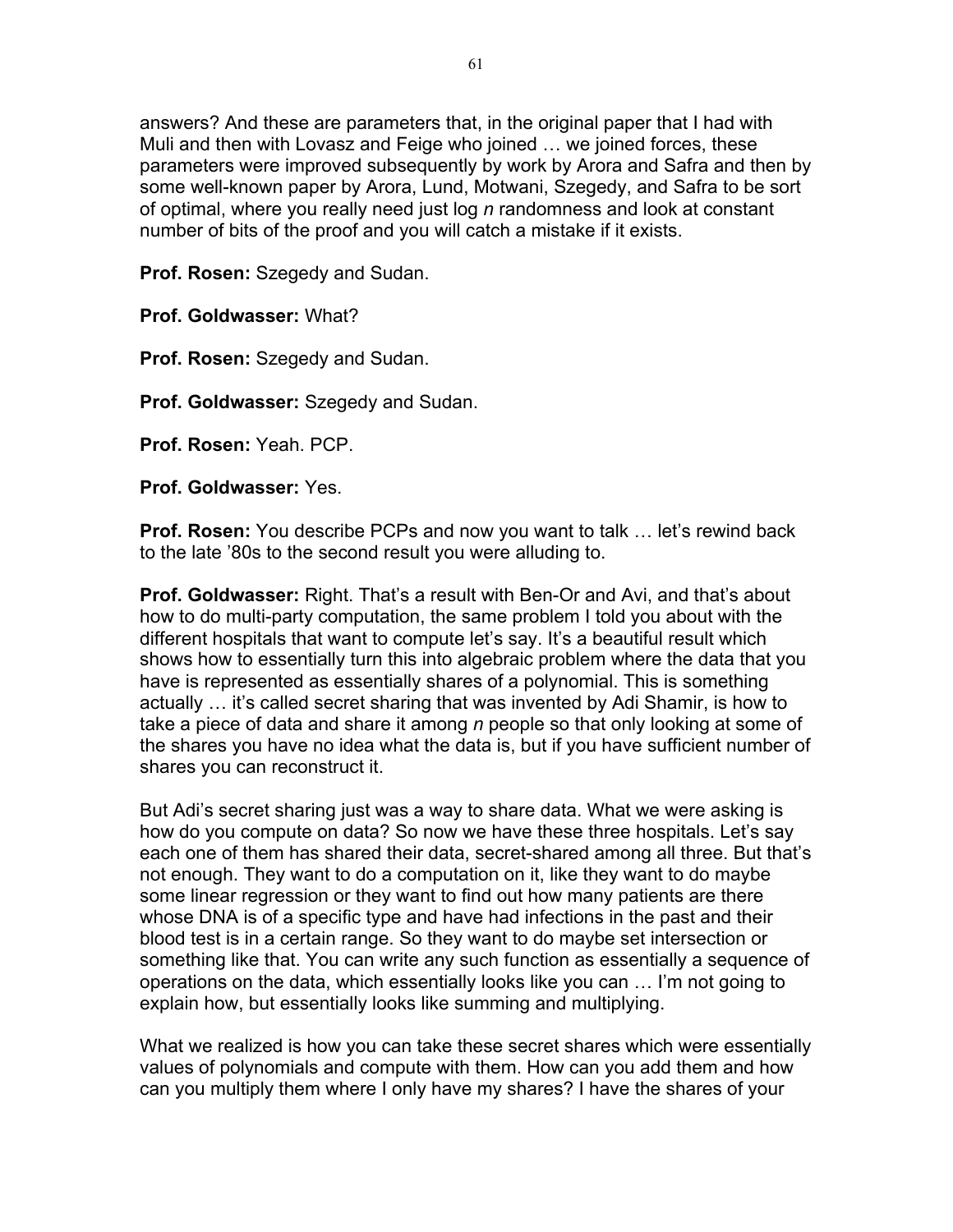data, I have shares of everybody else's data, and using these shares I can essentially compute a share of the sum of the data, a share of the product of the data. I can keep doing this iteratively and the end result is that essentially any program that we want to run on this data can be run in such a way that at the end I will only have a share of the result and I will have learned nothing about the data except for that share of the result. And since all of us have shares of the result, now we can reconstruct the result. That means that I knew my input, I'm going to know the result, and I can tell whatever is implied by knowing my input and the result and nothing else. And this is … It's important. [laughs] Yeah.

## **Prof. Rosen:** Why is it important?

**Prof. Goldwasser:** Again, for lots and lots of application these days. If you want to connect it, if we kind of zoom to 2017, you know all the rave now is machine learning, right? Everybody's talking about these neural nets and logistic regression and how it is going to change our lives, for medical, for actual medicine, precision medicine, for targeting consumers, for making decisions on who to set on bail and so forth. But there is a question, and that is a lot of this is driven by the fact that we have tons and tons of data about people, and this data sometimes should not be shared. And it's held let's say by either individuals or by entities that even are bound by regulation not to share it. So how are you going to get them to share their data to be used let's say by machine learning algorithm in such a way that still respects the privacy of individuals?

The technique of multi-party computation is essential for that, because you may think of coming up with a machine learning algorithm, let's say in the training phase, taking the data, training on it and figuring out a model that can do predictions as a protocol which has access to data toward the end of coming up with a prediction algorithm, but not for seeing the data explicitly. And multi-party computation because of its generality can be used.

Now there's a difference here between theory and practice. On paper all is good. That is, we wrote papers and we proved theorems. But in order to use it in practice in a way that's efficient enough, you need to do a lot of optimization, you need to improve, you need to implement. Only time will tell if these methods will be used as they are or they will be modified, and hopefully not modified to such an extent that they will be insecure.

**Prof. Rosen:** Well, they are already being deployed in a commercial context.

## **Prof. Goldwasser:** Yes.

**Prof. Rosen:** Okay, I'd like to switch gears for a moment now and go back to the personal. From the scientific to the personal. Maybe you can guide us through your experience from a personal perspective.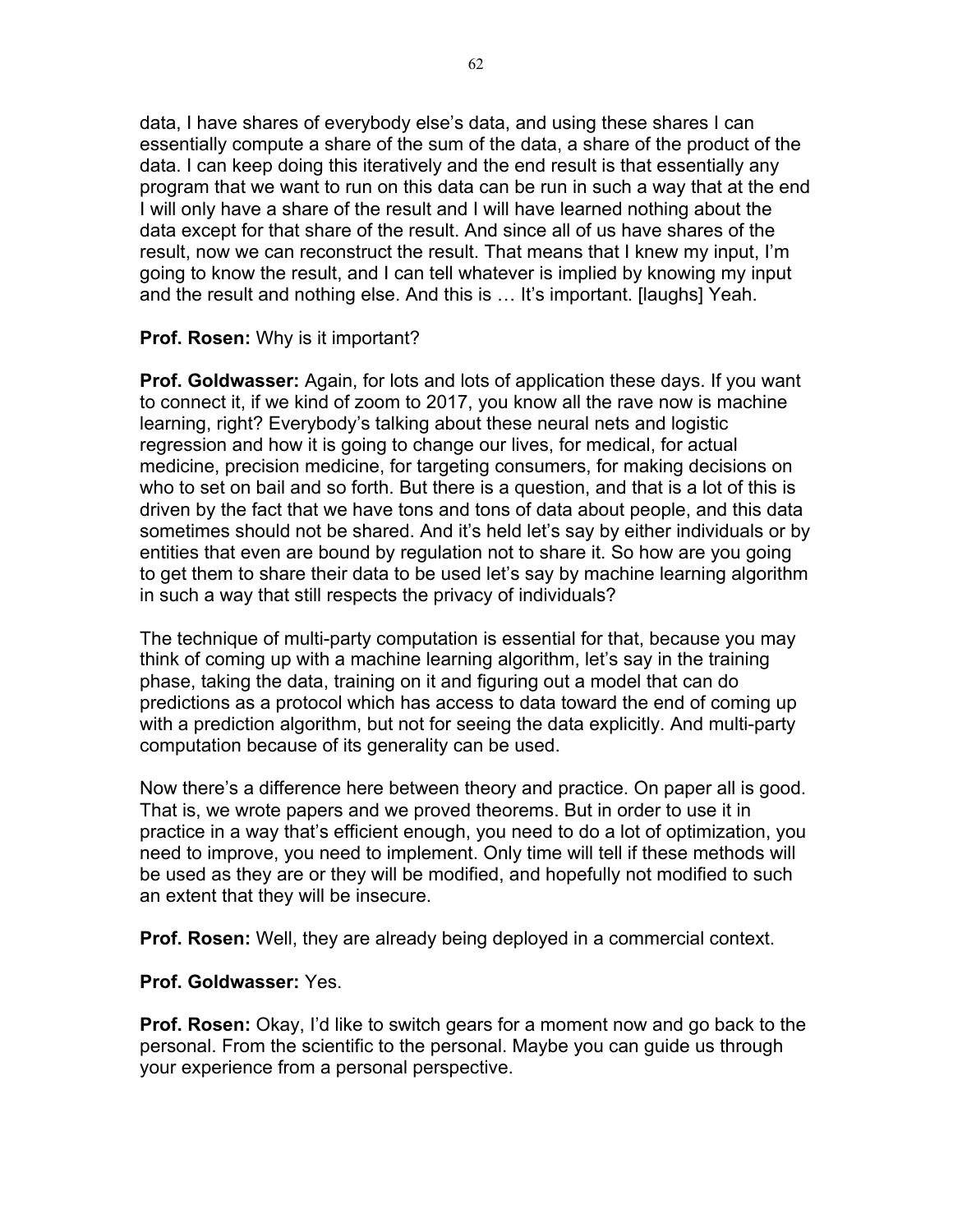**Prof. Goldwasser:** Sure. So we were at MIT and there was this exciting time of being an assistant professor. Then all these results happened. And then I came to Israel and had that sabbatical, which had  $[2:40:00]$  more kind of interesting breakthroughs. And on a personal level, you know, I was getting older. I got married with a guy that I met in Israel and I had two children, Yonadav and Lior, and they are five and a half years apart. They are incredible, each one in his own way. And being a parent is different than being a scientist. It's all-consuming and the well-being of these children is everything. It becomes everything. And being able to balance that with being quite driven, having this job in MIT, and we haven't talked about that, but after I got married, I also decided to spend some of my time in Israel and I got a job in the Weizmann Institute, which was a wonderful place with wonderful colleagues. It is a wonderful place with wonderful colleagues. Incredible powerhouse.

But having children and having these sort of dual homes academically meant that we lived our life in a certain way where the kids spend … we all spend some few years in Israel, then a few years in Boston, and then in Israel and then in Boston. And it's true that a lot of academics go on sabbaticals, they go on leaves, the children travel all over the world. In our case, it was maybe more planned. So I think a lot of academics, every four years they go someplace. But we really knew that every 3-4 years we'd get up and go. The good side was that we always went to the same place and the kids had the same schools. But the fact that it was kind of a predestined departure gave an alternative structure to our life which I think is unique. And there's probably a lot of people watching this, if anybody's watching it, know that being a parent is associated with a lot of responsibility and a lot of guilt. And I have plenty of it. But you know what, they came out pretty good. [laughs]

**Prof. Rosen:** But in hindsight, would you do … ?

**Prof. Goldwasser:** "Would you do it all over again?" That's a great question, right? I think I would do my scientific career all over again in the same way. Would I have done this back-and-forth thing? I don't think hindsight is something that we can actually act on, is it? And therefore it's pointless …

**Prof. Rosen:** Definitely not. Okay.

**Prof. Goldwasser:** At any point in time, it didn't seem like there was any choice except to do what we did.

**Prof. Rosen:** No point in regretting it?

**Prof. Goldwasser:** It's just it was so compelling. You know, I think everything in my life has always been sort of unavoidable in the sense that I was so compelled to do it and I couldn't see it from the outside, I could only see it from the inside.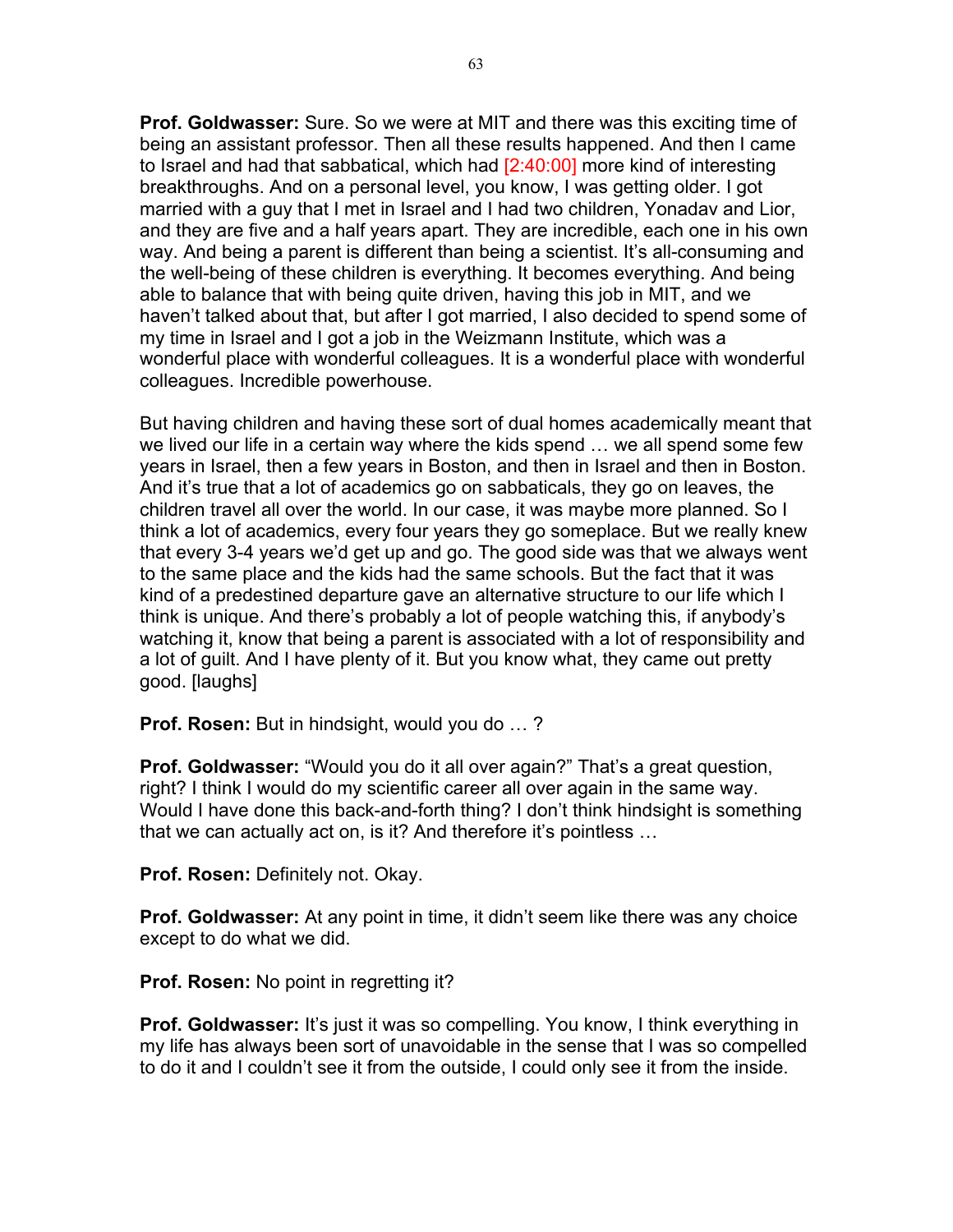**Prof. Rosen:** Do you have other examples of this phenomenon?

**Prof. Goldwasser:** Of seeing things only from the inside?

**Prof. Rosen:** Of being compelled to do something and …

**Prof. Goldwasser:** Yeah. I guess I am about to embark on a new adventure. As I told you, I've been at MIT, I've been at Weizmann for many years. I've done this back and forth, I've had my children, I've had my career, I've had my marriage life. I've taken care of my parents for many years. All these things are things one is compelled to do. And in the last year I've decided to go back to Berkeley to head an institute for theoretical computer science, or foundations of computer science, and I think that I've kind of experienced the same compelling … "Compellment"? No. I've experienced the same type of … I've experienced the same kind of internal drive or internal push toward a decision which may look in hindsight a bit surprising, because I have a fabulous job at MIT and a fabulous job at Weizmann. And I already have a full life, and all of a sudden there's a third thing that's thrown into the wrench, but I feel compelled to do it and …

**Prof. Rosen:** You long to recreate the Berkeley days?

**Prof. Goldwasser:** Maybe. Maybe. You know those green hills and that beautiful …

**Prof. Rosen:** Blue sky?

**Prof. Goldwasser:** … blue sky. [laughs] There's something to that.

**Prof. Rosen:** Okay. Is there something you want to add in this context?

**Prof. Goldwasser:** No. I'm looking forward to a new adventure.

**Prof. Rosen:** You were talking about this duality, Weizmann, MIT, back and forth. Would you be able to compare the two places in terms of culture, in terms of differences?

**Prof. Goldwasser:** Yes, yes. MIT is very intense. There's a lot of people. A lot of graduate students. I have right now eight graduate students at MIT and a lot of postdocs and colleagues. And there's continuous seminars and meetings, and you really feel like you're in the midst of it. And Weizmann has fantastic faculty members, very, very good graduate students, but fewer. And the doors are sometimes more closed than open, even though it's changed I think in the last years. So there's more time to think, but there's less intensity, and I think that they're very different that way. And it's hard to tell what's right for which person. For me, I know that both would have been beneficial, but in a different way. So I think that after a few years in Weizmann, I was very eager to go back to MIT, and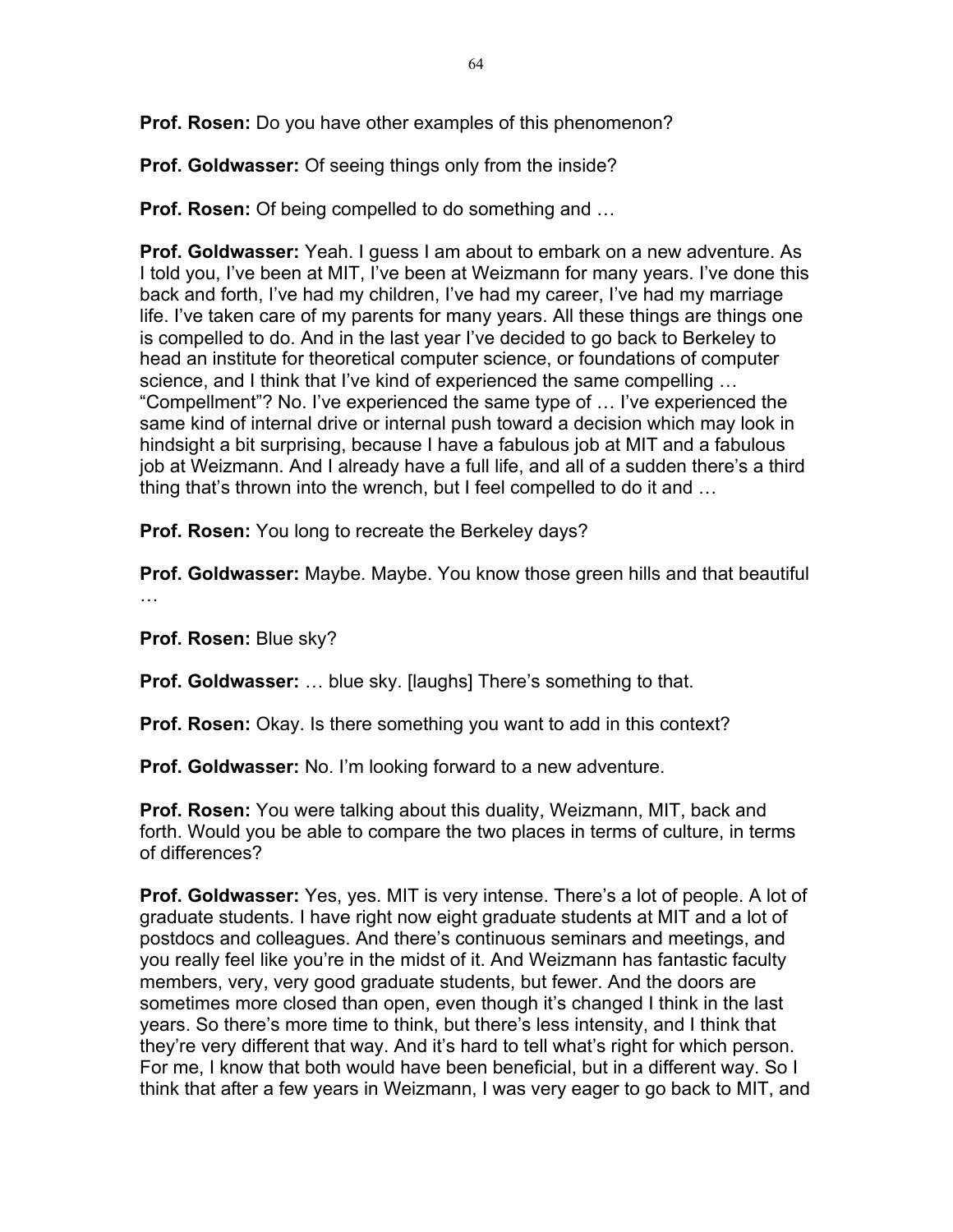after a few years at MIT, I was very eager to rest a little bit and just kind of be able to think. And now I have no idea what it's going to be like at Berkeley. Maybe I could both think and be intense, and maybe I'll just [laughs] have a completely new experience.

**Prof. Rosen:** And has it always been so intense at MIT invariably through the years?

**Prof. Goldwasser:** Yeah, I think so. I mean there are years where sort of cryptography specifically has gone through a lot of revolutions. There was the time that I described in the '80s and in the '90s. Then there was a time that was quieter. There was this beginning of lattice-based cryptography which I was also a little bit of a pioneer at, and there were fewer people who were working on it because it's harder material. But now we are again in the midst of a big revolution, which is talking about these new methods of encryption where not only you encrypt but you can actually compute on encryption, called homomorphic encryption, and there's things called program obfuscation. And there's many, many people in the field and they are often working on similar problems, so there's a lot of conflicts in the sense that people are submitting the same results to the conference and then they merge them or they unmerge them. It's a very different pace.

**Prof. Rosen:** And that's something you mentioned before that you feel uncomfortable with, working on the same problem that everybody's working on.

**Prof. Goldwasser:** I'm not sure I can really compete when everybody's working on the same problem. I think my strength is more at sort of defining the problems, maybe defining, sort of coming up with an original idea or method. Proving original … the first results. When it already becomes so well known that a lot of people are working on it, I don't think that I am so fast and so technically alert that I could derive the pleasure or even derive the outcome.

**Prof. Rosen:** Okay. Now I'd like to ask you about some retrospective about advising students throughout the years.

**Prof. Goldwasser:** Sure.

**Prof. Rosen:** Because you'd had many great students, well known, very successful, and in several ways, in several generations.

**Prof. Goldwasser:** That's right.

**Prof. Rosen:** So …

**Prof. Goldwasser:** Alright. First of all, I have had incredible students, and these students, I am thankful for that every day. Early in my career I worked with my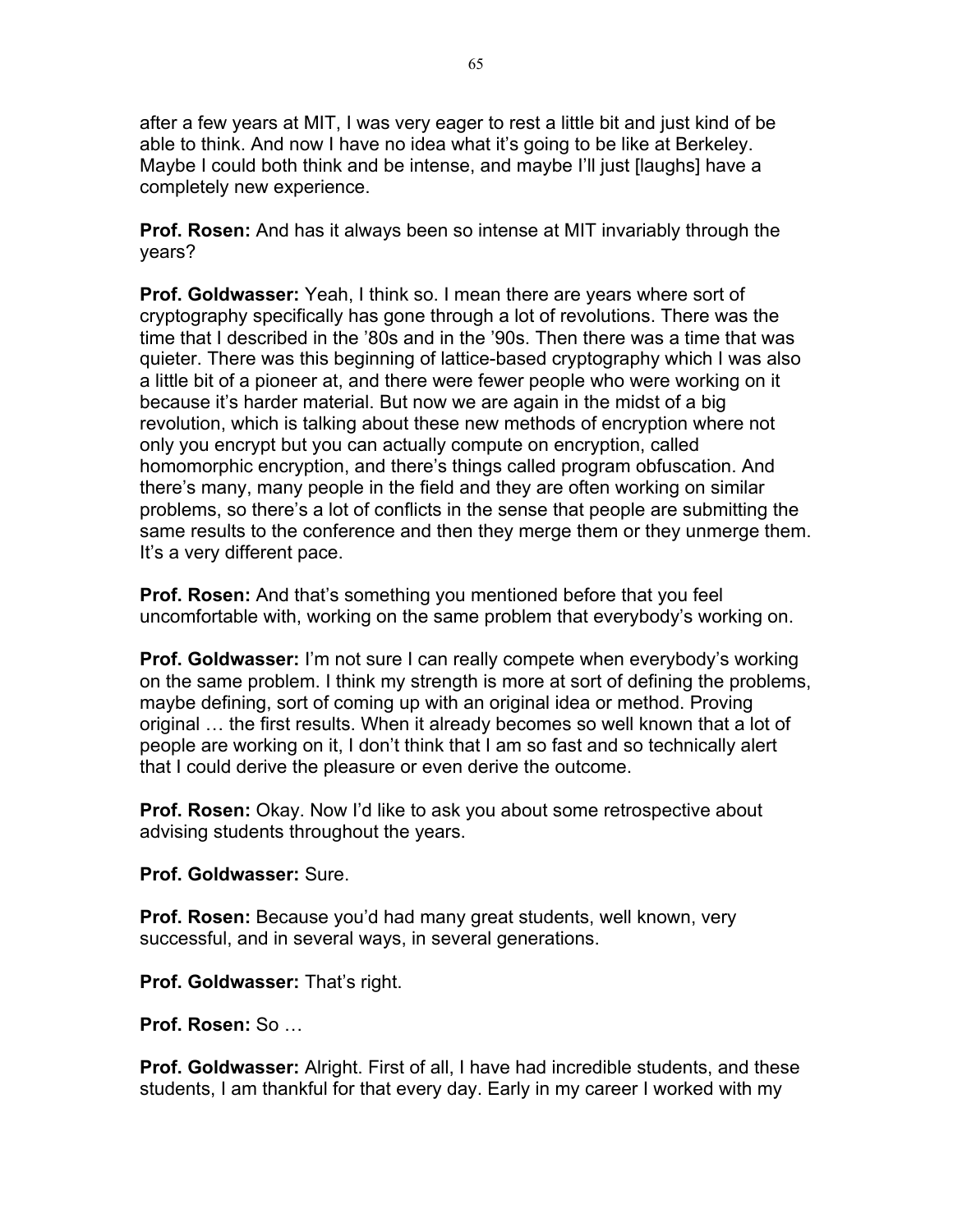colleagues. You know, I worked with Silvio and Oded and Avi and others, so I'd never really wrote papers with my students. But now I do. But in any case, invariably first the students were really more doing their own thing and I was advising them in the sense that they would tell me about their stuff, and sometimes questions came from me, sometimes questions came from them. Now it's more that I'm in an advisory role, that most of the questions come from me, but the students do a lot of the work. I think that my advising style must have changed because it became much more working together with the students than it was before.

I'm always in awe at the fact that there's a new student and there's a new talent and that they really make something out of nothing. Not in the sense that they are nothing. In the sense that they come up with new ideas and new questions, and where does it come from? That's the incredible thing of working in university. There's this young generation one after the other, and they are so excited about what they do and they are remarkable. So that's really a gift of being able to be in university.

**Prof. Rosen:** Okay. Can you mention different styles of students, of researchers that you encountered? Different characters?

**Prof. Goldwasser:** Different characters. I've met lots of characters. [laughs] I remember Joe Kilian was really into limericks and a great sense of humor and a very creative, unusual researcher. Then there are people who are very like technically extremely sharp, right? I mean so was Joe, like Johan. [2:50:00] And I'm mentioning the people in the beginning, because at my advanced age [laughs] it's easy to remember the past rather than the present. No, but I've had amazing students really all along. Some of my students are faculty members at Weizmann where we're sitting right now, like Zvika Brakerski and Guy Rothblum, who've both done amazing things. Then some of my students are faculty members at MIT like Vinod Vaikuntanathan. Then there's Yael Kalai. And I have students all over Israel, like Yishay Mansour and Adi Akavia and many others all over the world.

**Prof. Rosen:** So now we can leisurely talk about the property testing and delegation?

**Prof. Goldwasser:** Sure. Okay, so property testing.

**Prof. Rosen:** How did it all start?

**Prof. Goldwasser:** How did it all start? I actually think that my first thoughts in the direction of property testing come again to a talk that I attended in Hebrew University of Michael Kearns actually where he talked about learning. He had some model of statistical query learning. In any case, and then I drove back with him to Tel Aviv and we had some conversation in the car that made me start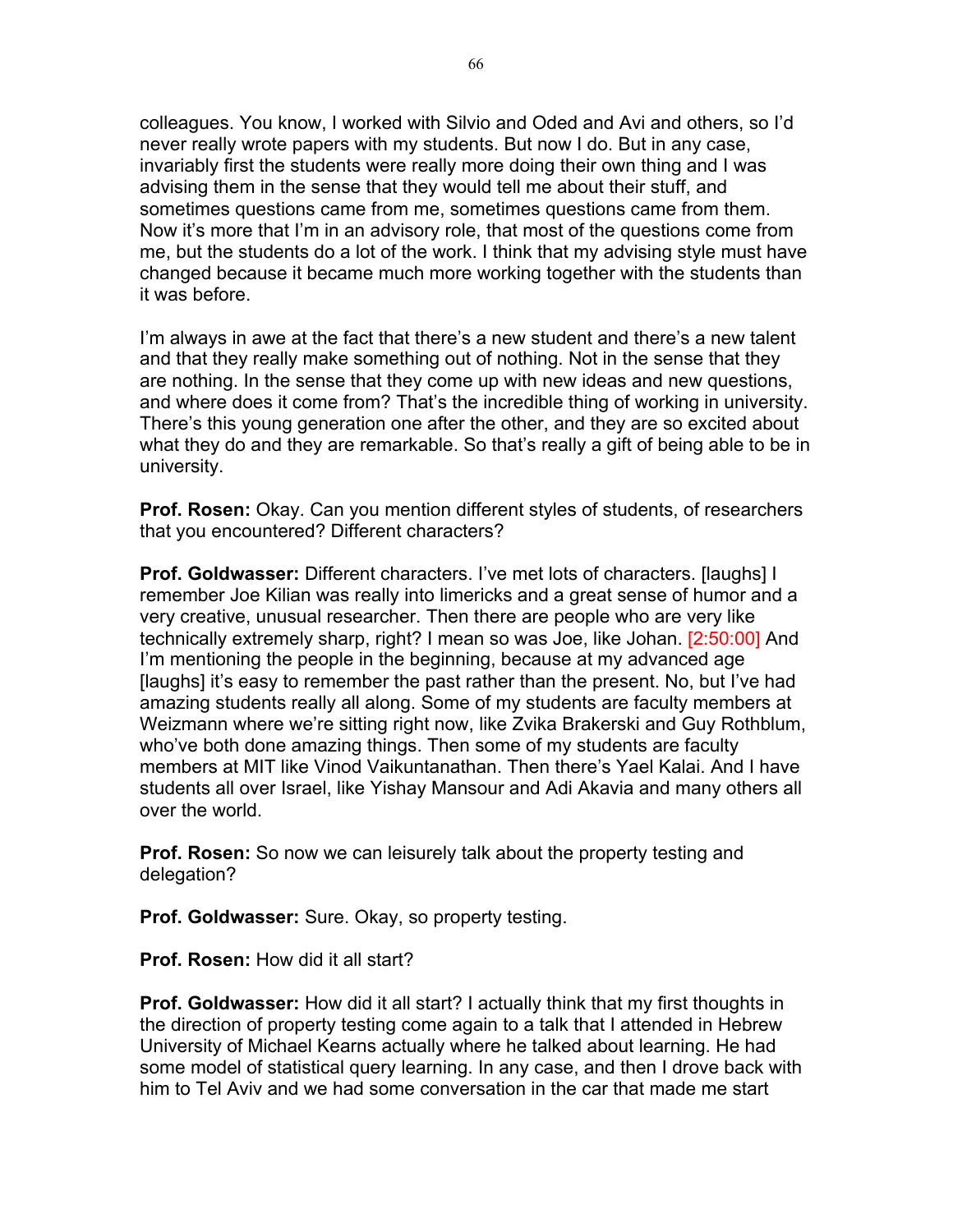thinking about the question of not learning where you are trying to essentially … you have examples and you're trying to predict a label of a future example, but more being able to tell a property of whether the examples you are seeing belong to one distribution or another distribution.

Or another way to say about it … What do I mean by examples? It's too generic. Let's say that you have a function and you can't look at the function table. You actually don't have a description of the function, but you can query the function in different places. And what you would like to find out is a property of this function. So what could be an example of a function? An example of function could be let's say there's a graph and I actually can't look at the whole graph because the graph might be extremely large, but what I have is I could apply a function to two vertices and the function will say one if there's an edge between them and zero otherwise.

So that's a description of the graph. It says a function. So there's sort of an indirect description. Now I'd like to ask questions about this graph. Is this graph three-colorable? Is this graph connected? Can this graph be partitioned into two sets of vertices that there's only edges going between the sets and not between vertices within the two sets? It's called a bipartite graph. So that's a property. And obviously some of these questions you have to look at the entire graph. You have to sort of ask the function, the entire function table for every pair of vertices, what the edge is and then solve the problem.

Then property testing though says, "You know what, let's relax the question, because we really cannot write down the whole graph, we cannot query the function in all places. We'd like to tell whether the graph that's being described by this function which I can sort of query is close to a graph that has that property." So if we think … Let's look at a specific graph property that's say connected. This graph that the function is describing, it's either connected or it's far from being connected. What do I mean by far being connected? It means that if you look at the closest graph to it by removing edges or adding edges, let's say it's epsilon apart. You have to add epsilon or subtract epsilon edges. And I'm talking about epsilon rather than … because I'm normalizing here. So there's a fraction of edges that you have to insert or delete, and I'd like to tell which is the case. Is it a connected graph or is it far from a connected graph? And I'd like to do that by querying the function in very few places.

So for the layman, let's think of it this way. We are not living in the age of dinosaurs anymore, right? We find bones of dinosaurs. Can we just by looking at bones of dinosaurs tell whether the entire dinosaurs was a tyrannosaurus? Was it a meat-eater or herbivore? Apparently people make conjectures based on very little data. So the question here is if I can only look at very little places in the graph, either given or I can query the graph at places of my choice, can I tell something about the graph more globally, like being connected or being far from connected?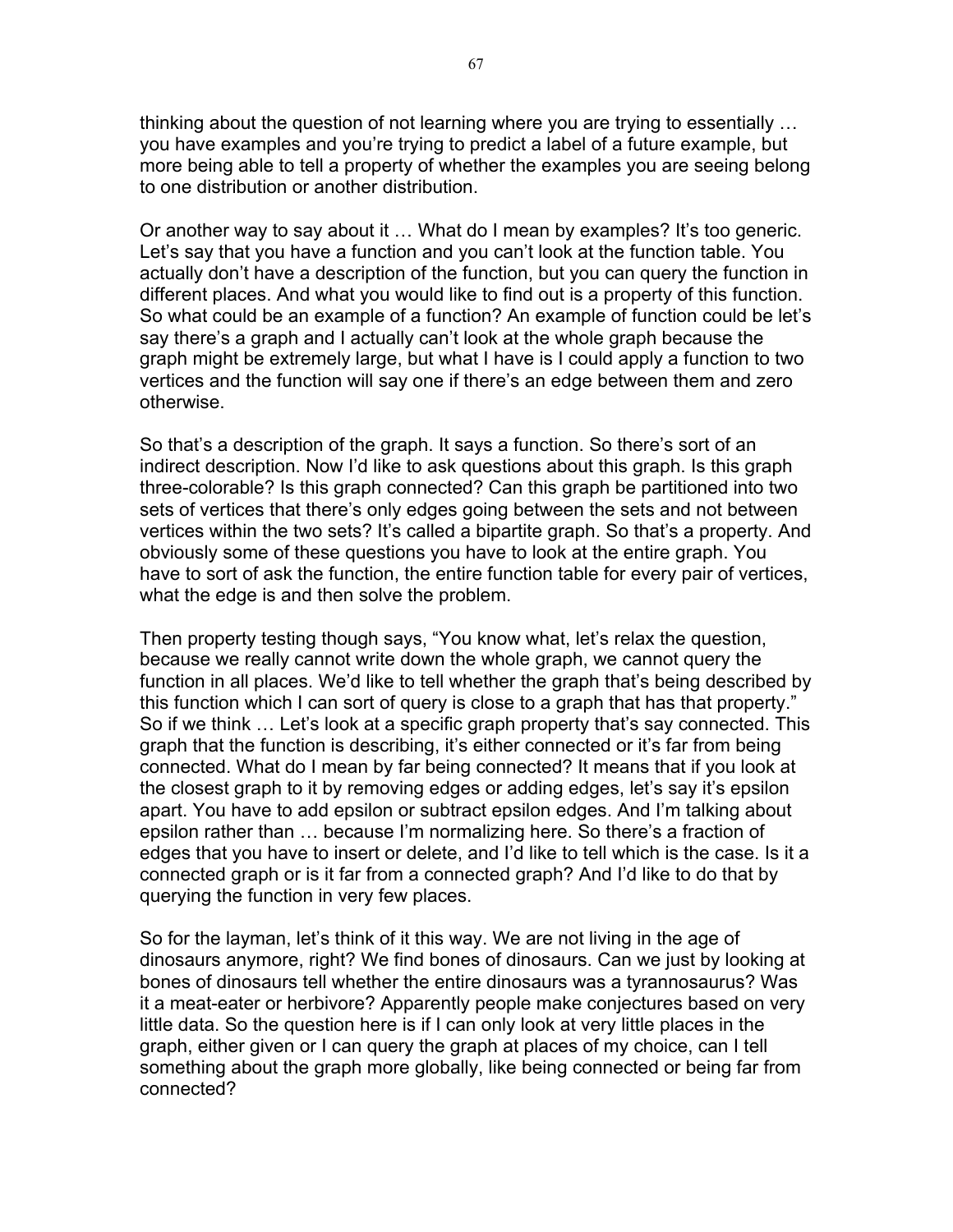This is the way I like to describe property testing, and that's a field that … a paper together with Oded Goldreich and Dana Ron. We wrote on testing properties of graphs and more generally testing properties of natural structures. You know, graphs as a natural structure or other functions are possible too, not just to described graphs. And we would like to find out whether a function let's say is monotone and we can't write down the whole function table. We can just query the function in a few places. Can you tell if it's monotone or far from monotone? This is a field that's become a whole field. I mean that paper I think was fairly influential.

And then you asked me about delegation?

**Prof. Rosen:** And lattices, if you want to mention some more about lattices.

**Prof. Goldwasser:** You're going to mix this in I assume?

**Prof. Rosen:** I'm not going to do anything, but maybe, yeah, with their help.

**Prof. Goldwasser:** Yeah. I think I'll talk about delegation.

**Prof. Rosen:** Okay.

**Prof. Goldwasser:** So time moves on and people start talking about different models of computation like cloud computing. And the idea of cloud computing is that there are these computers out there and I'm a client, and I'd like to use the computers and they will do all the computation for me and then give me the results. So the clear question is how do I know they are even computing it correctly? I am delegating my computation to an outside computer. I want to get some proof that the result has been correctly computed. We call this a delegation problem, and that's a problem that is a little bit similar to interactive proofs because this computer proves a statement to me. The statement is that it did the computation correctly. That's been a problem that I've been very interested in.

And the delegation paradigm isn't just delegating computation, but you can think about it in other contexts, like you want to delegate in the context of errorcorrecting codes. Let's say I want to code a message in such a way that even if there's noise on the line, you can detect it. Then there's the question of how much work you have to invest in order to encode and how much work do you have to invest to decode, and you can talk about delegating work of the encoder to the decoder or vice versa. So this whole delegation paradigm is something that I've been interested in in the last, I don't know,15 years already. And that's been fascinating. This is work with my students Yael Kalai and Guy Rothblum. So that's something that I'm still interested in. I think that this delegation paradigm is very powerful in today's sort of modern computational world.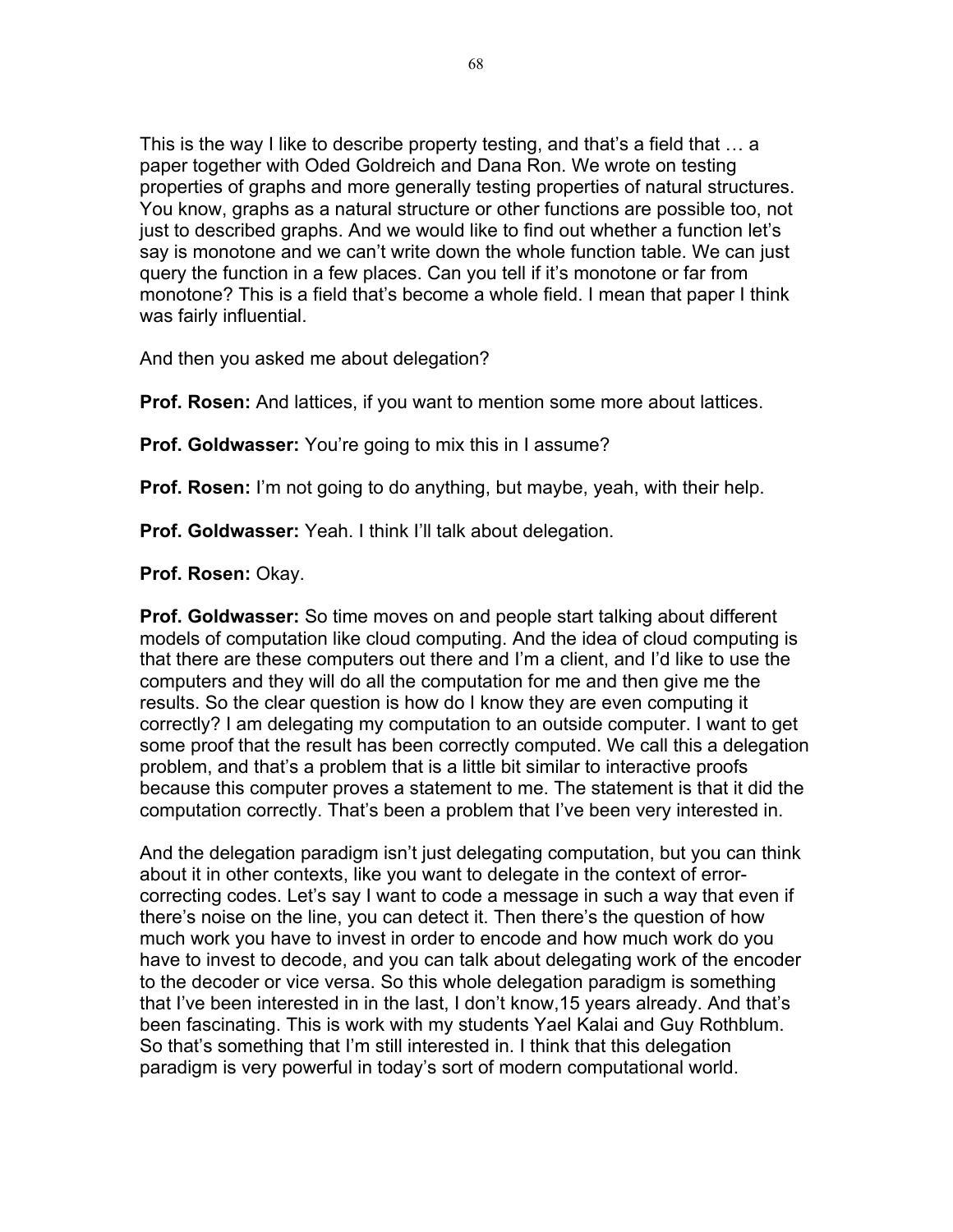And you asked about lattices. As I mentioned, the theory of lattices has become the basis in hard problems on lattices. Like if you define some sort of integer lattice via basis, find the short vector in the lattice has become sort of the … this theory and these hard problems have become the basis of what we call postquantum cryptography. And implementing sort of essentially cryptographic primitive based on these type of problems is a fascinating field which I've been involved in.

**Prof. Rosen:** And you were very early on.

**Prof. Goldwasser:** Yeah. This was work with Oded Goldreich, where we sort of asked this question of interactive proofs to show that a shortest vector in a lattice is not so short and we introduced some new methods in this field.

**Prof. Rosen:** You actually, yeah, introduced a method to show that it's going to be unlike … it's unlikely to be as hard as other approximations.

**Prof. Goldwasser:** Yeah. But in any case, the method is more important than actually the result because the method is essentially what underlines a lot of proofs of security in modern cryptographic systems that are based on this postquantum cryptography.

And I want to mention actually one more student, Daniele Micciancio, who was one of my students, which I love very much. He started working on logic actually with Albert Meyer, his master's, then he came and worked with me about digital signatures. And for his exam … There are these exams at MIT which don't exist anymore where you're supposed to give a student a few papers and then they are supposed to read it and do some original contribution within three weeks. So I gave him some papers on lattices and he came up with some beautiful new result proving the hardness of approximation of shortest vector in a lattice, and that became his field of research. I feel privileged to have suggested the problem to him, or the papers to him. I think he's one of the sort of guiding lights in the field of lattice-based cryptography.

**Prof. Rosen:** Okay. You want to mention something more about students?

**Prof. Goldwasser:** I think that I have a new crop of students which are wonderful, and they're doing … Today it's actually interesting. A lot of the students are not only interested in sort of the science, but they're actually interested also into impact on society. So this is sort of a modern wave. I mean as you see people, you know there is this generation that's just interested in going to startups and the generation that's just interested in doing complexity theory and then doing cryptography. And the new generation that I have at least, they're very interested in the impact of the methods on today's world. And when I say impact, [3:00:00] I don't mean just implementing systems that are run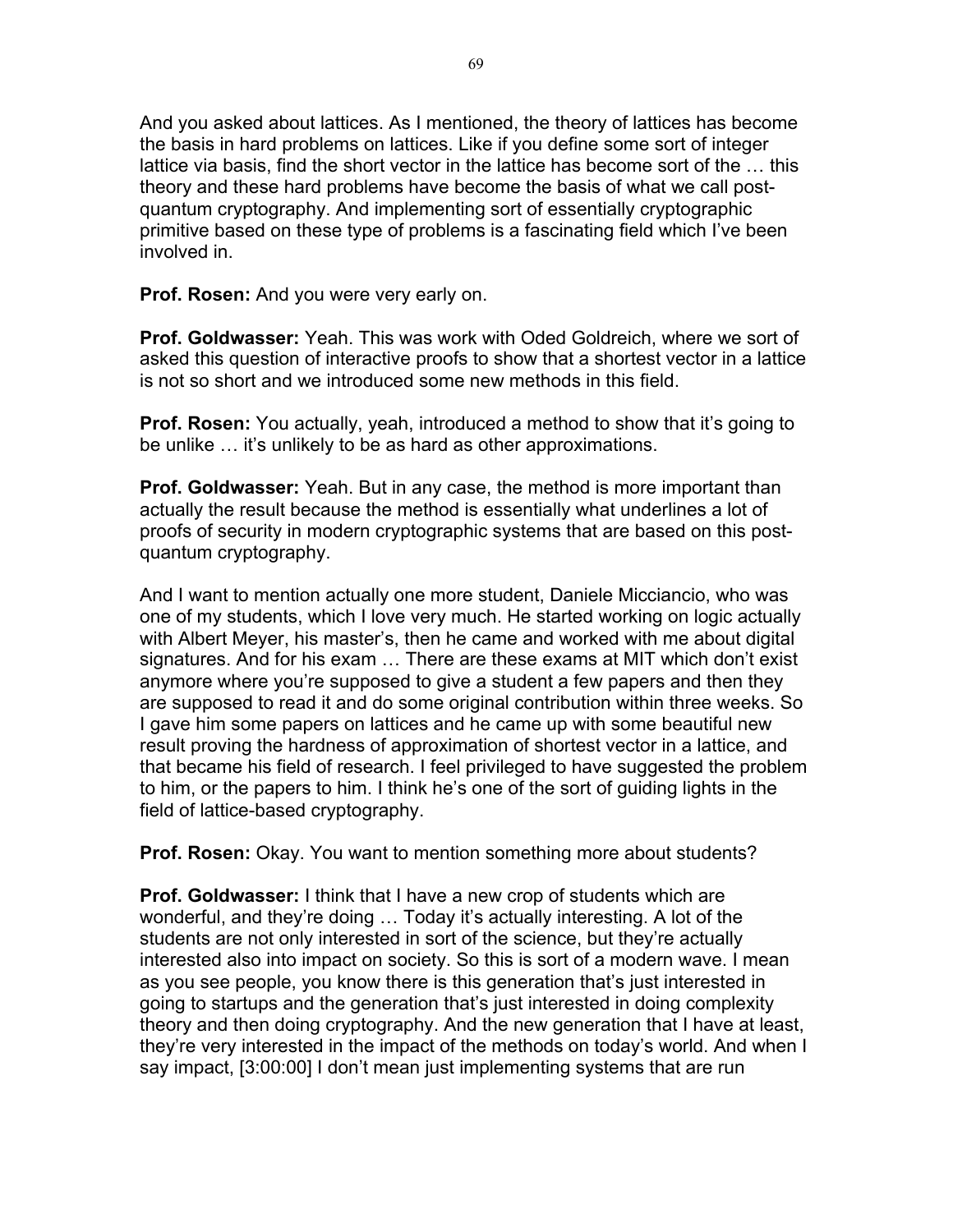efficiently, but really questions of like how is this going to change the world from a society point of view?

**Prof. Rosen:** So for them, the application might be more of a guideline?

**Prof. Goldwasser:** The application might be more of a guideline but it's not an application that is necessarily only having to do with utility. But it actually also has to do with doing good. I mean privacy anyway is doing good in my book, but it's beyond that.

**Prof. Rosen:** And what's your take on privacy, whether it's doing good, whether it helps?

**Prof. Goldwasser:** Of course it's doing good. I mean it's you know the usual line that I think they attribute to Judge Brandeis, but I think it was Brandeis and another lawyer, that they were in a law firm together and this is after the original cameras were invented, the kind of cameras, portable cameras that you could take out of the camera shop. And they wrote this paper about "What about the right to be left alone?" You know, it's very nice that you can take photographs, but now I could be taken a photograph without my permission. Now imagine where we are at. Right? Everything we do on our iPhone, every Google query we make, every email we send is being recorded by these big giant companies and they are deriving conclusions from it, like giving us advertising for us. So the right to be left alone is something nobody imagines anymore, you know with all these sensors and the cameras. It really alters our reality and I think we need to think about it.

**Prof. Rosen:** And you don't think it's too late by now to do anything about it?

**Prof. Goldwasser:** You know, it's just like talking about the environment, right? So with the envir- … we have a lot of pollution, but somehow it's self-regulating. Not as well as it should be, but there are climate agreements and people don't sell the kind of cars they used to. There's emission controls. So my feeling is that every revolution has at some point people realize that there are some things to fix. And I don't see why the lack of privacy is not going to be the same, because the methods exist. And we can develop more methods. But people have to be aware, people have to kind of pull back, people have to implement these methods on top of the existing ability to spy or to have sensors and …

**Prof. Rosen:** And what about the negative implications of the ability to encrypt data and hide it from others?

**Prof. Goldwasser:** The negative implications?

**Prof. Rosen:** Yes.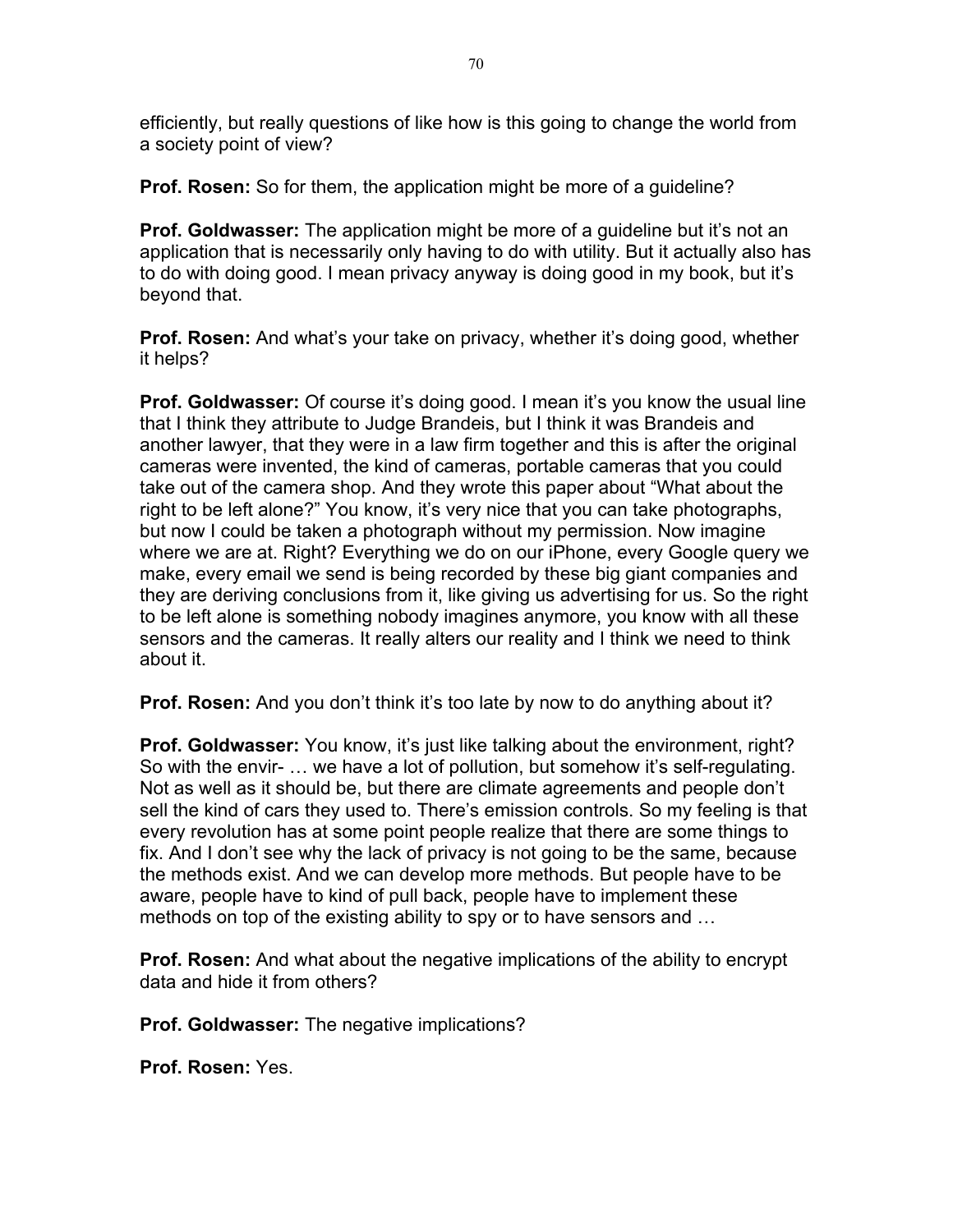**Prof. Goldwasser:** Yeah. I guess the negative implications is that we could go dark, right? This idea that now that the encryption methods are being developed and they're so strong and they're so well known, that we won't be able to pursue criminals, right? So being able to read messages, being able to wiretap, being able to listen to digital communication is a police tool. It is a national security tool. We all know there's more and more threats.

So by enabling this encryption for the public, you are in a sense making it more difficult for law enforcement to behave. I buy it, but it's a very thin line, right? On one hand, privacy has so many good outcomes. It's enabled electronic commerce. It's enabled a use of remote computers for delegating computation. It's going to enable doing machine learning on data while keeping it private. On the other hand, there are these criminals who should be caught and we should enable law enforcement to catch them.

How do you reconcile the two? One opinion is that you just say, "Well, tough. Let the law enforcement figure out other methods to catch criminals and don't give up on privacy." And another point of view, which is the other extreme, is let the law enforcement have all the keys to all the encryption algorithms out there. And maybe there's a third sort of economic model where you sort of think of costbenefit analysis and you're able to trade it off, so you can sort of trade off privacy in policing. I don't think people have looked at it, but just again, if we go back to the example of environmental science, there is sort of a cost-benefit analysis of putting regulations, and there are resources that are renewable, resources that are not renewable, and there's measures. So this is not really my expertise, but I can imagine a world where that kind of theory is developed also with respect to privacy.

**Prof. Rosen:** What about the future?

**Prof. Goldwasser:** That's the thing about the future, you don't know do you? As we say in Hebrew, "Yehie Tov" ( היהי בוט*]* ( *Trans: all will be well].* [laughs] No, you're asking about the scientific future. I …

**Prof. Rosen:** Not necessarily.

**Prof. Goldwasser:** Not necessarily. The future is that I'd love to continue doing research. I love interacting with young people, with postdocs, with graduate students. I'm still inventing new questions. We haven't talked about them, but that might be in another interview. And I still get excited from new questions and new answers. I'm looking at what has happened to cryptography. It's kind of amazing in terms of the number of people and the impact and the excitement, so this is sort of a future which is inevitable. It's not sort of … There's no question that cryptography has a future. And personally I hope to do more. I hope the field will do more. I'm very optimistic.